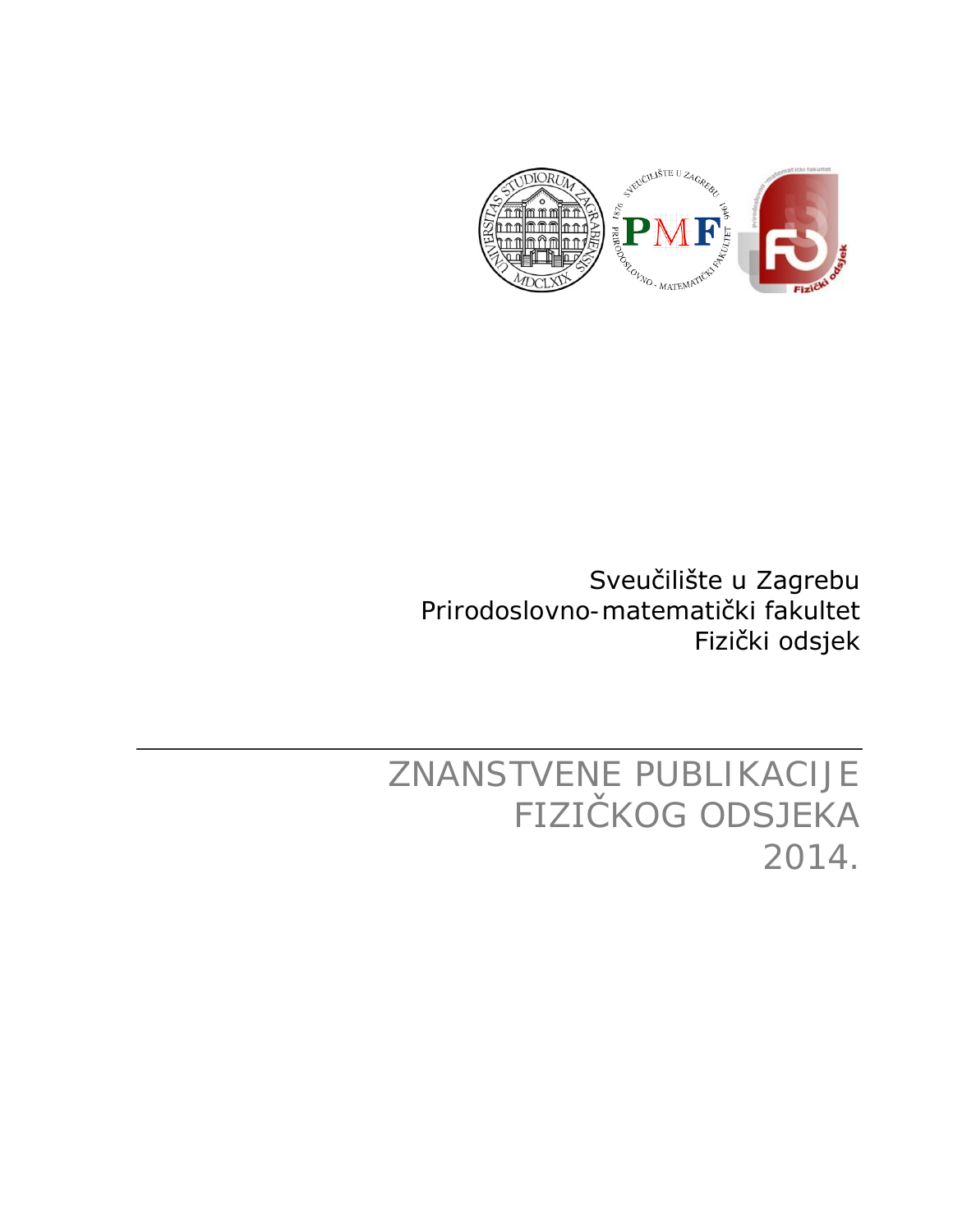## ZNANSTVENE PUBLIKACIJE FIZIČKOG ODSJEKA U 2014. GODINI (Web of Science Core Collection)

\_\_\_\_\_\_\_\_\_\_\_\_\_\_\_\_\_\_\_\_\_\_\_\_\_\_\_\_\_\_\_\_\_\_\_\_\_\_\_\_\_\_\_\_\_\_\_\_\_\_\_\_\_\_\_\_

- 1. Abelev, B.; ...; Antičić, T.; ...; Gotovac, S.; ...; Mudnić, E.; ...; Planinić, M.; ...; Poljak, N.; ...; Simatović, G.; ...; Šuša, T.; ...; Vicković, L.; ...; Zyzak, M. (ALICE Collaboration) **Performance of the ALICE experiment at the CERN LHC** INTERNATIONAL JOURNAL OF MODERN PHYSICS A. **29** (24), 1430044 (2014) DOI: [10.1142/S0217751X14300440](http://dx.doi.org/10.1142/S0217751X14300440) IF (2014): 1.699
- 2. Abelev, B.; ...; Antičić, T.; ...; Gotovac, S.; ...; Mudnić, E.; ...; Planinić, M.; ...; Simatović, G.; ...; Šuša, T.; ...; Vicković, L.; ...; Zyzak, M. (ALICE Collaboration) **J/ ψ production and nuclear effects in p-Pb collisions at=5.02 TeV** JOURNAL OF HIGH ENERGY PHYSICS. **2014** (2), 73 (2014) DOI: [10.1007/JHEP02\(2014\)073](http://dx.doi.org/10.1007/JHEP02(2014)073) IF (2014): 6.111
- 3. Abelev, B.; ...; Antičić, T.; ...; Gotovac, S.; ...; Mudnić, E.; ...; Planinić, M.; ...; Simatović, G.; ...; Šuša, T.; ...; Vicković, L.; ...; Zyzak, M. (ALICE Collaboration) **Multiplicity dependence of pion, kaon, proton and lambda production in p-Pb collisions at √sNN=5.02 TeV** PHYSICS LETTERS B. **728**, 25-38 (2014) DOI: [10.1016/j.physletb.2013.11.020](http://dx.doi.org/10.1016/j.physletb.2013.11.020) IF (2014): 6.131
- 4. Abelev, B.; ...; Antičić, T.; ...; Gotovac, S.; ...; Mudnić, E.; ...; Planinić, M.; ...; Simatović, G.; ...; Šuša, T.; ...; Vicković, L.; ...; Zyzak, M. (ALICE Collaboration) **Multi-strange baryon production at mid-rapidity in Pb-Pb collisions at**  $V_{\text{SNN}}$ **=2.76 TeV** PHYSICS LETTERS B. **728**, 216-227 (2014) DOI: [10.1016/j.physletb.2013.11.048](http://dx.doi.org/10.1016/j.physletb.2013.11.048) IF (2014): 6.131
- 5. Abelev, B.; ...; Antičić, T.; ...; Gotovac, S.; ...; Mudnić, E.; ...; Planinić, M.; ...; Poljak, N.; ...; Simatović, G.; ...; Šuša, T.; ...; Vicković, L.; ...; Zyzak, M. (ALICE Collaboration) **Upgrade of the ALICE Experiment Letter Of Intent** JOURNAL OF PHYSICS G-NUCLEAR AND PARTICLE PHYSICS. **41** (8), 87001 (2014) DOI: 10.1088/0954-[3899/41/8/087001](http://dx.doi.org/10.1088/0954-3899/41/8/087001) IF (2014): 2.777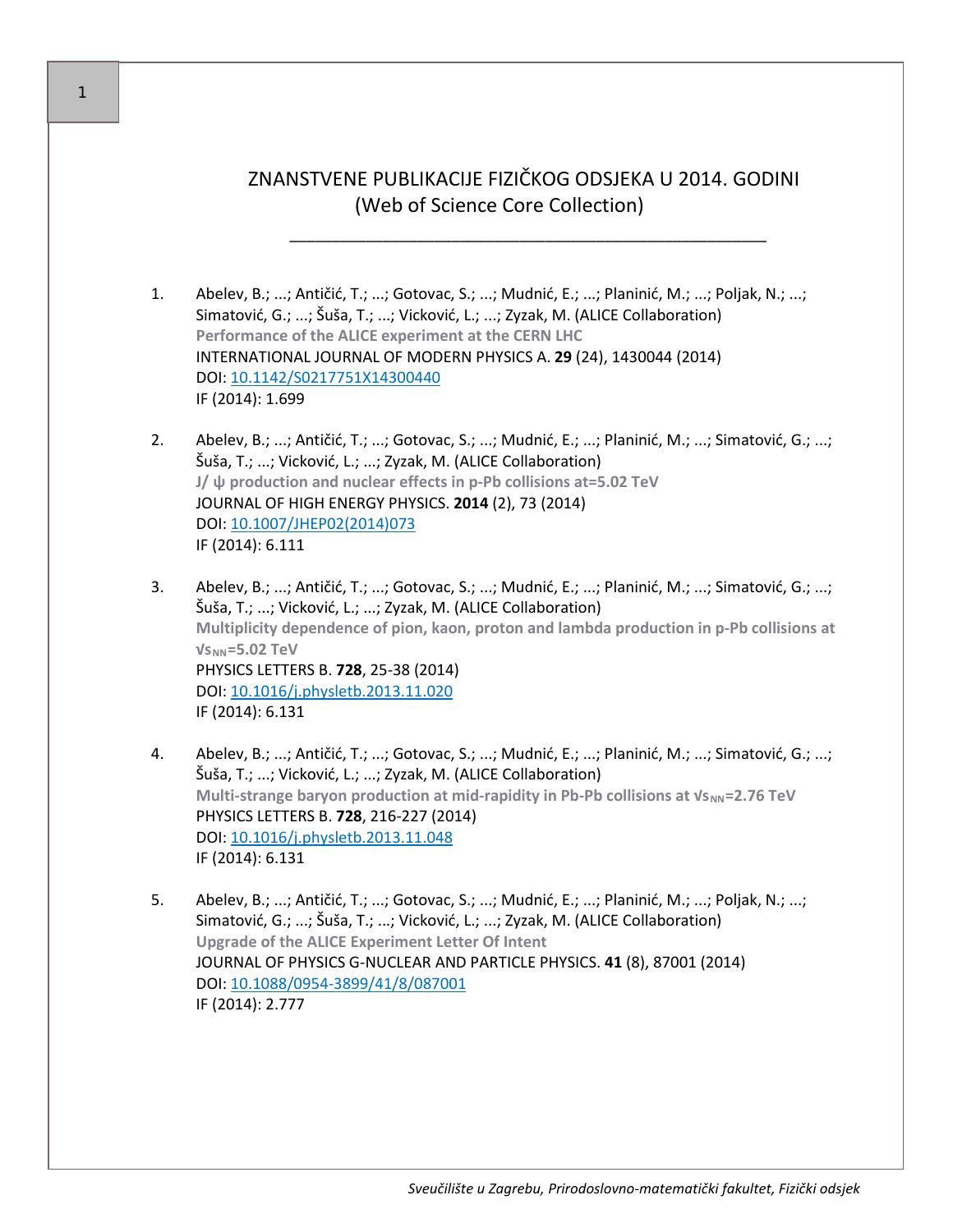- 6. Abelev, B.; ...; Antičić, T.; ...; Gotovac, S.; ...; Mudnić, E.; ...; Planinić, M.; ...; Poljak, N.; ...; Simatović, G.; ...; Šuša, T.; ...; Vicković, L.; ...; Zyzak, M. (ALICE Collaboration) **Transverse momentum dependence of inclusive primary charged-particle production in p-Pb collisions at**  $V$ **<sub>SNN</sub>=5.02 TeV** EUROPEAN PHYSICAL JOURNAL C. **74** (9), 3054 (2014) DOI: [10.1140/epjc/s10052](http://dx.doi.org/10.1140/epjc/s10052-014-3054-5)-014-3054-5 IF (2014): 5.084
- 7. Abelev, B.; ...; Antičić, T.; ...; Gotovac, S.; ...; Mudnić, E.; ...; Planinić, M.; ...; Poljak, N.; ...; Simatović, G.; ...; Šuša, T.; ...; Vicković, L.; ...; Zyzak, M. (ALICE Collaboration) **Freeze-out radii extracted from three-pion cumulants in pp, p-Pb and Pb-Pb collisions at the LHC** PHYSICS LETTERS B. **739**, 139-151 (2014) DOI: [10.1016/j.physletb.2014.10.034](http://dx.doi.org/10.1016/j.physletb.2014.10.034) IF (2014): 6.131
- 8. Abelev, B. ...; Antičić, T.; ...; Gotovac, S.; ...; Mudnić, E.; ...; Planinić, M.; ...; Poljak, N.; ...; Simatović, G.; ...; Šuša, T.; ...; Vicković, L.; ...; Zyzak, M. (ALICE Collaboration) **Neutral pion production at midrapidity in pp and Pb-Pb collisions at √s<sub>NN</sub>=2.76 TeV** EUROPEAN PHYSICAL JOURNAL C. **74** (10), 3108 (2014) DOI: [10.1140/epjc/s10052](http://dx.doi.org/10.1140/epjc/s10052-014-3108-8)-014-3108-8 IF (2014): 5.084
- 9. Abelev, B. ...; Antičić, T.; ...; Gotovac, S.; ...; Mudnić, E.; ...; Planinić, M.; ...; Poljak, N.; ...; Simatović, G.; ...; Šuša, T.; ...; Vicković, L.; ...; Zyzak, M. (ALICE Collaboration) **Suppression of Y(1S) at forward rapidity in Pb-Pb collisions at**  $V_{\text{SNN}}$ **=2.76 TeV** PHYSICS LETTERS B. **738**, 361-372 (2014) DOI: [10.1016/j.physletb.2014.10.001](http://dx.doi.org/10.1016/j.physletb.2014.10.001) IF (2014): 6.131
- 10. Abelev, B. ...; Antičić, T.; ...; Gotovac, S.; ...; Mudnić, E.; ...; Planinić, M.; ...; Poljak, N.; ...; Simatović, G.; ...; Šuša, T.; ...; Vicković, L.; ...; Zyzak, M. (ALICE Collaboration) **Suppression of ψ(2S) production in p-Pb collisions at**  $V_s$ **<sub>NN</sub> = 5.02 TeV** JOURNAL OF HIGH ENERGY PHYSICS. 2**014** (12), 73 (2014) DOI: [10.1007/JHEP12\(2014\)073](http://dx.doi.org/10.1007/JHEP12(2014)073) IF (2014): 6.111
- 11. Abelev, B. ...; Antičić, T.; ...; Gotovac, S.; ...; Mudnić, E.; ...; Planinić, M.; ...; Poljak, N.; ...; Simatović, G.; ...; Šuša, T.; ...; Vicković, L.; ...; Zyzak, M. (ALICE Collaboration) **Measurement of visible cross sections in proton-lead collisions at √s<sub>NN</sub>=5.02 TeV in van der Meer scans with the ALICE detector** JOURNAL OF INSTRUMENTATION. **9**, P11003 (2014) DOI: 10.1088/1748-[0221/9/11/P11003](http://dx.doi.org/10.1088/1748-0221/9/11/P11003) IF (2014): 1.399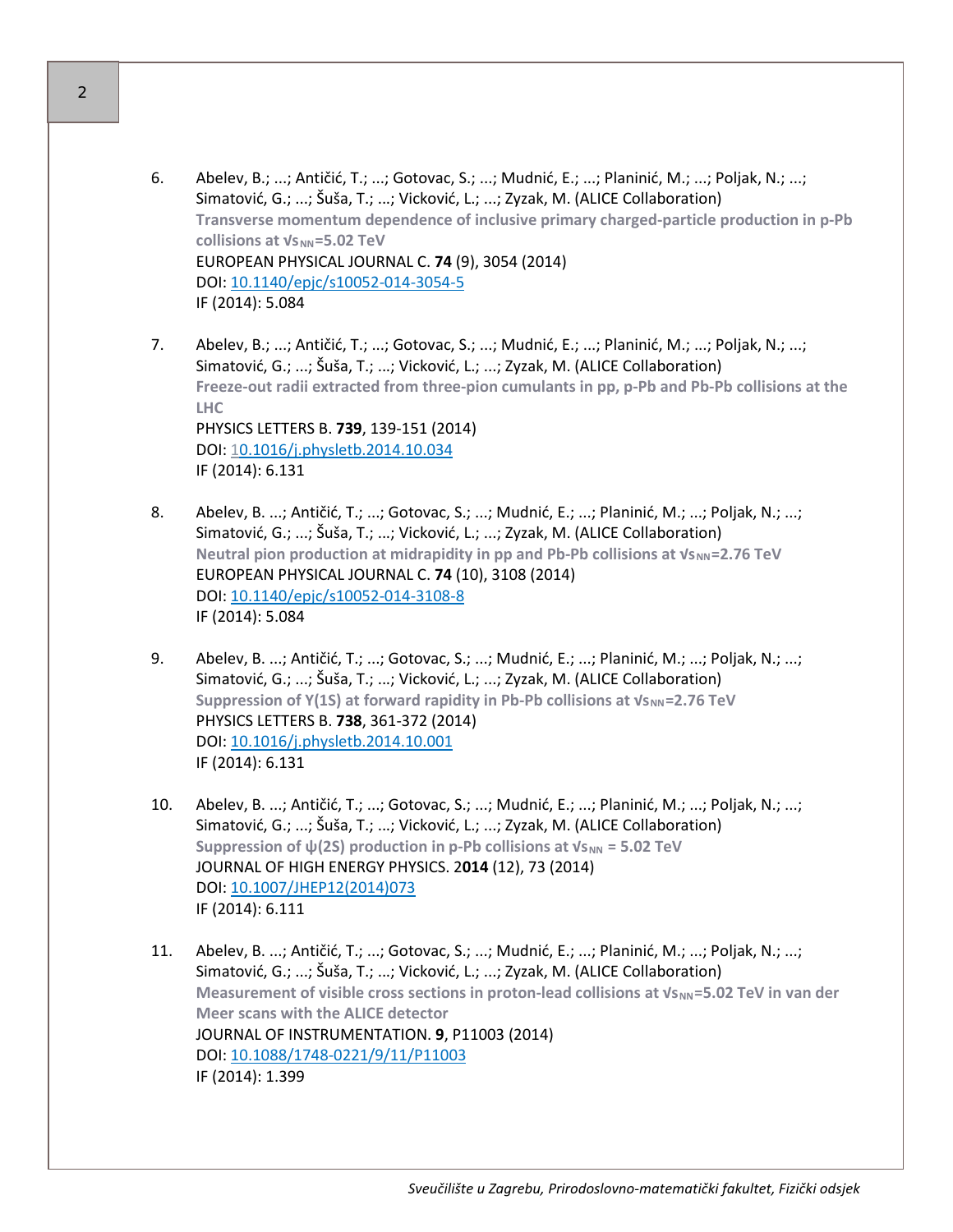- 12. Abelev, B. ...; Antičić, T.; ...; Gotovac, S.; ...; Mudnić, E.; ...; Planinić, M.; ...; Poljak, N.; ...; Simatović, G.; ...; Šuša, T.; ...; Vicković, L.; ...; Zyzak, M. (ALICE Collaboration) **Azimuthal anisotropy of D-meson production in Pb-Pb collisions at √sNN=2.76 TeV** PHYSICAL REVIEW C. **90** (3), 34904 (2014) DOI: [10.1103/PhysRevC.90.034904](http://dx.doi.org/10.1103/PhysRevC.90.034904) IF (2014): 3.733
- 13. Abelev, B.; ...; Antičić, T.; ...; Gotovac, S.; ...; Mudnić, E.; ...; Planinić, M.; ...; Poljak, N.; ...; Simatović, G.; ...; Šuša, T.; ...; Vicković, L.; ...; Zyzak, M. (ALICE Collaboration) **Measurement of quarkonium production at forward rapidity in collisions at TeV** EUROPEAN PHYSICAL JOURNAL C. **74** (8), 2974 (2014) DOI: [10.1140/epjc/s10052](http://dx.doi.org/10.1140/epjc/s10052-014-2974-4)-014-2974-4 IF (2014): 5.084
- 14. Abelev, B.; ...; Antičić, T.; ...; Gotovac, S.; ...; Mudnić, E.; ...; Planinić, M.; ...; Poljak, N.; ...; Simatović, G.; ...; Šuša, T.; ...; Vicković, L.; ...; Zyzak, M. (ALICE Collaboration) **Measurement of charged jet suppression in Pb-Pb collisions at**  $V_{\text{SNN}}$ **=2.76 TeV** JOURNAL OF HIGH ENERGY PHYSICS. **2014** (3), 13 (2014) DOI: [10.1007/JHEP03\(2014\)013](http://dx.doi.org/10.1007/JHEP03(2014)013) IF (2014): 6.111
- 15. Abelev, B. ...; Antičić, T.; ...; Gotovac, S.; ...; Mudnić, E.; ...; Planinić, M.; ...; Poljak, N.; ...; Simatović, G.; ...; Šuša, T.; ...; Vicković, L.; ...; Zyzak, M. (ALICE Collaboration) **Two-** and three-pion quantum statistics correlations in Pb-Pb collisions at  $V_{\text{SNN}}=2.76$  TeV at **the CERN Large Hadron Collider** PHYSICAL REVIEW C. **89** (2), 24911 (2014) DOI: [10.1103/PhysRevC.89.024911](http://dx.doi.org/10.1103/PhysRevC.89.024911) IF (2014): 3.733
- 16. Abelev, B.; ...; Antičić, T.; ...; Gotovac, S.; ...; Mudnić, E.; ...; Planinić, M.; ...; Poljak, N.; ...; Simatović, G.; ...; Šuša, T.; ...; Vicković, L.; ...; Zyzak, M. (ALICE Collaboration) **Centrality, rapidity and transverse momentum dependence of J/Psi suppression in Pb-Pb collisions at**  $Vs_{NN}$ **=2.76TeV** PHYSICS LETTERS B. **734**, 314-327 (2014) DOI: [10.1016/j.physletb.2014.05.064](http://dx.doi.org/10.1016/j.physletb.2014.05.064) IF (2014): 6.131
- 17. Abelev, B. ...; Antičić, T.; ...; Gotovac, S.; ...; Mudnić, E.; ...; Planinić, M.; ...; Poljak, N.; ...; Simatović, G.; ...; Šuša, T.; ...; Vicković, L.; ...; Zyzak, M. (ALICE Collaboration) **Multiparticle azimuthal correlations in p-Pb and Pb-Pb collisions at the CERN Large Hadron Collider** PHYSICAL REVIEW C. **90** (5), 054901 (2014) DOI: [10.1103/PhysRevC.90.054901](http://dx.doi.org/10.1103/PhysRevC.90.054901) IF (2014): 3.733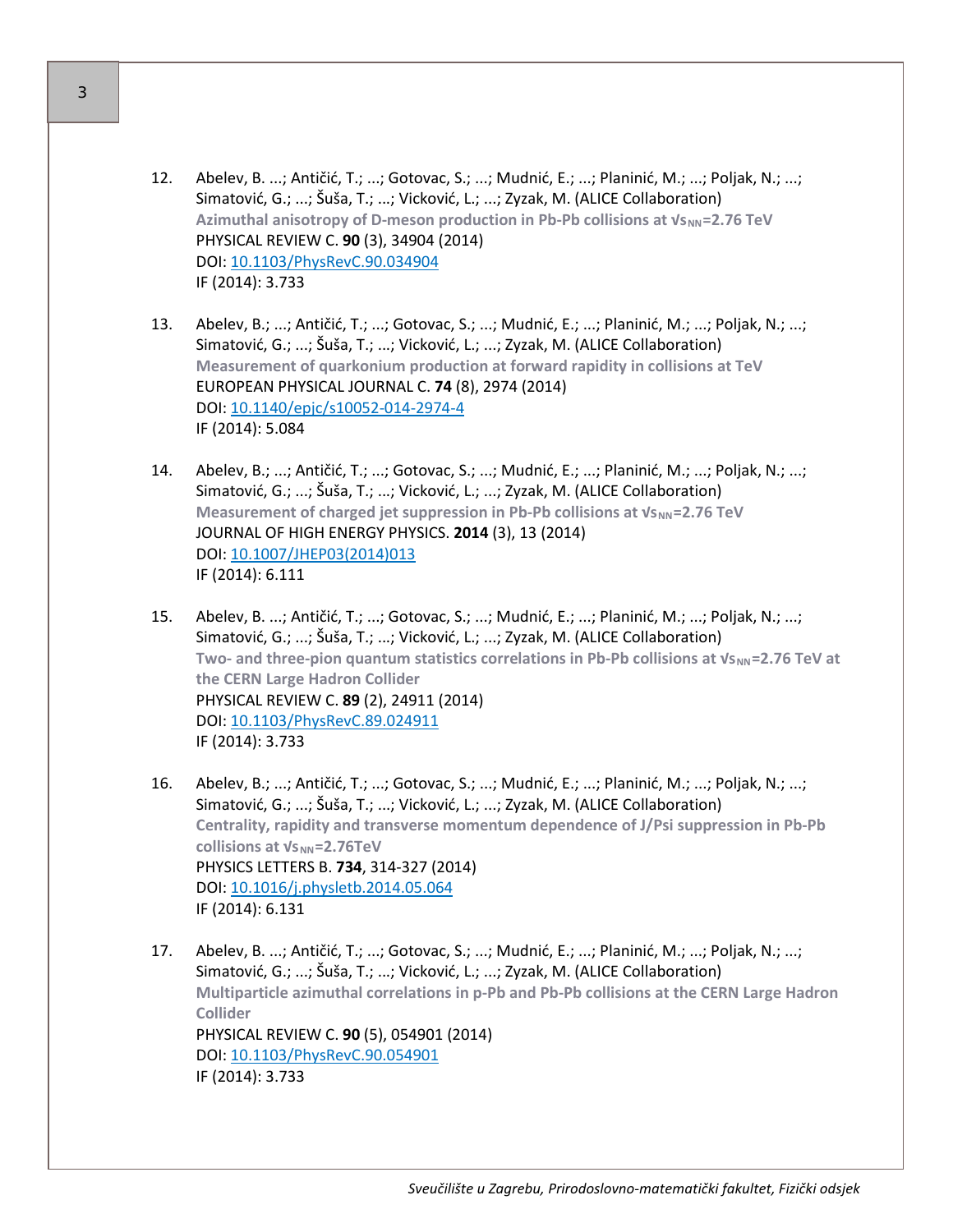- 18. Abelev, B. ...; Antičić, T.; ...; Gotovac, S.; ...; Mudnić, E.; ...; Planinić, M.; ...; Poljak, N.; ...; Simatović, G.; ...; Šuša, T.; ...; Vicković, L.; ...; Zyzak, M. (ALICE Collaboration) **Measurement of Prompt D-Meson Production in p-Pb Collisions at**  $V_{\text{SNN}}$ **=5.02 TeV** PHYSICAL REVIEW LETTERS. **113** (23), 232301 (2014) DOI: [10.1103/PhysRevLett.113.232301](http://dx.doi.org/10.1103/PhysRevLett.113.232301) IF (2014): 7.512
- 19. Abelev, B.; ...; Antičić, T.; ...; Gotovac, S.; ...; Mudnić, E.; ...; Planinić, M.; ...; Poljak, N.; ...; Simatović, G.; ... : Šuša, T.; ...; Vicković, L.; ...; Zyzak, M. (ALICE Collaboration) **Exclusive J/ψ Photoproduction off Protons in Ultraperipheral p-Pb Collisions at**  $V_{\text{SNN}}$ **=5.02 TeV** PHYSICAL REVIEW LETTERS. **113** (23), 232504 (2014) DOI: [10.1103/PhysRevLett.113.232504](http://dx.doi.org/10.1103/PhysRevLett.113.232504) IF (2014): 7.512
- 20. Abelev, B.; ...; Antičić, T.; ...; Gotovac, S.; ...; Mudnić, E.; ...; Planinić, M.; ...; Poljak, N.; ...; Simatović, G.; ...; Šuša, T.; ...; Vicković, L.; ...; Zyzak, M. (ALICE Collaboration) **Beauty production in pp collisions at √s=2.76 TeV measured via semi-electronic decays** PHYSICS LETTERS B. **738**, 97-108 (2014) DOI: [10.1016/j.physletb.2014.09.026](http://dx.doi.org/10.1016/j.physletb.2014.09.026) IF (2014): 6.131
- 21. Abelev, B.; ...; Antičić, T.; ...; Gotovac, S.; ...; Mudnić, E.; ...; Planinić, M.; ...; Poljak, N.; ...; Šimatović, Goran; ...; Vicković, L.; ...; Zyzak, M. (ALICE Collaboration) **Event-by-event mean**  $p_T$  **fluctuations in pp and Pb-Pb collisions at the LHC** EUROPEAN PHYSICAL JOURNAL C. **74** (10), 3077 (2014) DOI: [10.1140/epjc/s10052](http://dx.doi.org/10.1140/epjc/s10052-014-3077-y)-014-3077-y IF (2014): 5.084
- 22. Abelev, B.; ...; Antičić, T.; ...; Gotovac, S.; ...; Mudnić, E.; ...; Planinić, M.; ...; Poljak, N.; ...; Simatović, G.; ...; Šuša, T.; ...; Vicković, L.; ...; Zyzak, M. (ALICE Collaboration) **Production of charged pions, kaons and protons at large transverse momenta in pp and Pb-Pb collisions at**  $V$ **<sub>SNN</sub>=2.76 TeV** PHYSICS LETTERS B. **736**, 196-207 (2014) DOI: [10.1016/j.physletb.2014.07.011](http://dx.doi.org/10.1016/j.physletb.2014.07.011) IF (2014): 6.131
- 23. Abelev, B.; ...; Antičić, T.; ...; Gotovac, S.; ...; Mudnić, E.; ...; Planinić, M.; ...; Poljak, N.; ...; Simatović, G.; ...; Šuša, T.; ...; Vicković, L.; ...; Zyzak, M. (ALICE Collaboration) **Technical Design Report for the Upgrade of the ALICE Inner Tracking System** JOURNAL OF PHYSICS G-NUCLEAR AND PARTICLE PHYSICS. **41** (8), 87002 (2014) DOI: 10.1088/0954-[3899/41/8/087002](http://dx.doi.org/10.1088/0954-3899/41/8/087002) IF (2014): 2.777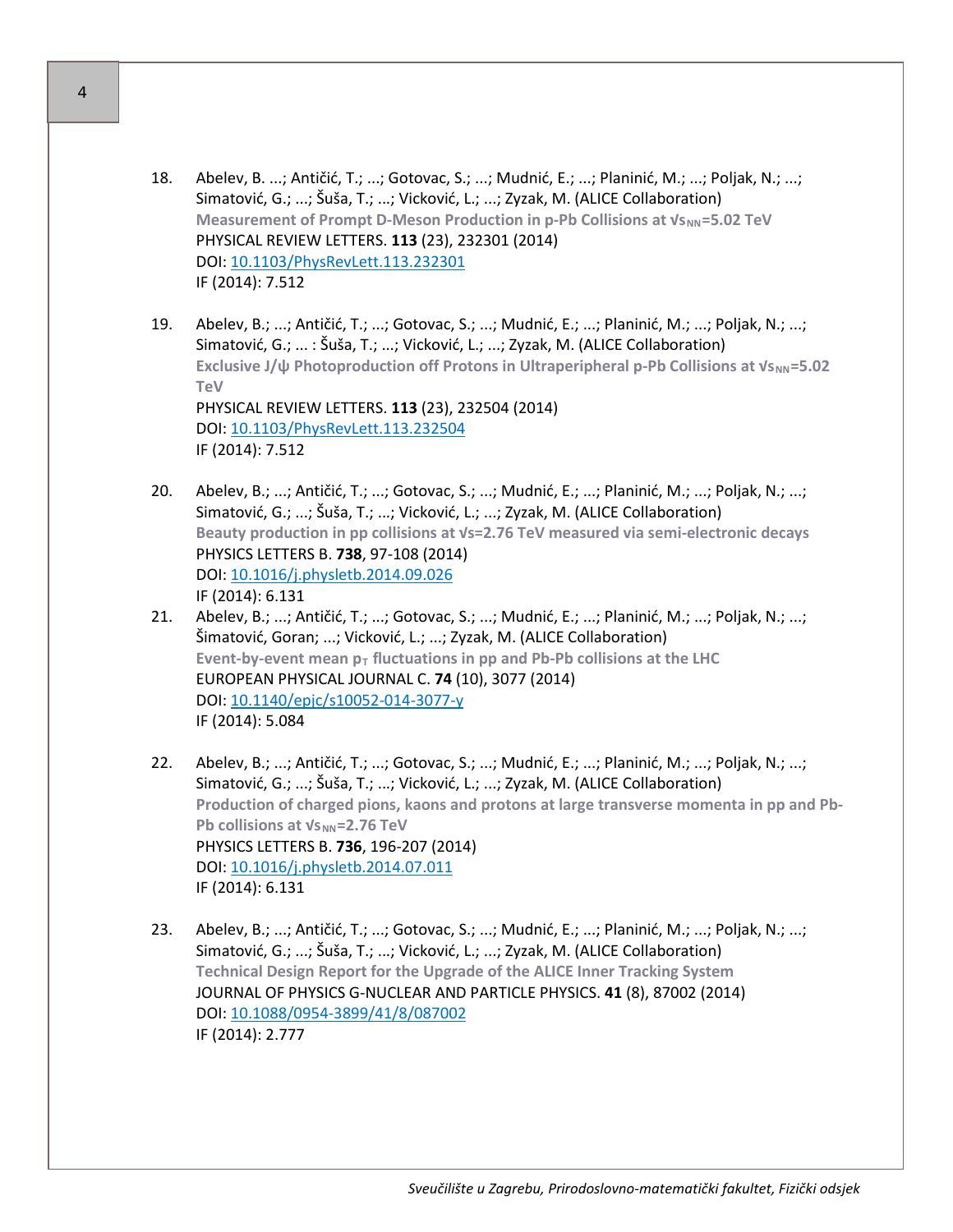- 24. Achenbach, P.; Gayoso, C. A.; Boehm, R.; Borodina, O.; Bosnar, D.; Bozkurt, V.; Debenjak, L.; Distler, M. O.; Esser, A.; Friščić, I.; Fujii, Y.; Gogami, T.; Rodriguez, M. G.; Hashimoto, O.; Hirose, S.; Kanda, H.; Kaneta, M.; Kim, E.; Kusaka, J.; Margaryan, A.; Merkel, H.; Mueller, U.; Nagao, S.; Nakamura, S. N.; Pochodzalla, J.; Rappold, C.; Reinhold, J.; Saito, T. R.; Lorente, A. S.; Majos, S. S.; Schlimme, B. S.; Schoth, M.; Schulz, F.; Sfienti, C.; Sirca, S.; Tang, L.; Thiel, M.; Tsukada, K. (A1 Hypernucl Collaboration) **Recent Studies of Hypernuclei Formation with Electron Beams at MAMI** FEW-BODY SYSTEMS. **55** (8-10), 887-892 (2014) DOI: [10.1007/s00601](http://dx.doi.org/10.1007/s00601-013-0777-z)-013-0777-z IF (2014): 0.768
- 25. Adamczyk, L.; ...; Planinić, M.; ...; Poljak, N.; ...; Zyzak, M. (STAR Collaboration) **Measurement of charge multiplicity asymmetry correlations in high-energy nucleus-nucleus collisions at √sNN=200 GeV** PHYSICAL REVIEW C. **89** (4), 44908 (2014) DOI: [10.1103/PhysRevC.89.044908](http://dx.doi.org/10.1103/PhysRevC.89.044908) IF (2014): 3.733
- 26. Adamczyk, L.; ...; Planinić, M.; ...; Poljak, N.; ...; Zyzak, M. (STAR Collaboration) **Energy Dependence of Moments of Net-Proton Multiplicity Distributions at RHIC** PHYSICAL REVIEW LETTERS. **112** (3), 32302 (2014) DOI: [10.1103/PhysRevLett.112.032302](http://dx.doi.org/10.1103/PhysRevLett.112.032302) IF (2014): 7.512
- 27. Adamczyk, L.; ...; Planinić, M.; ...; Poljak, N.; ...; Zyzak, M. (STAR Collaboration) **Neutral pion cross section and spin asymmetries at intermediate pseudorapidity in polarized proton collisions at √s=200 GeV** PHYSICAL REVIEW D. **89** (1), 12001 (2014) DOI: [10.1103/PhysRevD.89.012001](http://dx.doi.org/10.1103/PhysRevD.89.012001) IF (2014): 4.643
- 28. Adamczyk, L.; ...; Planinić, M.; ...; Poljak, N.; ...; Zyzak, M. (STAR Collaboration) **Beam Energy Dependence of Moments of the Net-Charge Multiplicity Distributions in Au + Au Collisions at RHIC** PHYSICAL REVIEW LETTERS. **113** (9), 92301 (2014) DOI: [10.1103/PhysRevLett.113.092301](http://dx.doi.org/10.1103/PhysRevLett.113.092301) IF (2014): 7.512
- 29. Adamczyk, L.; ...; Planinić, M.; ...; Poljak, N.; ...; Zyzak, M. (STAR Collaboration) **Suppression of Υ production in d + Au and Au + Au collisions at**  $V$ **<sub>NN</sub>=200 GeV** PHYSICS LETTERS B. **735**, 127-137 (2014) DOI: [10.1016/j.physletb.2014.06.028](http://dx.doi.org/10.1016/j.physletb.2014.06.028) IF (2014): 6.131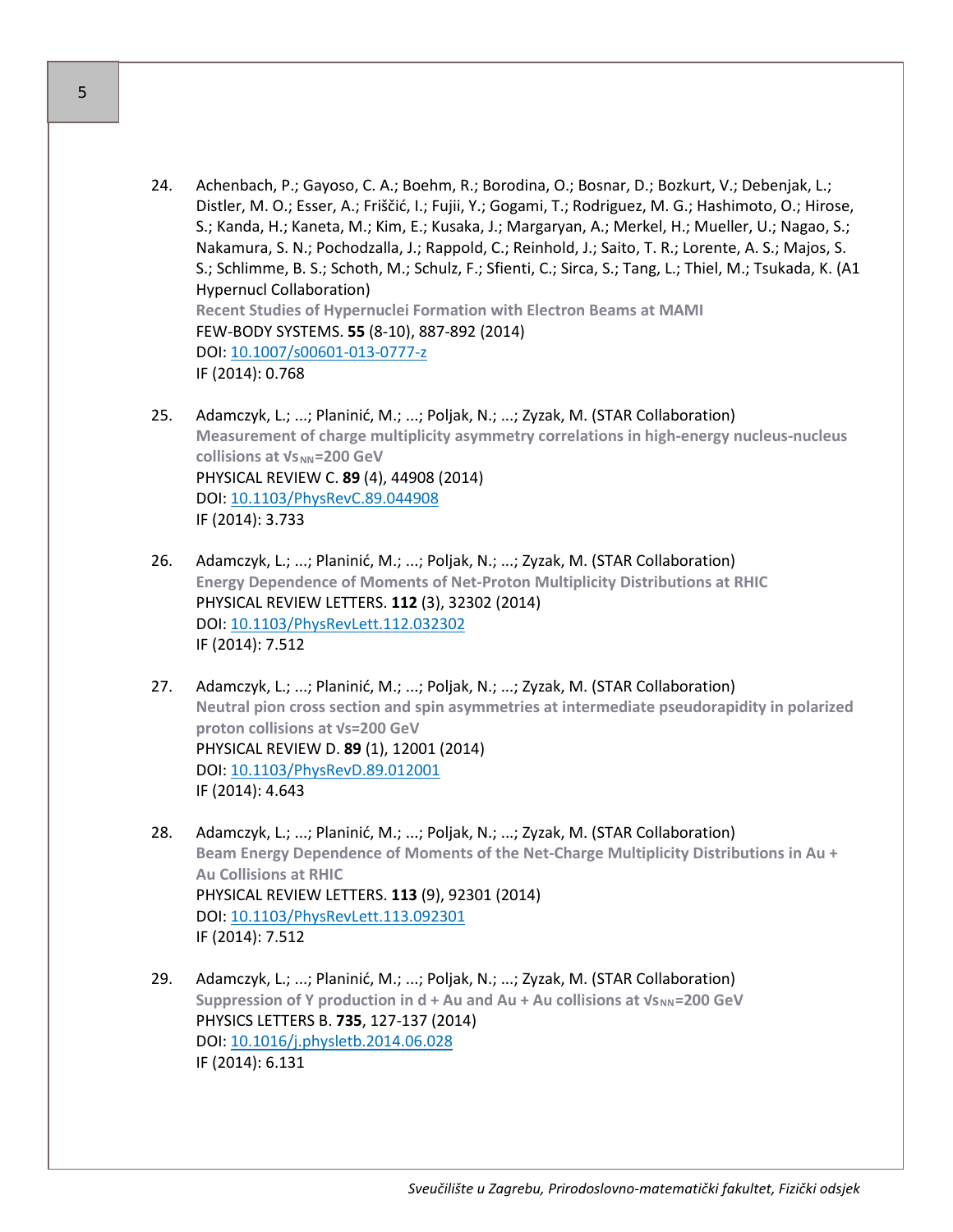- 30. Adamczyk, L.; ...; Planinić, M.; ...; Poljak, N.; ...; Zyzak, M. (STAR Collaboration) **J/ ψ polarization in p + p collisions at √s=200 GeV in STAR** PHYSICS LETTERS B. **739**, 180-188 (2014) DOI: [10.1016/j.physletb.2014.10.049](http://dx.doi.org/10.1016/j.physletb.2014.10.049) IF (2014): 6.131
- 31. Adamczyk, L.; ...; Planinić, M.; ...; Poljak, N.; ...; Zyzak, M. (STAR Collaboration) **Measurement of Longitudinal Spin Asymmetries for Weak Boson Production in Polarized Proton-Proton Collisions at RHIC** PHYSICAL REVIEW LETTERS. **113** (7), 72301 (2014) DOI: [10.1103/PhysRevLett.113.072301](http://dx.doi.org/10.1103/PhysRevLett.113.072301) IF (2014): 7.512
- 32. Adamczyk, L.; ...; Planinić, M.; ...; Poljak, N.; ...; Zyzak, M. (STAR Collaboration) **Dielectron Mass Spectra from Au + Au Collisions at**  $V_{\text{SNN}}$ **=200 Ge V** PHYSICAL REVIEW LETTERS. **113** (2), 22301 (2014) DOI: [10.1103/PhysRevLett.113.022301](http://dx.doi.org/10.1103/PhysRevLett.113.022301) IF (2014): 7.512
- 33. Adamczyk, L.; ...; Planinić, M.; ...; Poljak, N.; ...; Zyzak, M. (STAR Collaboration) **Observation of D<sup>0</sup> Meson Nuclear Modifications in Au + Au Collisions at**  $v_{\text{SNN}}$ **=200 GeV** PHYSICAL REVIEW LETTERS. **113** (14), 142301 (2014) DOI: [10.1103/PhysRevLett.113.142301](http://dx.doi.org/10.1103/PhysRevLett.113.142301) IF (2014): 7.512
- 34. Adamczyk, L.; ...; Planinić, M.; ...; Poljak, N.; ...; Zyzak, M. (STAR Collaboration) **Beam-Energy Dependence of Charge Separation along the Magnetic Field in Au + Au Collisions at RHIC** PHYSICAL REVIEW LETTERS. **113** (5), 52302 (2014) DOI: [10.1103/PhysRevLett.113.052302](http://dx.doi.org/10.1103/PhysRevLett.113.052302) IF (2014): 7.512
- 35. Adamczyk, L.; ...; Planinić, M.; ...; Poljak, N.; ...; Zyzak, M. (STAR Collaboration) **Beam-Energy Dependence of the Directed Flow of Protons, Antiprotons, and Pions in Au + Au Collisions** PHYSICAL REVIEW LETTERS. **112** (16), 162301 (2014) DOI: [10.1103/PhysRevLett.112.162301](http://dx.doi.org/10.1103/PhysRevLett.112.162301) IF (2014): 7.512
- 36. Adamczyk, L.; ...; Planinić, M.; ...; Poljak, N.; ...; Zyzak, M. (STAR Collaboration) **Jet-Hadron Correlations in √sNN=200 GeV p + p and Central Au + Au Collisions** PHYSICAL REVIEW LETTERS. **112** (12), 122301 (2014) DOI: [10.1103/PhysRevLett.112.122301](http://dx.doi.org/10.1103/PhysRevLett.112.122301) IF (2014): 7.512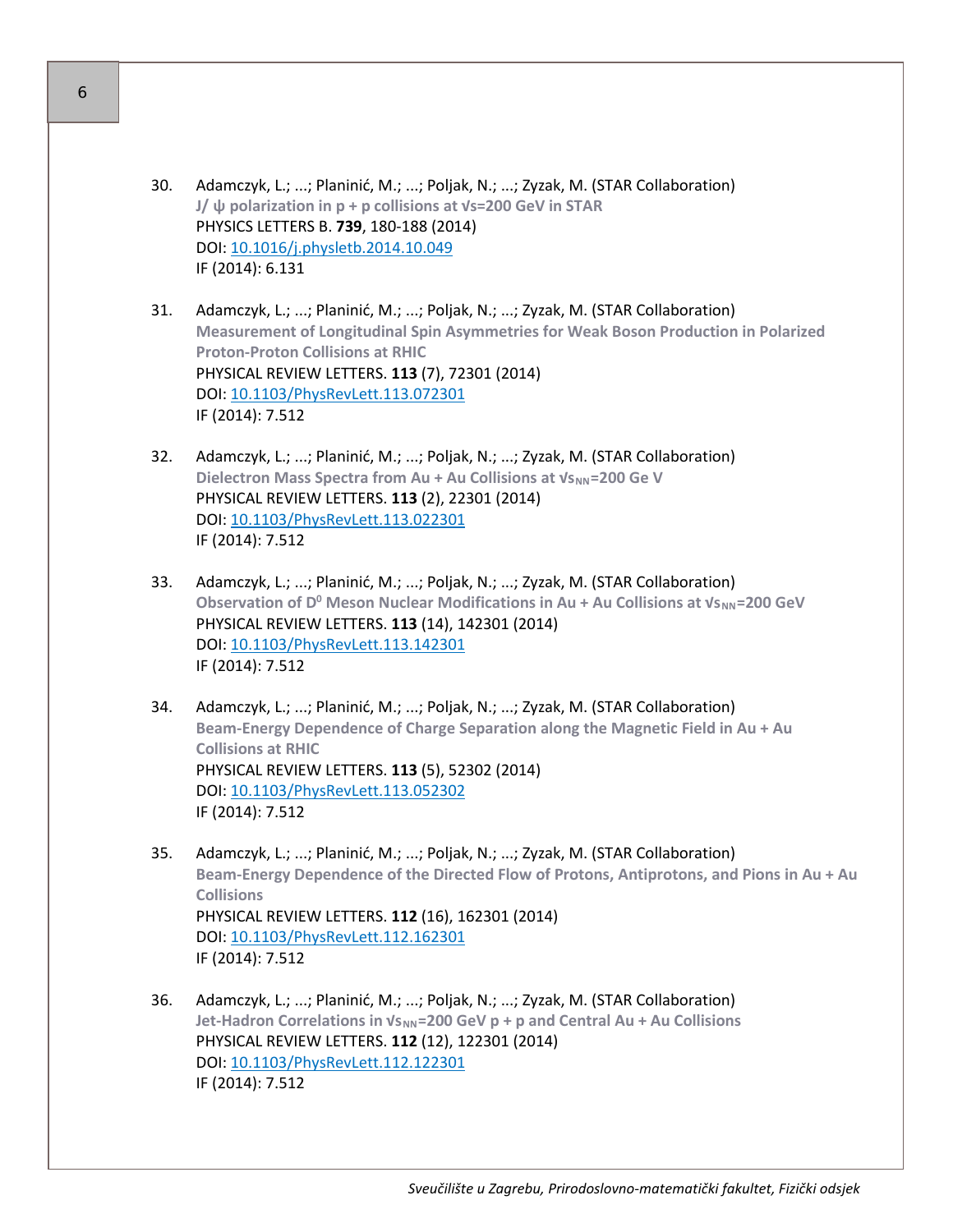- 37. Adamczyk, L.; ...; Planinić, M.; ...; Poljak, N.; ...; Zyzak, M. (STAR Collaboration) **J/** $\psi$  production at low p(T) in Au + Au and Cu + Cu collisions at  $V_{SNN}$ =200 GeV with the STAR **detector** PHYSICAL REVIEW C. **90** (2), 24906 (2014) DOI: [10.1103/PhysRevC.90.024906](http://dx.doi.org/10.1103/PhysRevC.90.024906) IF (2014): 3.733
- 38. Adamczyk, L.; ...; Planinić, M.; ...; Poljak, N.; ...; Zyzak, M. (STAR Collaboration) **Dielectron azimuthal anisotropy at mid-rapidity in Au + Au collisions at**  $v_{\text{SNN}}$ **=200 GeV** PHYSICAL REVIEW C. **90** (6), 64904 (2014) DOI: [10.1103/PhysRevC.90.064904](http://dx.doi.org/10.1103/PhysRevC.90.064904) IF (2014): 3.733
- 39. Adare, A.; ...; Makek, M.; ...; Zolin, L. (PHENIX Collaboration) **Measurement of K<sup>o</sup>s and K<sup>\*o</sup> in p + p, d + Au, and Cu + Cu collisions at**  $Vs_{NN}$ **=200 GeV** PHYSICAL REVIEW C. **90** (5), 54905 (2014) DOI: [10.1103/PhysRevC.90.054905](http://dx.doi.org/10.1103/PhysRevC.90.054905) IF (2014): 3.733
- 40. Adare, A.; ...; Makek, M.; ...; Zhou, S. (PHENIX Collaboration) **Cross section and transverse single-spin asymmetry of η mesons in p↑ + p collisions at √s=200 GeV at forward rapidity** PHYSICAL REVIEW D. **90** (7), 72008 (2014) DOI: [10.1103/PhysRevD.90.072008](http://dx.doi.org/10.1103/PhysRevD.90.072008) IF (2014): 4.643
- 41. Adare, A.; ...; Makek, M.; ...; Zhou, S. (PHENIX Collaboration) **Nuclear matter effects on J/ψ production in asymmetric Cu + Au collisions at √S-NN=200 GeV** PHYSICAL REVIEW C. **90** (6), 64908 (2014) DOI: [10.1103/PhysRevC.90.064908](http://dx.doi.org/10.1103/PhysRevC.90.064908) IF (2014): 3.733
- 42. Adare, A.; ...; Makek, M.; ...; Zhou, S. (PHENIX Collaboration) **Low-mass vector-meson production at forward rapidity in p + p collisions at √s=200 GeV** PHYSICAL REVIEW D. **90** (5), 52002 (2014) DOI: [10.1103/PhysRevD.90.052002](http://dx.doi.org/10.1103/PhysRevD.90.052002) IF (2014): 4.643
- 43. Agakishiev, G.; ...; Planinić, M.; ...; Poljak, N.; ...; Zoulkarneeva, Y. (STAR Collaboration) **Event-plane-dependent dihadron correlations with harmonic v<sup>n</sup> subtraction in Au + Au collisions at v V<sub>SNN</sub>=200 GeV** PHYSICAL REVIEW C. **89** (4), 41901 (2014) DOI: [10.1103/PhysRevC.89.041901](http://dx.doi.org/10.1103/PhysRevC.89.041901) IF (2014): 3.733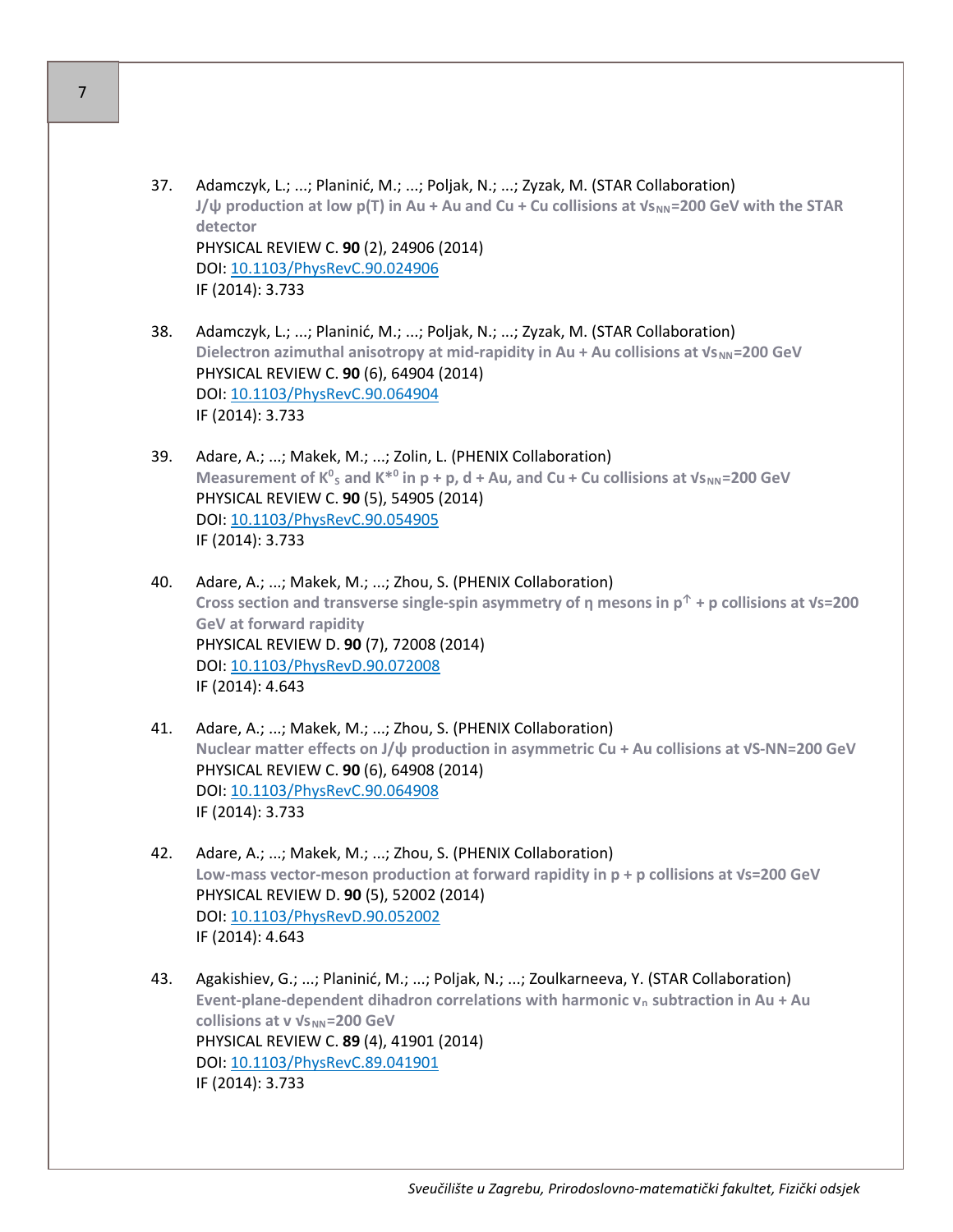44. Androš, L.; Jurić, M.; Popović, J.; Pajić, D.; Zadro, K.; Molčanov, K.; Žilic, D.; Planinić, P. **1D Heterometallic Oxalate Compounds as Precursors for Mixed Ca-Cr Oxides - Synthesis,**  Structures, and Magnetic Studies EUROPEAN JOURNAL OF INORGANIC CHEMISTRY. **2014** (33), 5703-5713 (2014) DOI: [10.1002/ejic.201402644](http://dx.doi.org/10.1002/ejic.201402644) IF (2014): 2.942

45. Babić-Stojić, B.; Jokanović, V.; Milivojević, D.; Požek, M.; Jagličić, Z.; Makovec, D.; Arsikin, K.; Paunović, V. **NMR relaxometric properties and cytotoxicity of Gd2O<sup>3</sup> nanoparticle suspensions in an organic liquid** JOURNAL OF NANOPARTICLE RESEARCH. **16** (10), 2663 (2014) DOI: [10.1007/s11051](http://dx.doi.org/10.1007/s11051-014-2663-0)-014-2663-0 IF (2014): 2.184

46. Balibrea, J.; Mendoza, E.; Cano-Ott, D.; Guerrero, C.; Berthoumieux, E.; Altstadt, S.; Andrzejewski, J.; Audouin, L.; Barbagallo, M.; Bécares, V.; Bečvář, F.; Belloni, F.; Billowes, J.; Boccone, V.; Bosnar, D.; Brugger, M.; Calviani, M.; Calviño, F.; Carrapiço, C.; Cerutti, F.; Chiaveri, E.; Chin, M.; Colonna, N.; Cortés, G.; Cortés-Giraldo, M. A.; Diakaki, M.; Domingo-Pardo, C.; Duran, I.; Dressler, R.; Dzysiuk, N.; Eleftheriadis, C.; Ferrari, A.; Fraval, K.; Ganesan, S.; García, A. R.; Giubrone, G.; Gómez-Hornillos, M. B.; Gonçalves, I. F.; González-Romero, E.; Griesmayer, E.; Gunsing, F.; Gurusamy, P.; Jenkins, D. G.; Jericha, E.; Kadi, Y.; Käppeler, F.; Karadimos, D.; Kawano, T.; Kivel, N.; Koehler, P.; Kokkoris, M.; Korschinek, G.; Krtička, M.; Kroll, J.; Langer, C.; Lampoudis, C.; Lederer, C.; Leeb, H.; Leong, L. S.; Losito, R.; Manousos, A.; Marganiec, J.; Martìnez, T.; Mastinu, P. F.; Mastromarco, M.; Massimi, C.; Meaze, M.; Mengoni, A.; Milazzo, P. M.; Mingrone, F.; Mirea, M.; Mondalaers, W.; Paradela, C.; Pavlik, A.; Perkowski, J.; Pignatari, M.; Plompen, A.; Praena, J.; Quesada, J. M.; Rauscher, T.; Reifarth, R.; Riego, A.; Roman, F.; Rubbia, C.; Sarmento, R.; Schillebeeckx, P.; Schmidt, S.; Schumann, D.; Stetcu, I.; Sabaté, M.; Tagliente, G.; Tain, J. L.; Tarrío, D.; Tassan-Got, L.; Tsinganis, A.; Valenta, S.; Vannini, G.; Variale, V.; Vaz, P.; Ventura, A.; Versaci, R.; Vermeulen, M. J.; Vlachoudis, V.; Vlastou, R.; Wallner, A.; Ware, T.; Weigand, M.; Weiß, C.; Wright, T. J.; Žugec, P. (n\_TOF Collaboration) **Measurement of the Neutron Capture Cross Section of the Fissile Isotope 235U with the CERN n\_TOF Total Absorption Calorimeter and a Fission Tagging Based on Micromegas Detectors** NUCLEAR DATA SHEETS. **119**, 10-13 (2014) DOI: [10.1016/j.nds.2014.08.005](http://dx.doi.org/10.1016/j.nds.2014.08.005) IF (2014): 4.571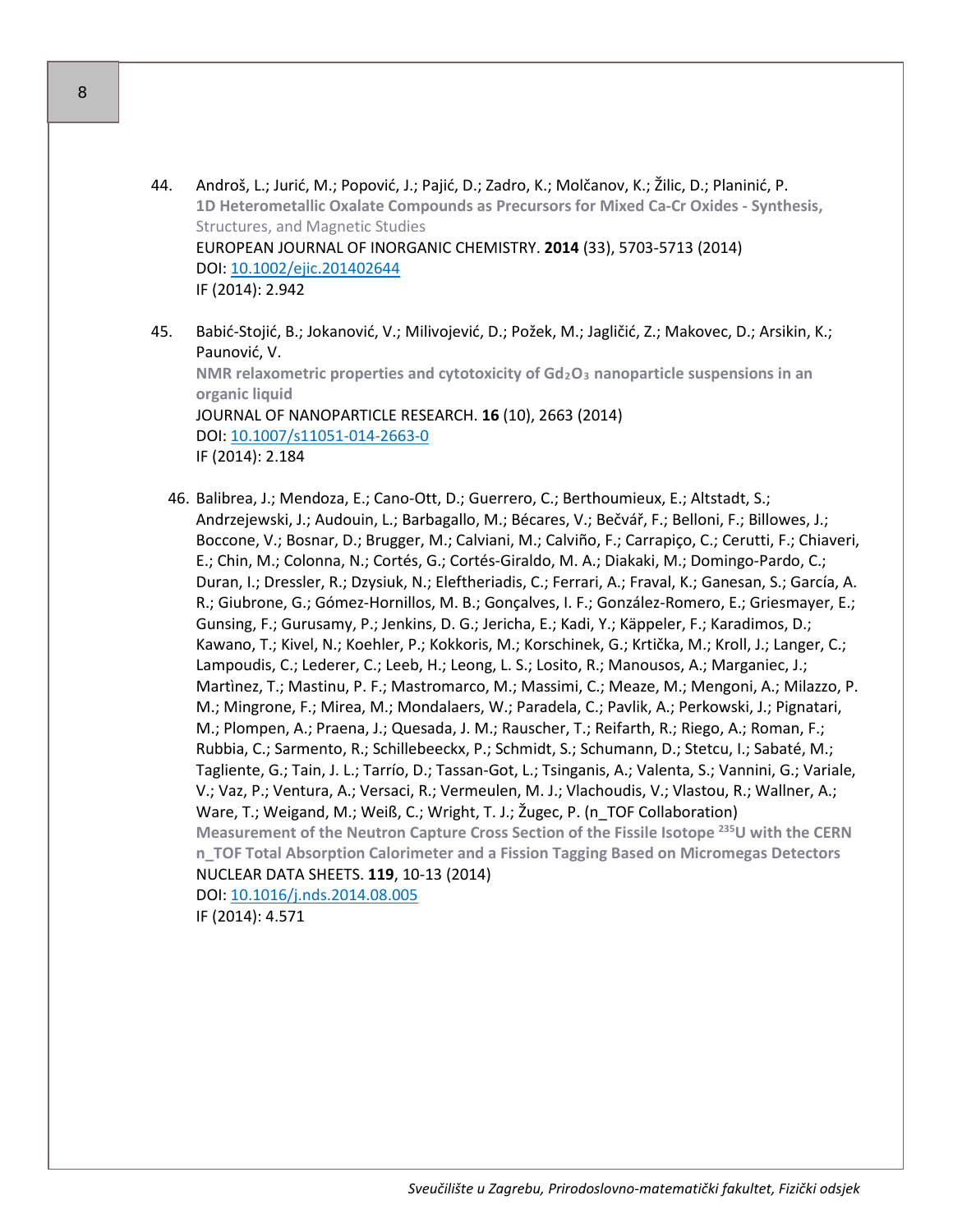- 47. Barbagallo, M.; Colonna, N.; Vermeulen, M. J.; Altstadt, S.; Andrzejewski, J.; Audouin, L.; Bécares, V.; Bečvář, F.; Belloni, F.; Berthoumieux, E.; Billowes, J.; Boccone, V.; Bosnar, D.; Brugger, M.; Calviani, M.; Calviño, F.; Cano-Ott, D.; Carrapiço, C.; Cerutti, F.; Chiaveri, E.; Chin, M.; Cortés, G.; Cortés-Giraldo, M. A.; Diakaki, M.; Domingo-Pardo, C.; Duran, I.; Dressler, R.; Eleftheriadis, C.; Ferrari, A.; Fraval, K.; Ganesan, S.; García, A. R.; Giubrone, G.; Gonçalves, I. F.; González-Romero, E.; Griesmayer, E.; Guerrero, C.; Gunsing, F.; Hernández-Prieto, A.; Jenkins, D. G.; Jericha, E.; Kadi, Y.; Käppeler, F.; Karadimos, D.; Kivel, N.; Koehler, P.; Kokkoris, M.; Krtička, M.; Kroll, J.; Lampoudis, C.; Langer, C.; Leal-Cidoncha, E.; Lederer, C.; Leeb, H.; Leong, L. S.; Losito, R.; Mallick, A.; Manousos, A.; Marganiec, J.; Martìnez, T.; Massimi, C.; Mastinu, P. F.; Mastromarco, M.; Mendoza, E.; Mengoni, A.; Milazzo, P. M.; Mingrone, F.; Mirea, M.; Mondalaers, W.; Paradela, C.; Pavlik, A.; Perkowski, J.; Plompen, A.; Praena, J.; Quesada, J. M.; Rauscher, T.; Reifarth, R.; Riego, A.; Robles, M. S.; Rubbia, C.; Sabaté-Gilarte, M.; Sarmento, R.; Saxena, A.; Schillebeeckx, P.; Schmidt, S.; Schumann, D.; Tagliente, G.; Tain, J. L.; Tarrío, D.; Tassan-Got, L.; Tsinganis, A.; Valenta, S.; Vannini, G.; Variale, V.; Vaz, P.; Ventura, A.; Vlachoudis, V.; Vlastou, R.; Wallner, A.; Ware, T.; Weigand, M.; Weiß, C.; Wright, T. J.; Žugec, P. (n\_TOF Collaboration) **Capture Cross Section of 236U: the n\_TOF Results** NUCLEAR DATA SHEETS. **119**, 45-47 (2014) DOI: [10.1016/j.nds.2014.08.014](http://dx.doi.org/10.1016/j.nds.2014.08.014) IF (2014): 4.571
- 48. Beck, P. G.; Hambleton, K.; Vos, J.; Kallinger, T.; Bloemen, S.; Tkachenko, A.; Garcia, R. A.; Ostensen, R. H.; Aerts, C.; Kurtz, D. W.; De Ridder, J.; Hekker, S.; Pavlovski, K.; Mathur, S.; De Smedt, K.; Derekas, A.; Corsaro, E.; Mosser, B.; Van Winckel, H.; Huber, D.; Degroote, P.; Davies, G. R.; Prsa, A.; Debosscher, J.; Elsworth, Y.; Nemeth, P.; Siess, L.; Schmid, V. S.; Papics, P. I.; de Vries, B. L.; van Marle, A. J.; Marcos-Arenal, P.; Lobel, A. **Pulsating red giant stars in eccentric binary systems discovered from Kepler space-based photometry A sample study and the analysis of KIC 5006817** ASTRONOMY & ASTROPHYSICS. **564**, A36 (2014) DOI: 10.1051/0004-[6361/201322477](http://dx.doi.org/10.1051/0004-6361/201322477) IF (2014): 4.378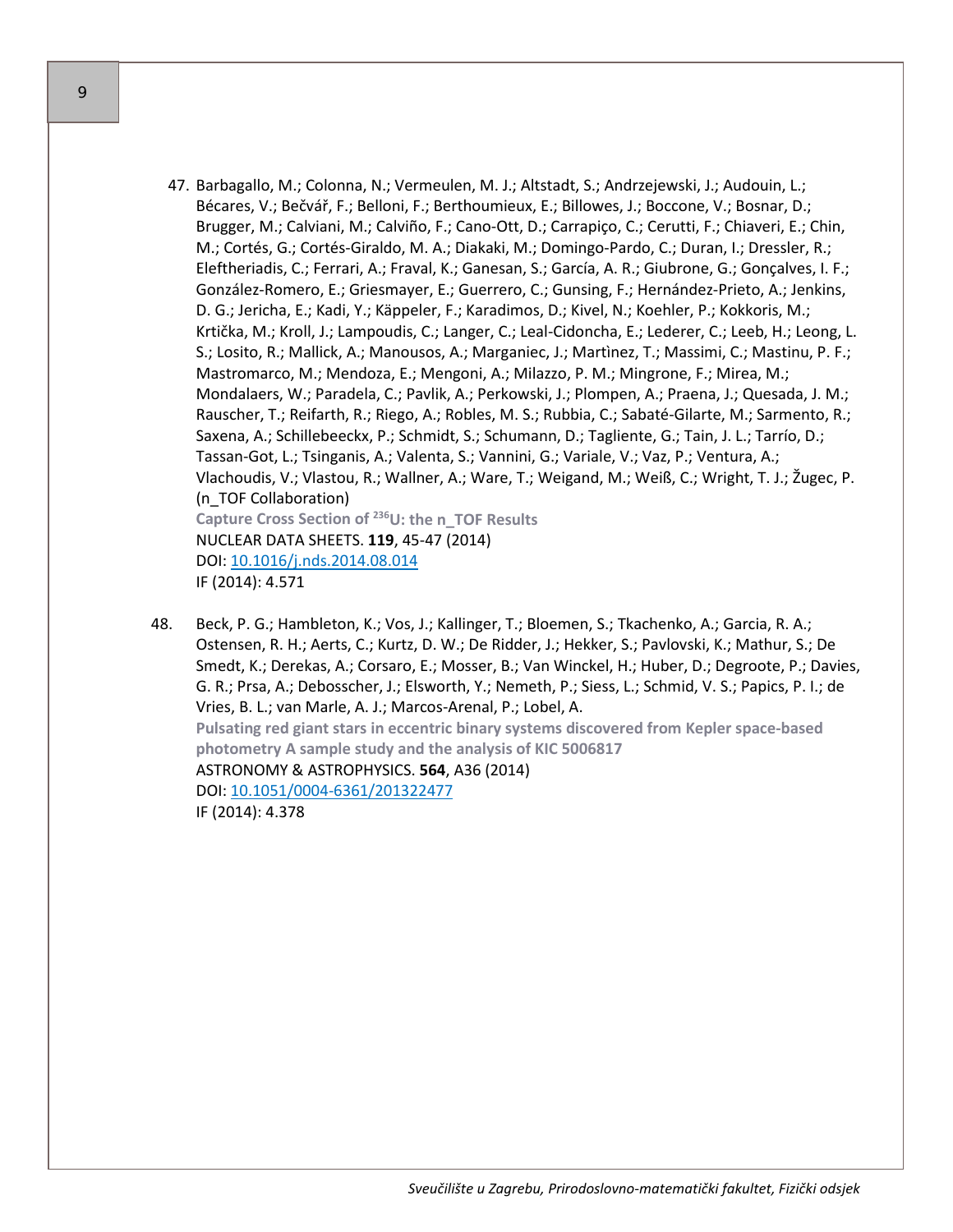- 49. Belloni, F.; Andriamonje, S.; Berthoumieux, E.; Calviani, M.; Chiaveri, E.; Colonna, N.; Giomataris, Y.; Guerrero, C.; Gunsing, F.; Iguaz, F. J.; Kebbiri, M.; Pancin, J.; Papaevangelou, T.; Tsinganis, A.; Vlachoudis, V.; Altstadt, S.; Andrzejewski, J.; Audouin, L.; Barbagallo, M.; Bécares, V.; Bečvář, F.; Billowes, J.; Boccone, V.; Bosnar, D.; Brugger, M.; Calviño, F.; Cano-Ott, D.; Carrapiço, C.; Cerutti, F.; Chin, M.; Cortés, G.; Cortés-Giraldo, M. A.; Diakaki, M.; Domingo-Pardo, C.; Duran, I.; Dzysiuk, N.; Eleftheriadis, C.; Ferrari, A.; Fraval, K.; Ganesan, S.; García, A. R.; Giubrone, G.; Gómez-Hornillos, M. B.; Gonçalves, I. F.; González-Romero, E.; Griesmayer, E.; Gurusamy, P.; Jenkins, D. G.; Jericha, E.; Kadi, Y.; Käppeler, F.; Karadimos, D.; Koehler, P.; Kokkoris, M.; Krtička, M.; Kroll, J.; Langer, C.; Lederer, C.; Leeb, H.; Leong, L. S.; Losito, R.; Manousos, A.; Marganiec, J.; Martìnez, T.; Massimi, C.; Mastinu, P. F.; Mastromarco, M.; Meaze, M.; Mendoza, E.; Mengoni, A.; Milazzo, P. M.; Mingrone, F.; Mirea, M.; Mondalaers, W.; Paradela, C.; Pavlik, A.; Perkowski, J.; Plompen, A.; Praena, J.; Quesada, J. M.; Rauscher, T.; Reifarth, R.; Riego, A.; Roman, F.; Rubbia, C.; Sarmento, R.; Schillebeeckx, P.; Schmidt, S.; Tagliente, G.; Tain, J. L.; Tarrío, D.; Tassan-Got, L.; Valenta, S.; Vannini, G.; Variale, V.; Vaz, P.; Ventura, A.; Versaci, R.; Vermeulen, M. J.; Vlastou, R.; Wallner, A.; Ware, T.; Weigand, M.; Weiß, C.; Wright, T. J.; Žugec, P. (n\_TOF Collaboration) **A Micromegas Detector for Neutron Beam Imaging at the n\_TOF Facility at CERN** NUCLEAR DATA SHEETS. **119**, 365-367 (2014) DOI: [10.1016/j.nds.2014.08.100](http://dx.doi.org/10.1016/j.nds.2014.08.100) IF (2014): 4.571
- 50. Benić, S.; Blaschke, D.; Contrera, G. A.; Horvatić, D. **Medium induced Lorentz symmetry breaking effects in nonlocal Polyakov-Nambu-Jona-Lasinio models** PHYSICAL REVIEW D. **89** (1), 16007 (2014) DOI: [10.1103/PhysRevD.89.016007](http://dx.doi.org/10.1103/PhysRevD.89.016007) IF (2014): 4.643
- 51. Benić, S.; Horvatić, D.; Kekez, D.; Klabučar, D. **A UA (1) symmetry restoration scenario supported by the generalized Witten-Veneziano relation and its analytic solution** PHYSICS LETTERS B. **738**, 113-117 (2014) DOI: [10.1016/j.physletb.2014.09.029](http://dx.doi.org/10.1016/j.physletb.2014.09.029) IF (2014): 6.131
- 52. Benić, S.; Horvatić, D.; Klarić, J. **Recovering the chiral critical endpoint via delocalization of quark interactions** PHYSICAL REVIEW D. **89** (5), 54025 (2014) DOI: [10.1103/PhysRevD.89.054025](http://dx.doi.org/10.1103/PhysRevD.89.054025) IF (2014): 4.643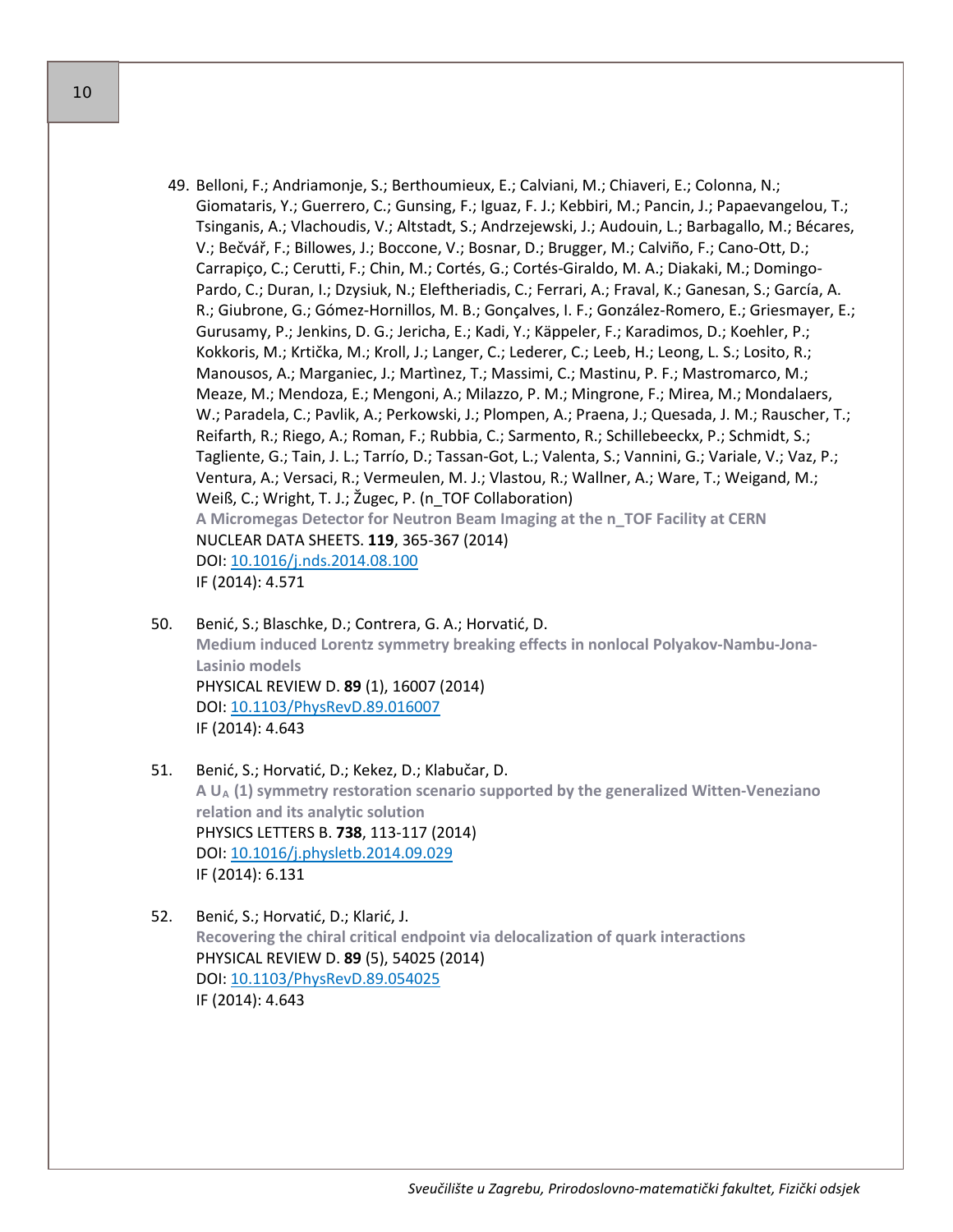- 53. Benić, S. **Heavy hybrid stars from multi-quark interactions** EUROPEAN PHYSICAL JOURNAL A. **50** (7), 111 (2014) DOI: [10.1140/epja/i2014](http://dx.doi.org/10.1140/epja/i2014-14111-1)-14111-1 IF (2014): 2.736
- 54. Benić, S.; Radovčić, B. **Electroweak breaking and Dark Matter from the common scale** PHYSICS LETTERS B. **732**, 91-94 (2014) DOI: [10.1016/j.physletb.2014.03.018](http://dx.doi.org/10.1016/j.physletb.2014.03.018) IF (2014): 6.131
- 55. Bernauer, J. C.; Distler, M. O.; Friedrich, J.; Walcher, Th; Achenbach, P.; Gayoso, C. Ayerbe; Boehm, R.; Bosnar, D.; Debenjak, L.; Doria, L.; Esser, A.; Fonvieille, H.; de la Paz, M. Gomez Rodriguez; Friedrich, J. M.; Makek, M.; Merkel, H.; Middleton, D. G.; Mueller, U.; Nungesser, L.; Pochodzalla, J.; Potokar, M.; Majos, S. Sanchez; Schlimme, B. S.; Širca, S.; Weinriefer, M. (A1 Collaboration) **Electric and magnetic form factors of the proton** PHYSICAL REVIEW C. **90** (1), 15206 (2014) DOI: [10.1103/PhysRevC.90.015206](http://dx.doi.org/10.1103/PhysRevC.90.015206) IF (2014): 3.733
- 56. Bilalbegović, G.; Maksimović, A.; Mohaček-Grošev, V. **Do cement nanoparticles exist in space?** MONTHLY NOTICES OF THE ROYAL ASTRONOMICAL SOCIETY. **442** (2), 1319-1325 (2014) DOI: [10.1093/mnras/stu869](http://dx.doi.org/10.1093/mnras/stu869) IF (2014): 5.107
- 57. Borkovits, T.; Derekas, A.; Fuller, J.; Szabo, Gy. M.; Pavlovski, K.; Csak, B.; Dozsa, A.; Kovacs, J.; Szabo, R.; Hambleton, K. M.; Kinemuchi, K.; Kolbas, V.; Kurtz, D. W.; Maloney, F.; Prsa, A.; Southworth, J.; Sztakovics, J.; Biro, I. B.; Jankovics, I. **HD 183648: a Kepler eclipsing binary with anomalous ellipsoidal variations and a pulsating component** MONTHLY NOTICES OF THE ROYAL ASTRONOMICAL SOCIETY. **443** (4), 3068-3081 (2014) DOI: [10.1093/mnras/stu1379](http://dx.doi.org/10.1093/mnras/stu1379) IF (2014): 5.107
- 58. Bosnar, S.; Bosnar, D.; Gržeta, B. **Positron Annihilation Lifetime Spectroscopy Study of the Formation of Mesoporous Materials from the Zeolite Precursor** ACTA PHYSICA POLONICA A. **125** (3), 775-777 (2014) DOI: [10.12693/APhysPolA.125.775](http://dx.doi.org/10.12693/APhysPolA.125.775) IF (2014): 0.530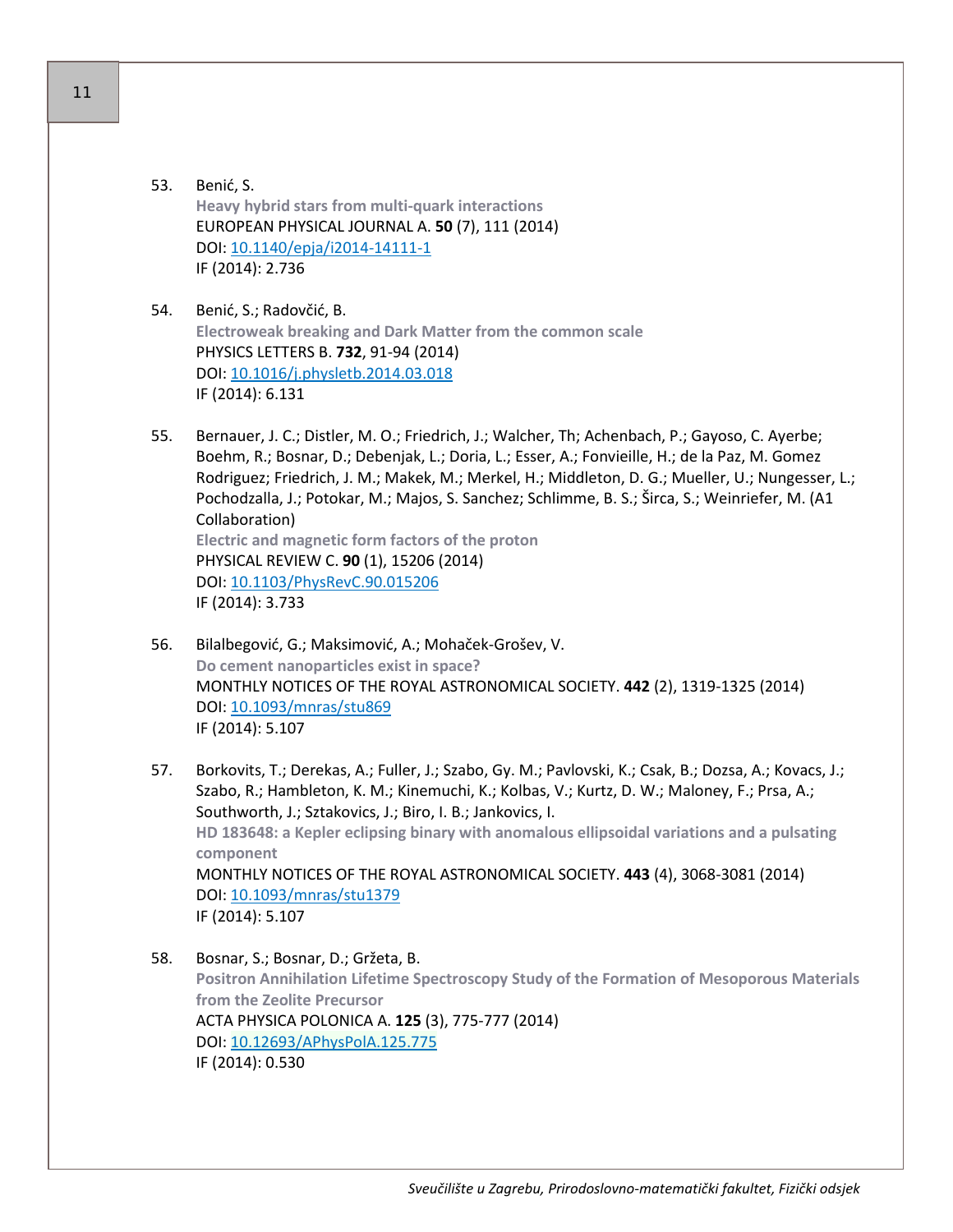- 59. Brdar, V.; Picek, I.; Radovčić, B. **Radiative neutrino mass with scotogenic scalar triplet** PHYSICS LETTERS B. **728**, 198-201 (2014) DOI: [10.1016/j.physletb.2013.11.045](http://dx.doi.org/10.1016/j.physletb.2013.11.045) IF (2014): 6.131
- 60. Bubić, A.; Sušac, A.; Palmović, M. **Keeping our eyes on the eyes: The case of Arcimboldo** PERCEPTION. **43** (5), 465-468 (2014) DOI: [10.1068/p7671](http://dx.doi.org/10.1068/p7671) IF (2014): 0.906
	- 61. Chiaveri, E.; Altstadt, S.; Andrzejewski, J.; Audouin, L.; Barbagallo, M.; Bécares, V.; Bečvář, F.; Belloni, F.; Berthoumieux, E.; Billowes, J.; Boccone, V.; Bosnar, D.; Brugger, M.; Calviani, M.; Calviño, F.; Cano-Ott, D.; Carrapiço, C.; Cerutti, F.; Chin, M.; Colonna, N.; Cortés, G.; Cortés-Giraldo, M. A.; Diakaki, M.; Domingo-Pardo, C.; Duran, I.; Dressler, R.; Dzysiuk, N.; Eleftheriadis, C.; Ferrari, A.; Fraval, K.; Ganesan, S.; García, A. R.; Giubrone, G.; Gómez-Hornillos, M. B.; Gonçalves, I. F.; González-Romero, E.; Griesmayer, E.; Guerrero, C.; Gunsing, F.; Gurusamy, P.; Hernández-Prieto, A.; Jenkins, D. G.; Jericha, E.; Kadi, Y.; Käppeler, F.; Karadimos, D.; Kivel, N.; Koehler, P.; Kokkoris, M.; Krtička, M.; Kroll, J.; Lampoudis, C.; Langer, C.; Leal-Cidoncha, E.; Lederer, C.; Leeb, H.; Leong, L. S.; Losito, R.; Mallick, A.; Manousos, A.; Marganiec, J.; Martìnez, T.; Massimi, C.; Mastinu, P. F.; Mastromarco, M.; Meaze, M.; Mendoza, E.; Mengoni, A.; Milazzo, P. M.; Mingrone, F.; Mirea, M.; Mondalaers, W.; Paradela, C.; Pavlik, A.; Perkowski, J.; Plompen, A.; Praena, J.; Quesada, J. M.; Rauscher, T.; Reifarth, R.; Riego, A.; Robles, M. S.; Roman, F.; Rubbia, C.; Sabaté-Gilarte, M.; Sarmento, R.; Saxena, A.; Schillebeeckx, P.; Schmidt, S.; Schumann, D.; Tagliente, G.; Tain, J. L.; Tarrío, D.; Tassan-Got, L.; Tsinganis, A.; Valenta, S.; Vannini, G.; Variale, V.; Vaz, P.; Ventura, A.; Versaci, R.; Vermeulen, M. J.; Vlachoudis, V.; Vlastou, R.; Wallner, A.; Ware, T.; Weigand, M.; Weiß, C.; Wright, T. J.; Žugec, P. (n\_TOF Collaboration) **The CERN n\_TOF Facility: Neutron Beams Performances for Cross Section Measurements** NUCLEAR DATA SHEETS. **119**, 1-4 (2014)

DOI: [10.1016/j.nds.2014.08.003](http://dx.doi.org/10.1016/j.nds.2014.08.003) IF (2014): 4.571

62. Cooper, J. R.; Loram, J. W.; Kokanović, I.; Storey, J. G.; Tallon, J. L. **Pseudogap in YBa2Cu3O6+ <sup>δ</sup> is not bounded by a line of phase transitions: Thermodynamic evidence** PHYSICAL REVIEW B. **89** (20), 201104 (2014) DOI: [10.1103/PhysRevB.89.201104](http://dx.doi.org/10.1103/PhysRevB.89.201104)

IF (2014): 3.736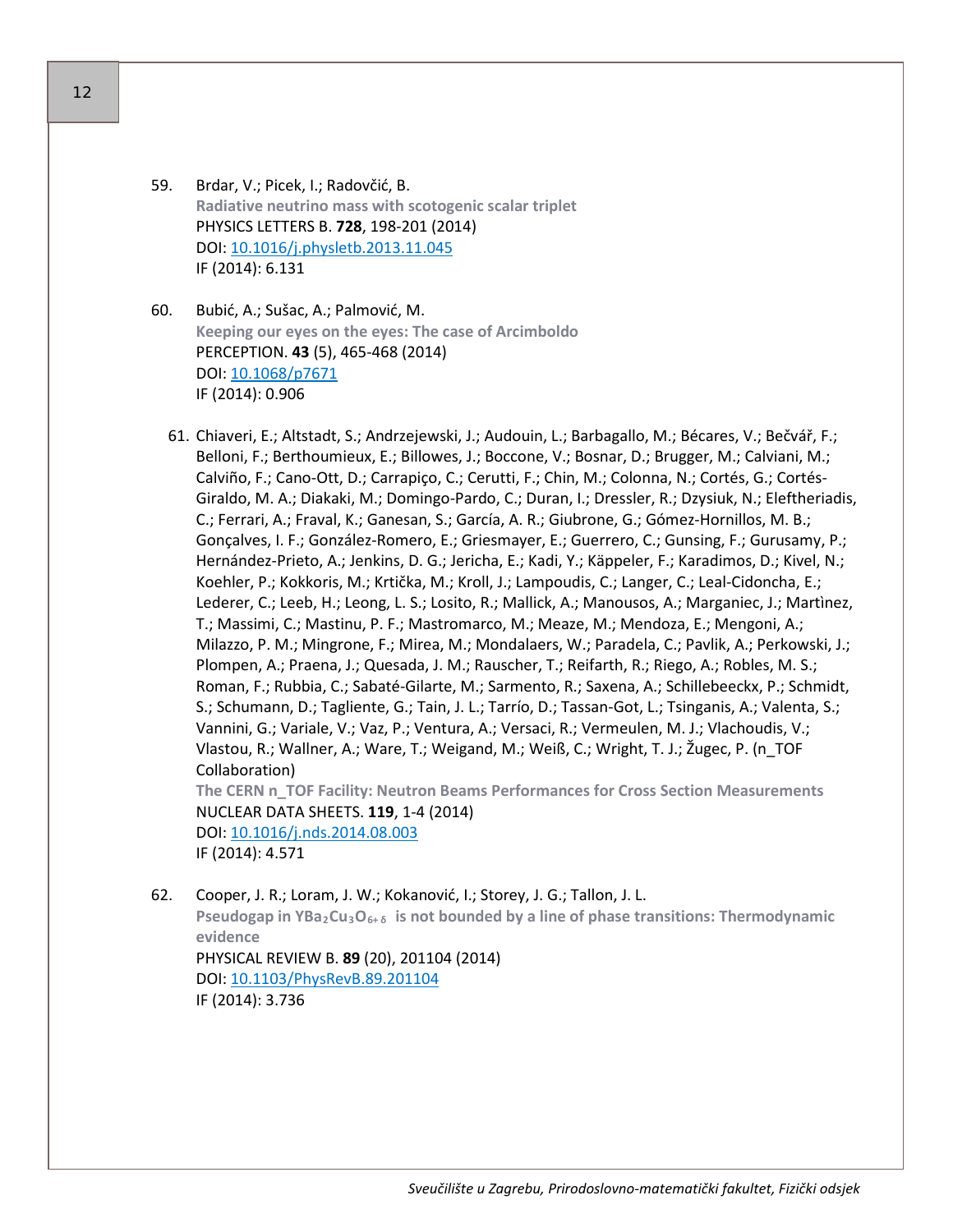- 63. Curceanu, C.; Bazzi, M.; Berucci, C.; Clozza, A.; D'Uffizi, A.; Guaraldo, C.; Iliescu, M.; Sandri, P. Levi; Piscicchia, K.; Lener, M. Poli; Sbardella, E.; Scordo, A.; Sirghi, D. L.; Sirghi, F.; Tatsuno, H.; Tucakovic, I.; Berucci, C.; Cargnelli, M.; Ishiwatari, T.; Marton, J.; Shi, H.; Widmann, E.; Zmeskal, J.; Bosnar, D.; Bragadireanu, A. M.; Pietreanu, D.; Sirghi, D. L.; Sirghi, F.; Fabietti, L.; Doce, O. Vazquez; Fiorini, C.; Quaglia, R.; Ghio, F.; Piscicchia, K. (SIDDHARTA Collaboration) **Unprecedented studies of the low-energy negatively charged kaons interactions in nuclear matter by AMADEUS** ACTA PHYSICA POLONICA B. **45** (3), 753-766 (2014) DOI: [10.5506/APhysPolB.45.753](http://dx.doi.org/10.5506/APhysPolB.45.753) IF (2014): 0.850
- 64. Cvitanić, T.; Pelc, D.; Požek, M.; Amit, E.; Keren, A. **O-17-NMR Knight shift study of the interplay between superconductivity and pseudogap in (CaxLa1-x)(Ba1.75-xLa0.25+x)Cu3Oy** PHYSICAL REVIEW B. **90** (5), 54508 (2014) DOI: [10.1103/PhysRevB.90.054508](http://dx.doi.org/10.1103/PhysRevB.90.054508) IF (2014): 3.736
- 65. Despoja, V.; Marušić, L. **Use of surface plasmons for manipulation of organic molecule quasiparticles and optical properties** JOURNAL OF PHYSICS-CONDENSED MATTER. **26** (48), 485012 (2014) DOI: 10.1088/0953-[8984/26/48/485012](http://dx.doi.org/10.1088/0953-8984/26/48/485012) IF (2014): 2.346
- 66. Despoja, V.; Mowbray, D. J. **Using surface plasmonics to turn on fullerene's dark excitons** PHYSICAL REVIEW B. **89** (19), 195433 (2014) DOI: [10.1103/PhysRevB.89.195433](http://dx.doi.org/10.1103/PhysRevB.89.195433) IF (2014): 3.736
- 67. Došlić, M.; Pelc, D.; Požek, M. **Contactless measurement of nonlinear conductivity in the radio-frequency range** REVIEW OF SCIENTIFIC INSTRUMENTS. **85** (7), 73905 (2014) DOI: [10.1063/1.4890557](http://dx.doi.org/10.1063/1.4890557) IF (2014): 1.614
- 68. Dubček, T.; Šantić, N.; Jukić, D.; Aumiler, D.; Ban, T.; Buljan, H. **Synthetic Lorentz force in classical atomic gases via Doppler effect and radiation pressure** PHYSICAL REVIEW A. **89** (6), 63415 (2014) DOI: [10.1103/PhysRevA.89.063415](http://dx.doi.org/10.1103/PhysRevA.89.063415) IF (2014): 2.808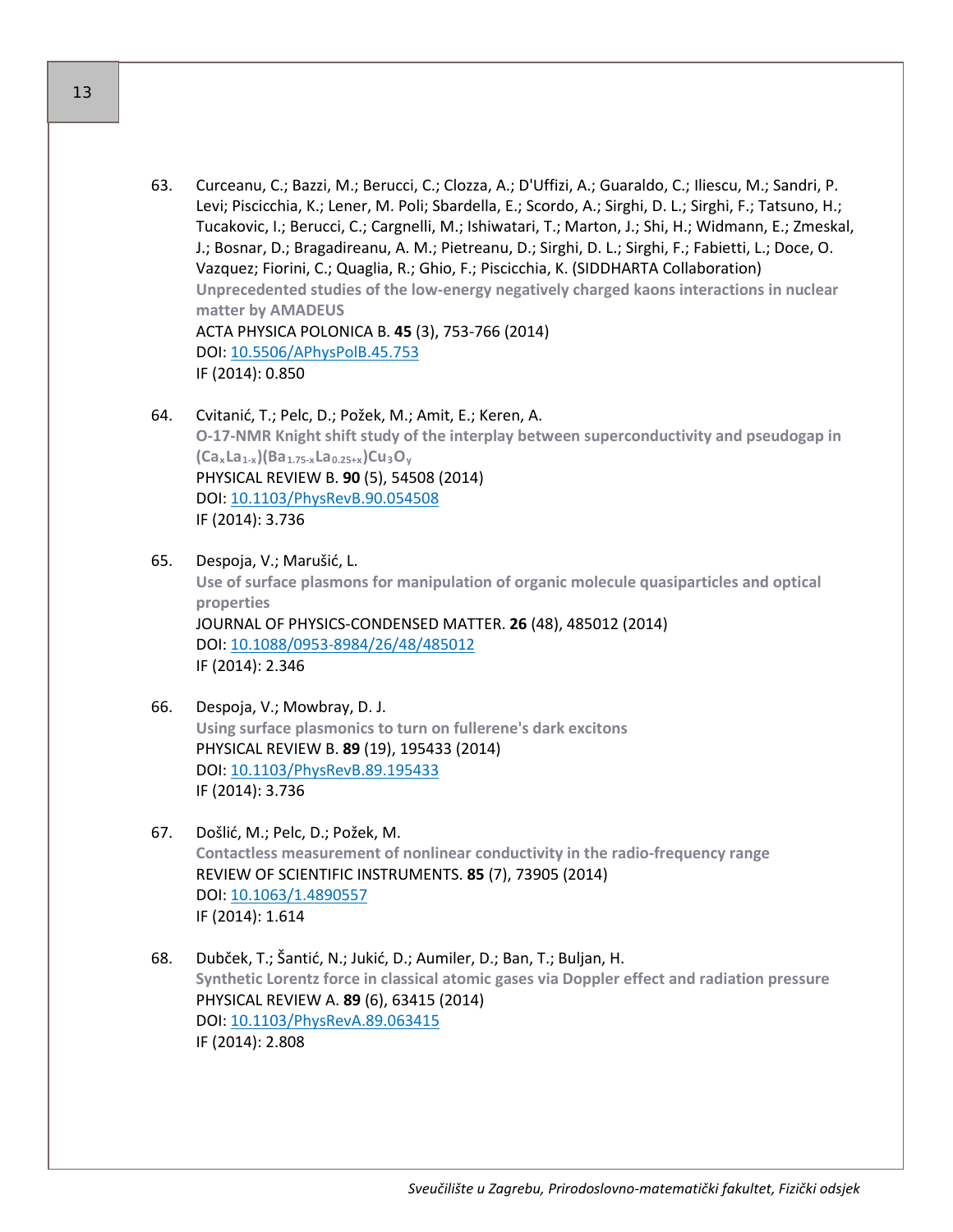- 69. Ebran, J. -P.; Khan, E.; Nikšić, T.; Vretenar, D. **Cluster-liquid transition in finite, saturated fermionic systems** PHYSICAL REVIEW C. **89** (3), 31303 (2014) DOI: [10.1103/PhysRevC.89.031303](http://dx.doi.org/10.1103/PhysRevC.89.031303) IF (2014): 3.733
- 70. Ebran, J. -P.; Khan, E.; Nikšić, T.; Vretenar, D. **Density functional theory studies of cluster states in nuclei** PHYSICAL REVIEW C. **90** (5), 54329 (2014) DOI: [10.1103/PhysRevC.90.054329](http://dx.doi.org/10.1103/PhysRevC.90.054329) IF (2014): 3.733
- 71. Fraval, K.; ...; Bosnar, D.; ...; Žugec, P. (n\_TOF Collaboration) **Measurement and Analysis of <sup>241</sup>Am(n, γ) Cross Sections with C<sub>6</sub>D<sub>6</sub> Detectors at the n\_TOF Facility at CERN** NUCLEAR DATA SHEETS. **119**, 72-75 (2014) DOI: [10.1016/j.nds.2014.08.022](http://dx.doi.org/10.1016/j.nds.2014.08.022) IF (2014): 4.571
	- 72. Fraval, K.; Altstadt, S.; Andrzejewski, J.; Audouin, L.; Barbagallo, M.; Bécares, V.; Bečvář, F.; Belloni, F.; Berthoumieux, E.; Billowes, J.; Boccone, V.; Bosnar, D.; Brugger, M.; Calviani, M.; Calviño, F.; Cano-Ott, D.; Carrapiço, C.; Cerutti, F.; Chiaveri, E.; Chin, M.; Colonna, N.; Cortés, G.; Cortés-Giraldo, M. A.; Diakaki, M.; Domingo-Pardo, C.; Duran, I.; Dzysiuk, N.; Eleftheriadis, C.; Ferrari, A.; Ganesan, S.; García, A. R.; Giubrone, G.; Gómez-Hornillos, M. B.; Gonçalves, I. F.; González-Romero, E.; Griesmayer, E.; Guerrero, C.; Gunsing, F.; Gurusamy, P.; Jenkins, D. G.; Jericha, E.; Kadi, Y.; Käppeler, F.; Karadimos, D.; Koehler, P.; Kokkoris, M.; Krtička, M.; Kroll, J.; Langer, C.; Lederer, C.; Leeb, H.; Leong, L. S.; Losito, R.; Manousos, A.; Marganiec, J.; Martìnez, T.; Massimi, C.; Mastinu, P. F.; Mastromarco, M.; Meaze, M.; Mendoza, E.; Mengoni, A.; Milazzo, P. M.; Mingrone, F.; Mirea, M.; Mondalaers, W.; Paradela, C.; Pavlik, A.; Perkowski, J.; Plompen, A.; Praena, J.; Quesada, J. M.; Rauscher, T.; Reifarth, R.; Riego, A.; Roman, F.; Rubbia, C.; Sarmento, R.; Schillebeeckx, P.; Schmidt, S.; Tagliente, G.; Tain, J. L.; Tarrío, D.; Tassan-Got, L.; Tsinganis, A.; Valenta, S.; Vannini, G.; Variale, V.; Vaz, P.; Ventura, A.; Versaci, R.; Vermeulen, M. J.; Vlachoudis, V.; Vlastou, R.; Wallner, A.; Ware, T.; Weigand, M.; Weiß, C.; Wright, T. J.; Žugec, P. (n\_TOF Collaboration)

**Measurement and analysis of the 241Am(n, γ) cross section with liquid scintillator detectors using time-of-flight spectroscopy at the n\_TOF facility at CERN**

## PHYSICAL REVIEW C. **89** (4), 44609 (2014)

DOI: [10.1103/PhysRevC.89.044609](http://dx.doi.org/10.1103/PhysRevC.89.044609) IF (2014): 3.733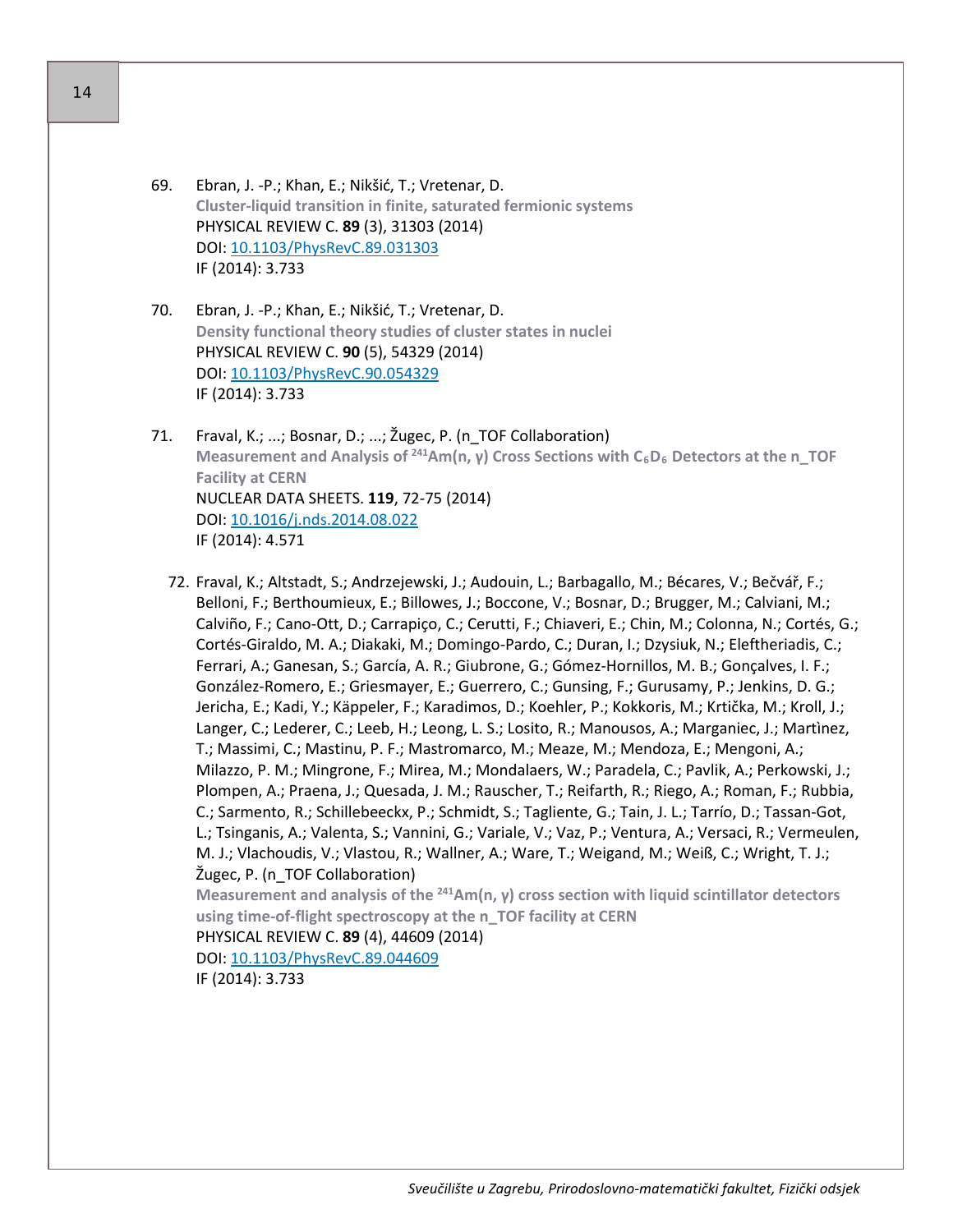- 73. Garcia, E. V.; Stassun, K. G.; Pavlovski, K.; Hensberge, H.; Chew, Y. Gomez Maqueo; Claret, A. **A strict test of stellar evolution models: the absolute dimensions of the massive benchmark eclipsing binary V578 Mon** ASTRONOMICAL JOURNAL. **148** (3), 39 (2014) DOI: 10.1088/0004-[6256/148/3/39](http://dx.doi.org/10.1088/0004-6256/148/3/39) IF (2014): 4.024
	- 74. Giubrone, G.; Domingo-Pardo, C.; Tain, J. L.; Lederer, C.; Altstadt, S.; Andrzejewski, J.; Audouin, L.; Barbagallo, M.; Bécares, V.; Bečvář, F.; Belloni, F.; Berthoumieux, E.; Billowes, J.; Boccone, V.; Bosnar, D.; Brugger, M.; Calviani, M.; Calviño, F.; Cano-Ott, D.; Carrapiço, C.; Cerutti, F.; Chiaveri, E.; Chin, M.; Colonna, N.; Cortés, G.; Cortés-Giraldo, M. A.; Diakaki, M.; Duran, I.; Dressler, R.; Dzysiuk, N.; Eleftheriadis, C.; Ferrari, A.; Fraval, K.; Ganesan, S.; García, A. R.; Gómez-Hornillos, M. B.; Gonçalves, I. F.; González-Romero, E.; Griesmayer, E.; Guerrero, C.; Gunsing, F.; Gurusamy, P.; Jenkins, D. G.; Jericha, E.; Kadi, Y.; Käppeler, F.; Karadimos, D.; Kivel, N.; Koehler, P.; Kokkoris, M.; Korschinek, G.; Krtička, M.; Kroll, J.; Langer, C.; Leeb, H.; Leong, L. S.; Losito, R.; Manousos, A.; Massimi, C.; Marganiec, J.; Martìnez, T.; Mastinu, P. F.; Mastromarco, M.; Meaze, M.; Mendoza, E.; Mengoni, A.; Milazzo, P. M.; Mingrone, F.; Mirea, M.; Mondalaers, W.; Paradela, C.; Pavlik, A.; Perkowski, J.; Pignatari, M.; Plompen, A.; Praena, J.; Quesada, J. M.; Rauscher, T.; Reifarth, R.; Riego, A.; Roman, F.; Rubbia, C.; Sarmento, R.; Schillebeeckx, P.; Schmidt, S.; Schumann, D.; Tagliente, G.; Tarrío, D.; Tassan-Got, L.; Tsinganis, A.; Valenta, S.; Vannini, G.; Variale, V.; Vaz, P.; Ventura, A.; Versaci, R.; Vermeulen, M. J.; Vlachoudis, V.; Vlastou, R.; Wallner, A.; Ware, T.; Weigand, M.; Weiß, C.; Wright, T. J.; Žugec, P. (n\_TOF Collaboration) **Measurement of the 54,57Fe (n, γ) Cross Section in the Resolved Resonance Region at CERN n\_TOF** NUCLEAR DATA SHEETS. **119**, 117-120 (2014)

DOI: [10.1016/j.nds.2014.08.033](http://dx.doi.org/10.1016/j.nds.2014.08.033) IF (2014): 4.571

- 75. Golubić, S. Josef; Aine, C. J.; Stephen, J. M.; Adair, J. C.; Knoefel, J. E.; Supek, S. **Modulatory role of the prefrontal generator within the auditory M50 network** NEUROIMAGE. **92**, 120-131 (2014) DOI: [10.1016/j.neuroimage.2014.02.013](http://dx.doi.org/10.1016/j.neuroimage.2014.02.013) IF (2014): 6.357
- 76. Grassi, L.; Forneris, J.; Torresi, D.; Acosta, L.; Di Pietro, A.; Figuera, P.; Fisichella, M.; Grilj, V.; Jaksić, M.; Lattuada, M.; Mijatović, T.; Milin, M.; Prepolec, L.; Skukan, N.; Soić, N.; Tokić, V.; Uroić, M.

**Study of the inter-strip gap effects on the response of Double Sided Silicon Strip Detectors using proton micro-beams**

NUCLEAR INSTRUMENTS & METHODS IN PHYSICS RESEARCH SECTION A-ACCELERATORS SPECTROMETERS DETECTORS AND ASSOCIATED EQUIPMENT. **767**, 99-111 (2014) DOI: [10.1016/j.nima.2014.08.009](http://dx.doi.org/10.1016/j.nima.2014.08.009) IF (2014): 1.216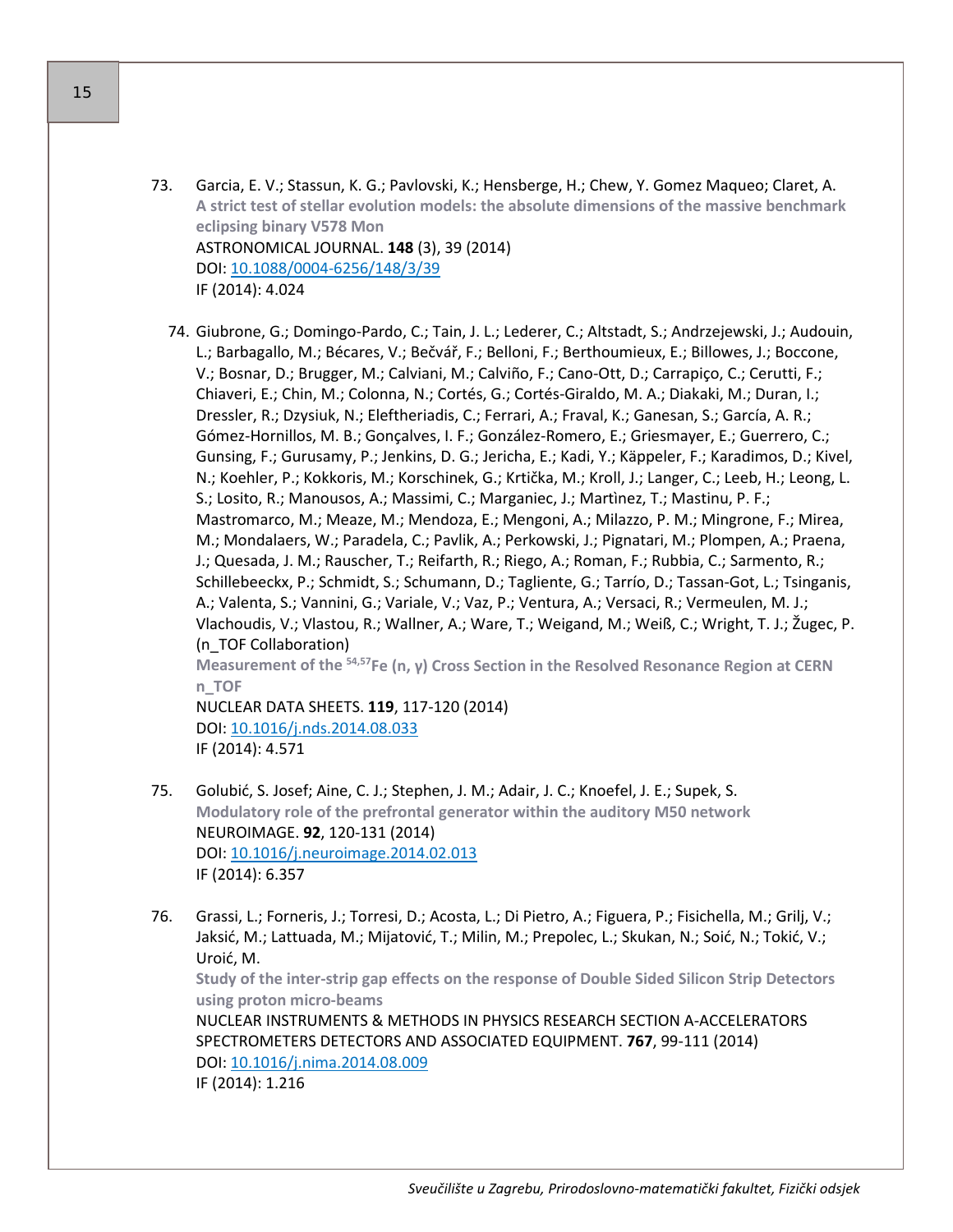77. Guerrero, C.; Altstadt, S.; Andrzejewski, J.; Audouin, L.; Barbagallo, M.; Bécares, V.; Bečvář, F.; Belloni, F.; Berthoumieux, E.; Billowes, J.; Boccone, V.; Bosnar, D.; Brugger, M.; Calviani, M.; Calviño, F.; Cano-Ott, D.; Carrapiço, C.; Cerutti, F.; Chiaveri, E.; Chin, M.; Colonna, N.; Cortés, G.; Cortés-Giraldo, M. A.; Diakaki, M.; Domingo-Pardo, C.; Duran, I.; Dressler, R.; Dzysiuk, N.; Eleftheriadis, C.; Ferrari, A.; Fraval, K.; Ganesan, S.; García, A. R.; Giubrone, G.; Gómez-Hornillos, M. B.; Gonçalves, I. F.; González-Romero, E.; Griesmayer, E.; Gunsing, F.; Gurusamy, P.; Jenkins, D. G.; Jericha, E.; Kadi, Y.; Käppeler, F.; Karadimos, D.; Kivel, N.; Koehler, P.; Kokkoris, M.; Korschinek, G.; Krtička, M.; Kroll, J.; Langer, C.; Lederer, C.; Leeb, H.; Leong, L. S.; Losito, R.; Manousos, A.; Marganiec, J.; Martìnez, T.; Mastinu, P. F.; Mastromarco, M.; Massimi, C.; Meaze, M.; Mendoza, E.; Mengoni, A.; Milazzo, P. M.; Mingrone, F.; Mirea, M.; Mondalaers, W.; Paradela, C.; Pavlik, A.; Perkowski, J.; Pignatari, M.; Plompen, A.; Praena, J.; Quesada, J. M.; Rauscher, T.; Reifarth, R.; Riego, A.; Roman, F.; Rubbia, C.; Sarmento, R.; Schillebeeckx, P.; Schmidt, S.; Schumann, D.; Tagliente, G.; Tain, J. L.; Tarrío, D.; Tassan-Got, L.; Tsinganis, A.; Valenta, S.; Vannini, G.; Variale, V.; Vaz, P.; Ventura, A.; Versaci, R.; Vermeulen, M. J.; Vlachoudis, V.; Vlastou, R.; Wallner, A.; Ware, T.; Weigand, M.; Weiß, C.; Wright, T. J.; Žugec, P. (n\_TOF Collaboration) **Investigation of Neutron-induced Reactions at n\_TOF: an Overview of the 2009-2012 Experimental Program**

NUCLEAR DATA SHEETS. **119**, 5-9 (2014) DOI: [10.1016/j.nds.2014.08.004](http://dx.doi.org/10.1016/j.nds.2014.08.004) IF (2014): 4.571

78. Gunsing, F.; Fraval, K.; Mathelie, M.; Valenta, S.; Bečvář, F.; Rusev, G.; Tonchev, A. P.; Mitchell, G.; Baramsai, B.; Altstadt, S.; Andrzejewski, J.; Audouin, L.; Barbagallo, M.; Bécares, V.; Belloni, F.; Berthoumieux, E.; Billowes, J.; Boccone, V.; Bosnar, D.; Brugger, M.; Calviani, M.; Calviño, F.; Cano-Ott, D.; Carrapiço, C.; Cerutti, F.; Chiaveri, E.; Chin, M.; Colonna, N.; Cortés, G.; Cortés-Giraldo, M. A.; Diakaki, M.; Domingo-Pardo, C.; Duran, I.; Dressler, R.; Eleftheriadis, C.; Ferrari, A.; Ganesan, S.; García, A. R.; Giubrone, G.; Gonçalves, I. F.; González-Romero, E.; Griesmayer, E.; Guerrero, C.; Hernández-Prieto, A.; Jenkins, D. G.; Jericha, E.; Kadi, Y.; Käppeler, F.; Karadimos, D.; Koehler, P.; Kokkoris, M.; Krtička, M.; Kroll, J.; Lampoudis, C.; Langer, C.; Leal-Cidoncha, E.; Lederer, C.; Leeb, H.; Leong, L. S.; Losito, R.; Manousos, A.; Marganiec, J.; Martìnez, T.; Massimi, C.; Mastinu, P. F.; Mastromarco, M.; Mendoza, E.; Mengoni, A.; Milazzo, P. M.; Mingrone, F.; Mirea, M.; Mondalaers, W.; Paradela, C.; Pavlik, A.; Perkowski, J.; Plompen, A.; Praena, J.; Quesada, J. M.; Rauscher, T.; Reifarth, R.; Riego, A.; Robles, M. S.; Rubbia, C.; Sabaté-Gilarte, M.; Sarmento, R.; Saxena, A.; Schillebeeckx, P.; Schmidt, S.; Schumann, D.; Tagliente, G.; Tain, J. L.; Tarrío, D.; Tassan-Got, L.; Tsinganis, A.; Vannini, G.; Variale, V.; Vaz, P.; Ventura, A.; Vermeulen, M. J.; Vlachoudis, V.; Vlastou, R.; Wallner, A.; Ware, T.; Weigand, M.; Weiß, C.; Wright, T. J.; Žugec, P. (n\_TOF Collaboration) **Spin Measurements of n + <sup>87</sup>Sr for Level Density Studies** NUCLEAR DATA SHEETS. **119**, 132-136 (2014) DOI: [10.1016/j.nds.2014.08.037](http://dx.doi.org/10.1016/j.nds.2014.08.037) IF (2014): 4.571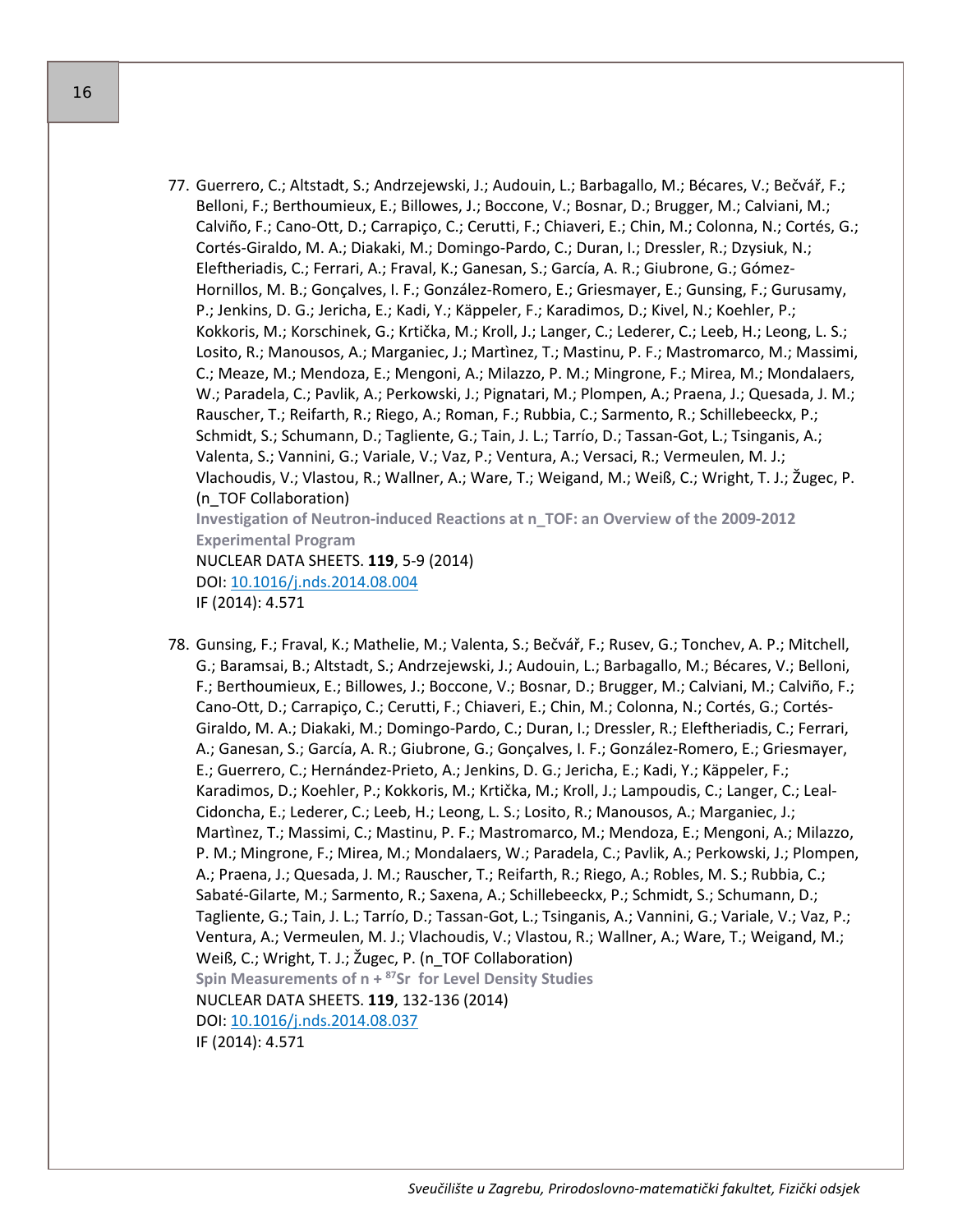- 79. Habjanić, J.; Jurić, M.; Popović, J.; Molčanov, K.; Pajić, D. **A 3D Oxalate-Based Network as a Precursor for the CoMn2O4 Spinel: Synthesis and Structural and Magnetic Studies** INORGANIC CHEMISTRY. **53** (18), 9633-9643 (2014) DOI: [10.1021/ic501134y](http://dx.doi.org/10.1021/ic501134y) IF (2014): 4.762
- 80. Horvat, R.; Ilakovac, A.; Kekez, D.; Trampetić, J.; You, J. **Forbidden and invisible Z boson decays in a covariant theta-exact noncommutative standard model** JOURNAL OF PHYSICS G-NUCLEAR AND PARTICLE PHYSICS. **41** (5), 55007 (2014) DOI: 10.1088/0954-[3899/41/5/055007](http://dx.doi.org/10.1088/0954-3899/41/5/055007) IF (2014): 2.777
- 81. Horvatić, V.; Mueller, S.; Veža, D.; Vadla, Č.; Franzke, J. **Atmospheric helium capillary dielectric barrier discharge for soft ionization: broadening of spectral lines, gas temperature and electron number density** JOURNAL OF ANALYTICAL ATOMIC SPECTROMETRY. **29** (3), 498-505 (2014) DOI: [10.1039/c3ja50343g](http://dx.doi.org/10.1039/c3ja50343g) IF (2014): 3.466
- 82. Horvatić, V.; Mueller, S.; Veža, D.; Vadla, Č.; Franzke, J. **Atmospheric Helium Capillary Dielectric Barrier Discharge for Soft Ionization: Determination of Atom Number Densities in the Lowest Excited and Metastable States** ANALYTICAL CHEMISTRY. **86** (1), 857-864 (2014) DOI: [10.1021/ac403518s](http://dx.doi.org/10.1021/ac403518s) IF (2014): 5.636
- 83. Huynh, M. T.; Kimball, A. E.; Norris, R. P.; Smail, Ian; Chow, K. E.; Coppin, K. E. K.; Emonts, B. H. C.; Ivison, R. J.; Smolčić, V.; Swinbank, A. M. **Detection of molecular gas in an ALMA [C II]-identified submillimetre galaxy at z=4.44** MONTHLY NOTICES OF THE ROYAL ASTRONOMICAL SOCIETY. **443** (1), L54-L58 (2014) DOI: [10.1093/mnrasl/slu077](http://dx.doi.org/10.1093/mnrasl/slu077) IF (2014): 5.107
- 84. Ilakovac, A.; Pilaftsis, A.; Popov, L. **Lepton dipole moments in supersymmetric low-scale seesaw models** PHYSICAL REVIEW D. **89** (1), 15001 (2014) DOI: [10.1103/PhysRevD.89.015001](http://dx.doi.org/10.1103/PhysRevD.89.015001) IF (2014): 4.643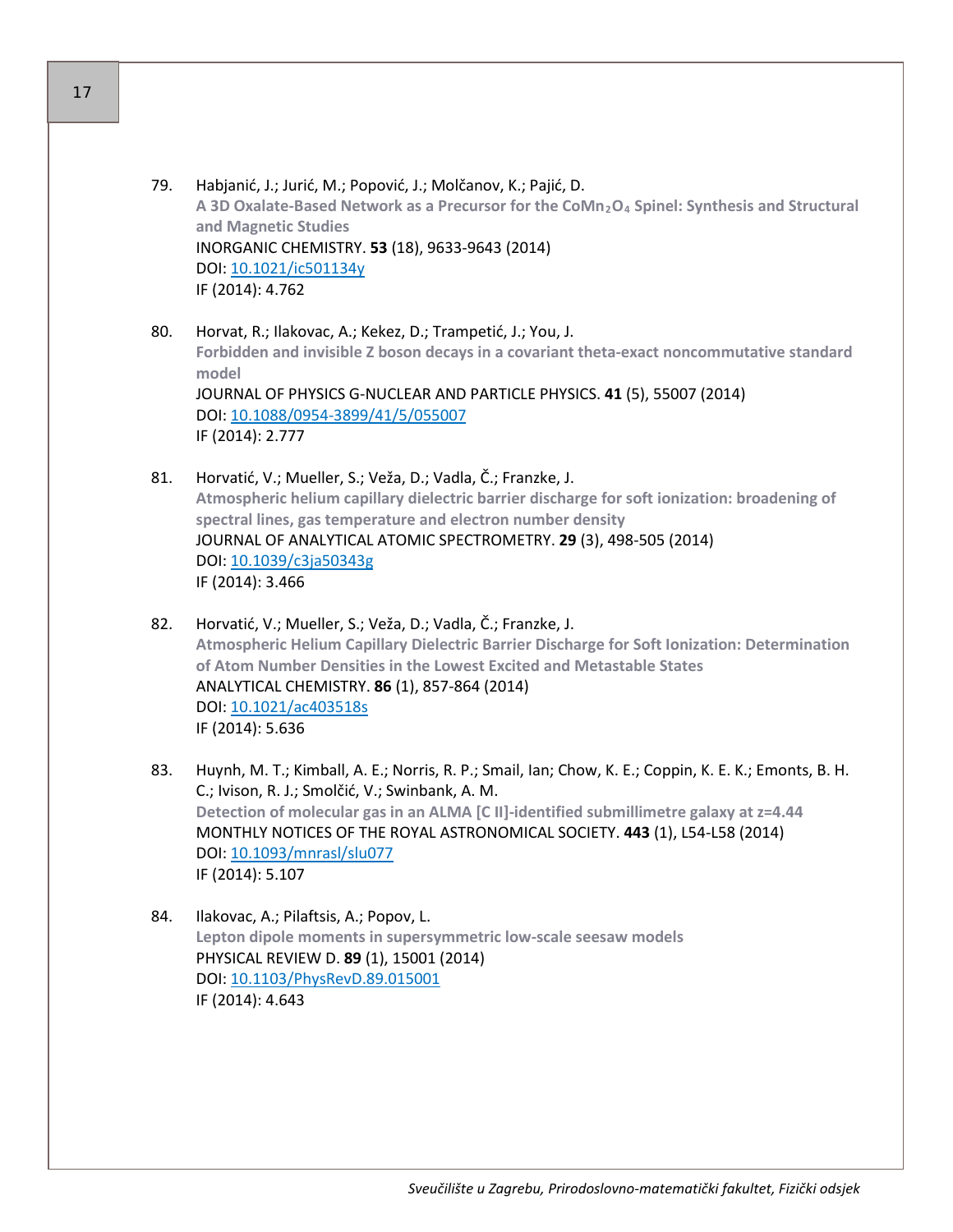- 85. Jablan, M.; Soljačić, M.; Buljan, H. **Effects of screening on the optical absorption in graphene and in metallic monolayers** PHYSICAL REVIEW B. **89** (8), 85415 (2014) DOI: [10.1103/PhysRevB.89.085415](http://dx.doi.org/10.1103/PhysRevB.89.085415) IF (2014): 3.736
- 86. Jurašić, M.-J.; Golubić, S. Josef; Demarin, V. **Arterial Compliance Plateaus in Healthy Aging Women-In Time for Preventive Treatment** JOURNAL OF THE AMERICAN GERIATRICS SOCIETY. **62** (4), 784-786 (2014) DOI: [10.1111/jgs.12766](http://dx.doi.org/10.1111/jgs.12766) IF (2014): 4.572
- 87. Kolbas, V.; Dervisoglu, A.; Pavlovski, K.; Southworth, J. **Tracing CNO exposed layers in the Algol-type binary system u Her** MONTHLY NOTICES OF THE ROYAL ASTRONOMICAL SOCIETY. **444** (4), 3118-3129 (2014) DOI: [10.1093/mnras/stu1652](http://dx.doi.org/10.1093/mnras/stu1652) IF (2014): 5.107
- 88. Kregar, G.; Šantić, N.; Aumiler, D.; Buljan, H.; Ban, T. **Frequency-comb-induced radiative force on cold rubidium atoms** PHYSICAL REVIEW A. **89** (5), 53421 (2014) DOI: [10.1103/PhysRevA.89.053421](http://dx.doi.org/10.1103/PhysRevA.89.053421) IF (2014): 2.808
- 89. Kregar, G.; Šantić, N.; Aumiler, D.; Ban, T. **Radiation pressure force on cold rubidium atoms due to excitation to a non-cooling hyperfine level** EUROPEAN PHYSICAL JOURNAL D. **68** (12), 360 (2014) DOI: [10.1140/epjd/e2014](http://dx.doi.org/10.1140/epjd/e2014-50312-3)-50312-3 IF (2014): 1.228
- 90. Kumerički, K.; Mueller, D.; Murray, M. **HERMES impact for the access of Compton form factors** PHYSICS OF PARTICLES AND NUCLEI. **45** (4), 723-755 (2014) DOI: [10.1134/S1063779614040108](http://dx.doi.org/10.1134/S1063779614040108) IF (2014): 0.619

## 91. Kupčić, I.

**Damping effects in doped graphene: The relaxation-time approximation** PHYSICAL REVIEW B. **90** (20), 205426 (2014) DOI: [10.1103/PhysRevB.90.205426](http://dx.doi.org/10.1103/PhysRevB.90.205426) IF (2014): 3.736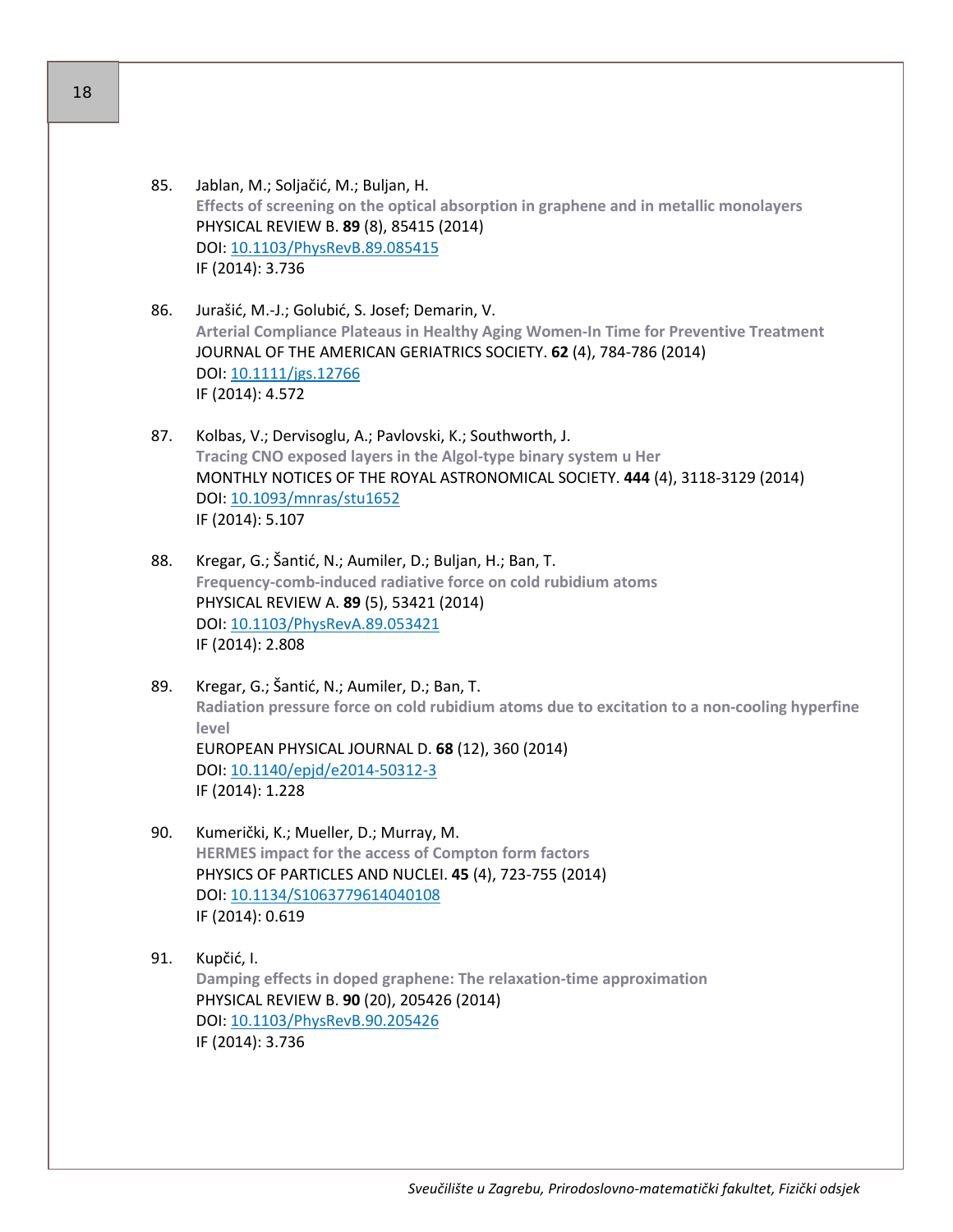92. Kupčić, I.; Rukelj, Z.; Barišić, S. **CDW fluctuations and the pseudogap in the single-particle conductivity of quasi-1D Peierls CDW systems: II** JOURNAL OF PHYSICS-CONDENSED MATTER. **26** (19), 195601 (2014) DOI: 10.1088/0953-[8984/26/19/195601](http://dx.doi.org/10.1088/0953-8984/26/19/195601) IF (2014): 2.346

93. Lederer, C.; Giubrone, G.; Massimi, C.; Žugec, P.; Barbagallo, M.; Colonna, N.; Domingo-Pardo, C.; Guerrero, C.; Gunsing, F.; Käppeler, F.; Tain, J. L.; Altstadt, S.; Andrzejewski, J.; Audouin, L.; Bécares, V.; Bečvář, F.; Belloni, F.; Berthoumieux, E.; Billowes, J.; Boccone, V.; Bosnar, D.; Brugger, M.; Calviani, M.; Calviño, F.; Cano-Ott, D.; Carrapiço, C.; Cerutti, F.; Chiaveri, E.; Chin, M.; Cortés, G.; Cortés-Giraldo, M. A.; Diakaki, M.; Duran, I.; Dressler, R.; Dzysiuk, N.; Eleftheriadis, C.; Ferrari, A.; Fraval, K.; Ganesan, S.; García, A. R.; Gómez-Hornillos, M. B.; Gonçalves, I. F.; González-Romero, E.; Griesmayer, E.; Gurusamy, P.; Jenkins, D. G.; Jericha, E.; Kadi, Y.; Karadimos, D.; Kivel, N.; Koehler, P.; Kokkoris, M.; Korschinek, G.; Krtička, M.; Kroll, J.; Langer, C.; Leeb, H.; Leong, L. S.; Losito, R.; Manousos, A.; Marganiec, J.; Martìnez, T.; Mastinu, P. F.; Mastromarco, M.; Meaze, M.; Mendoza, E.; Mengoni, A.; Milazzo, P. M.; Mingrone, F.; Mirea, M.; Mondalaers, W.; Paradela, C.; Pavlik, A.; Perkowski, J.; Pignatari, M.; Plompen, A.; Praena, J.; Quesada, J. M.; Rauscher, T.; Reifarth, R.; Riego, A.; Roman, F.; Rubbia, C.; Sarmento, R.; Schillebeeckx, P.; Schmidt, S.; Schumann, D.; Tagliente, G.; Tarrío, D.; Tassan-Got, L.; Tsinganis, A.; Valenta, S.; Vannini, G.; Variale, V.; Vaz, P.; Ventura, A.; Versaci, R.; Vermeulen, M. J.; Vlachoudis, V.; Vlastou, R.; Wallner, A.; Ware, T.; Weigand, M.; Weiß, C.; Wright, T. J. (n\_TOF Collaboration) **Neutron Capture Reactions on Fe and Ni Isotopes for the Astrophysical s-process** NUCLEAR DATA SHEETS. **120**, 201-204 (2014) DOI: [10.1016/j.nds.2014.07.046](http://dx.doi.org/10.1016/j.nds.2014.07.046)

IF (2014): 4.571

94. Lederer, C.; Massimi, C.; Berthoumieux, E.; Colonna, N.; Dressler, R.; Guerrero, C.; Gunsing, F.; Käppeler, F.; Kivel, N.; Pignatari, M.; Reifarth, R.; Schumann, D.; Wallner, A.; Altstadt, S.; Andriamonje, S.; Andrzejewski, J.; Audouin, L.; Barbagallo, M.; Bécares, V.; Bečvář, F.; Belloni, F.; Berthier, B.; Billowes, J.; Boccone, V.; Bosnar, D.; Brugger, M.; Calviani, M.; Calviño, F.; Cano-Ott, D.; Carrapiço, C.; Cerutti, F.; Chiaveri, E.; Chin, M.; Cortés, G.; Cortés-Giraldo, M. A.; Dillmann, I.; Domingo-Pardo, C.; Duran, I.; Dzysiuk, N.; Eleftheriadis, C.; Fernández-Ordóñez, M.; Ferrari, A.; Fraval, K.; Ganesan, S.; García, A.R.; Giubrone, G.; Gómez-Hornillos, M.B.; Gonçalves, I.F.; González-Romero, E.; Gramegna, F.; Griesmayer, E.; Gurusamy, P.; Harrisopulos, S.; Heil, M.; Ioannides, K.; Jenkins, D.G.; Jericha, E.; Kadi, Y.; Karadimos, D.; Korschinek, G.; Krtička, M.; Kroll, J.; Langer, C.; Lebbos, E.; Leeb, H.; Leong, L. S.; Losito, R.; Lozano, M.; Manousos, A.; Marganiec, J.; Marrone, S.; Martìnez, T.; Mastinu, P.F.; Mastromarco, M.; Meaze, M.; Mendoza, E.; Mengoni, A.; Milazzo, P. M.; Mingrone, F.; Mirea, M.; Mondalaers, W.; Paradela, C.; Pavlik, A.; Perkowski, J.; Plag, R.; Plompen, A.; Praena, J.; Quesada, J. M.; Rauscher, T.; Riego, A.; Roman, F.; Rubbia, C.; Sarmento, R.; Schillebeeckx, P.; Schmidt, S.; Tagliente, G.; Tain, J.L.; Tarrío, D.; Tassan-Got, L.; Tsinganis, A.; Tlustos, L.; Valenta, S.; Vannini, G.; Variale, V.; Vaz, P.; Ventura, A.; Vermeulen, M. J.; Versaci, R.; Vlachoudis, V.; Vlastou, R.; Ware, T.; Weigand, M.; Weiß, C.; Wright, T.J.; Žugec, P. (n\_TOF Collaboration)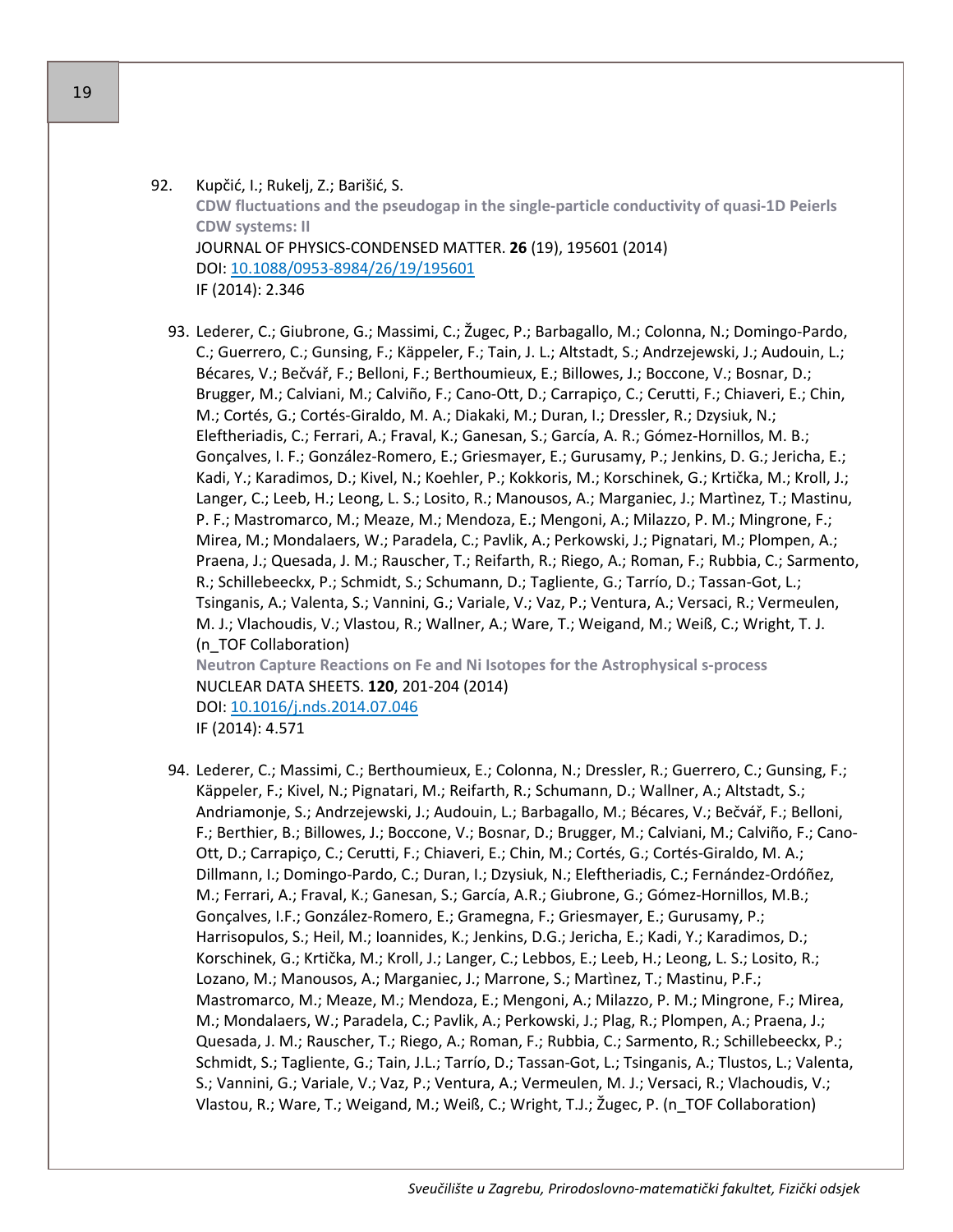**62Ni (n, γ) and 63Ni(n, γ) cross sections measured at the n\_TOF facility at CERN** PHYSICAL REVIEW C. **89** (2), 25810 (2014) DOI: [10.1103/PhysRevC.89.025810](http://dx.doi.org/10.1103/PhysRevC.89.025810) IF (2014): 3.733

95. Lee, J. B.; Kim, H. J.; Luznik, J.; Jelen, A.; Pajić, D.; Wencka, M.; Jagličić, Z.; Meden, A.; Dolinšek, J.

**Synthesis and Magnetic Properties of Hematite Particles in a "Nanomedusa" Morphology** JOURNAL OF NANOMATERIALS. **2014**, 902968 (2014) DOI: [10.1155/2014/902968](http://dx.doi.org/10.1155/2014/902968) IF (2014): 1.644

- 96. Litvinova, E.; Brown, B. A.; Fang, D. -L.; Marketin, T.; Zegers, R. G. T. **Benchmarking nuclear models for Gamow-Teller response** PHYSICS LETTERS B. **730**, 307-313 (2014) DOI: [10.1016/j.physletb.2014.02.001](http://dx.doi.org/10.1016/j.physletb.2014.02.001) IF (2014): 6.131
- 97. Lončarić, I.; Despoja, V. **Benchmarking van der Waals functionals with noncontact RPA calculations on graphene-Ag(111)** PHYSICAL REVIEW B. **90** (7), 75414 (2014) DOI: [10.1103/PhysRevB.90.075414](http://dx.doi.org/10.1103/PhysRevB.90.075414) IF (2014): 3.736
- 98. Lucas, A. A.; Šunjić, M.; Benedek, G.; Echenique, P. M. **Quantum ricochets: surface capture, release and energy loss of fast ions hitting a polar surface at grazing incidence** NEW JOURNAL OF PHYSICS. **16**, 63015 (2014) DOI: 10.1088/1367-[2630/16/6/063015](http://dx.doi.org/10.1088/1367-2630/16/6/063015) IF (2014): 3.558
- 99. Ma, R.; Laan, L.; Dogterom, M.; Pavin, N.; Juelicher, F. **General theory for the mechanics of confined microtubule asters** NEW JOURNAL OF PHYSICS. **16**, 13018 (2014) DOI: 10.1088/1367-[2630/16/1/013018](http://dx.doi.org/10.1088/1367-2630/16/1/013018) IF (2014): 3.558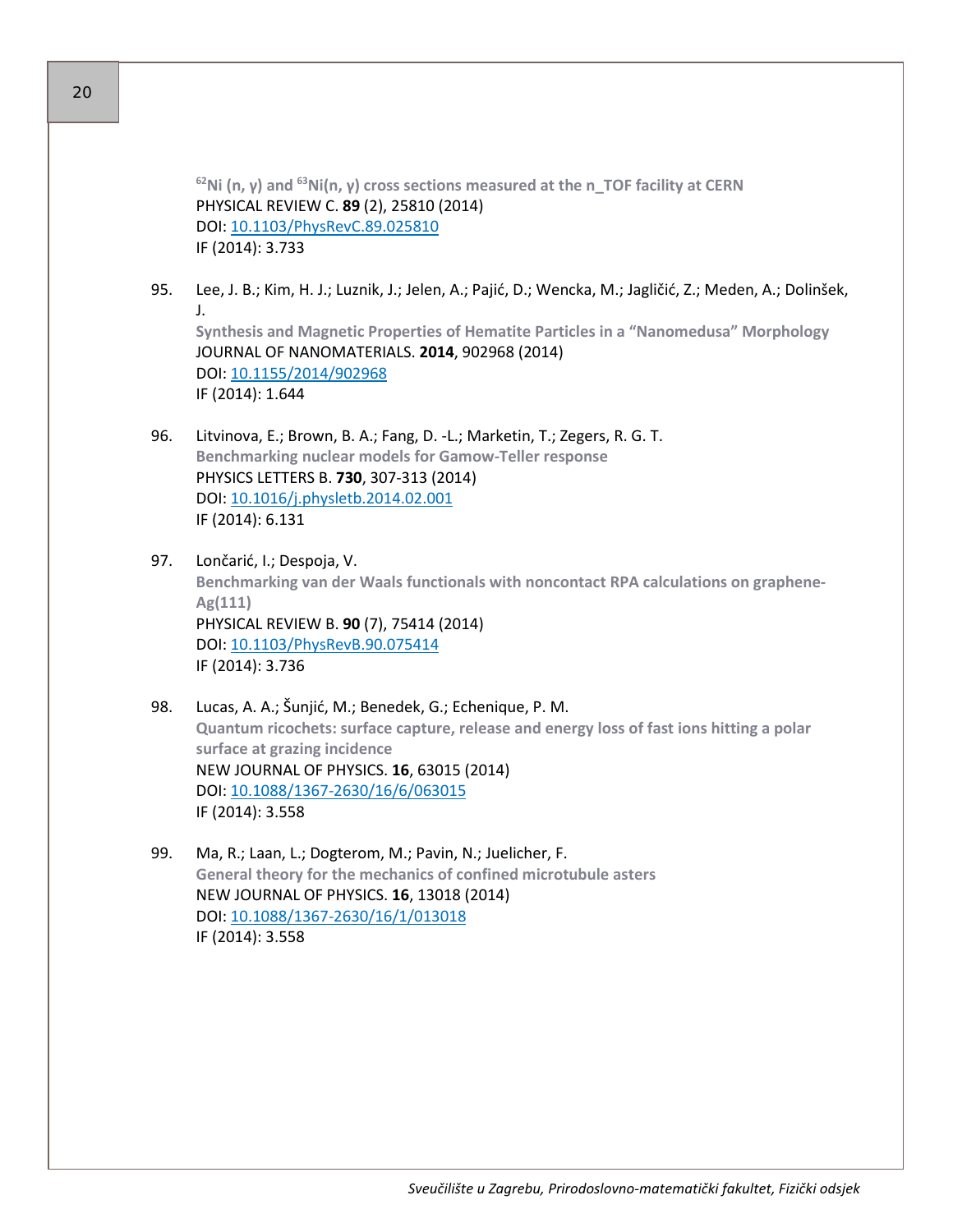- 100. Massimi, C.; Koehler, P.; Mingrone, F.; Altstadt, S.; Andrzejewski, J.; Audouin, L.; Barbagallo, M.; Bécares, V.; Bečvář, F.; Belloni, F.; Berthoumieux, E.; Billowes, J.; Bosnar, D.; Brugger, M.; Calviani, M.; Calviño, F.; Cano-Ott, D.; Carrapiço, C.; Cerutti, F.; Chiaveri, E.; Chin, M.; Colonna, N.; Cortés, G.; Cortés-Giraldo, M. A.; Diakaki, M.; Domingo-Pardo, C.; Duran, I.; Dressler, R.; Eleftheriadis, C.; Ferrari, A.; Fraval, K.; Ganesan, S.; García, A. R.; Giubrone, G.; Gonçalves, I. F.; González-Romero, E.; Griesmayer, E.; Guerrero, C.; Gunsing, F.; Hernández-Prieto, A.; Jenkins, D. G.; Jericha, E.; Kadi, Y.; Käppeler, F.; Karadimos, D.; Kivel, N.; Krtička, M.; Kroll, J.; Lampoudis, C.; Langer, C.; Leal-Cidoncha, E.; Lederer, C.; Leeb, H.; Leong, L. S.; Losito, R.; Mallick, A.; Manousos, A.; Marganiec, J.; Martìnez, T.; Mastinu, P. F.; Mastromarco, M.; Mendoza, E.; Mengoni, A.; Milazzo, P. M.; Mirea, M.; Mondalaers, W.; Paradela, C.; Pavlik, A.; Perkowski, J.; Plompen, A.; Praena, J.; Quesada, J. M.; Rauscher, T.; Reifarth, R.; Riego, A.; Robles, M. S.; Rubbia, C.; Sabaté-Gilarte, M.; Sarmento, R.; Saxena, A.; Schillebeeckx, P.; Schmidt, S.; Schumann, D.; Tagliente, G.; Tain, J. L.; Tarrío, D.; Tassan-Got, L.; Tsinganis, A.; Valenta, S.; Vannini, G.; Variale, V.; Vaz, P.; Ventura, A.; Vermeulen, M. J.; Vlachoudis, V.; Vlastou, R.; Wallner, A.; Ware, T.; Weigand, M.; Weiß, C.; Wright, T. J.; Žugec, P. (n\_TOF Collaboration) **New Measurement of the 25Mg (n, γ) Reaction Cross Section** NUCLEAR DATA SHEETS. **119**, 110-112 (2014) DOI: [10.1016/j.nds.2014.08.031](http://dx.doi.org/10.1016/j.nds.2014.08.031) IF (2014): 4.571
- 101. Mendoza, E.; Cano-Ott, D.; Guerrero, C.; Altstadt, S.; Andrzejewski, J.; Audouin, L.; Barbagallo, M.; Bécares, V.; Bečvář, F.; Belloni, F.; Berthoumieux, E.; Billowes, J.; Boccone, V.; Bosnar, D.; Brugger, M.; Calviani, M.; Calviño, F.; Carrapiço, C.; Cerutti, F.; Chiaveri, E.; Chin, M.; Colonna, N.; Cortés, G.; Cortés-Giraldo, M. A.; Diakaki, M.; Domingo-Pardo, C.; Duran, I.; Dressler, R.; Dzysiuk, N.; Eleftheriadis, C.; Ferrari, A.; Fraval, K.; Ganesan, S.; García, A. R.; Giubrone, G.; Gómez-Hornillos, M. B.; Gonçalves, I. F.; González-Romero, E.; Griesmayer, E.; Gunsing, F.; Gurusamy, P.; Jenkins, D. G.; Jericha, E.; Kadi, Y.; Käppeler, F.; Karadimos, D.; Kivel, N.; Koehler, P.; Kokkoris, M.; Korschinek, G.; Krtička, M.; Kroll, J.; Langer, C.; Lederer, C.; Leeb, H.; Leong, L. S.; Losito, R.; Manousos, A.; Marganiec, J.; Martìnez, T.; Mastinu, P. F.; Mastromarco, M.; Massimi, C.; Meaze, M.; Mengoni, A.; Milazzo, P. M.; Mingrone, F.; Mirea, M.; Mondalaers, W.; Paradela, C.; Pavlik, A.; Perkowski, J.; Pignatari, M.; Plompen, A.; Praena, J.; Quesada, J. M.; Rauscher, T.; Reifarth, R.; Riego, A.; Roman, F.; Rubbia, C.; Sarmento, R.; Schillebeeckx, P.; Schmidt, S.; Schumann, D.; Tagliente, G.; Tain, J. L.; Tarrío, D.; Tassan-Got, L.; Tsinganis, A.; Valenta, S.; Vannini, G.; Variale, V.; Vaz, P.; Ventura, A.; Versaci, R.; Vermeulen, M. J.; Vlachoudis, V.; Vlastou, R.; Wallner, A.; Ware, T.; Weigand, M.; Weiß, C.; Wright, T. J.; Žugec, P. (n\_TOF Collaboration) **Measurement of the 241Am and the 243Am Neutron Capture Cross Sections at the n\_TOF Facility at CERN** NUCLEAR DATA SHEETS. **119**, 65-68 (2014) DOI: [10.1016/j.nds.2014.08.020](http://dx.doi.org/10.1016/j.nds.2014.08.020)

IF (2014): 4.571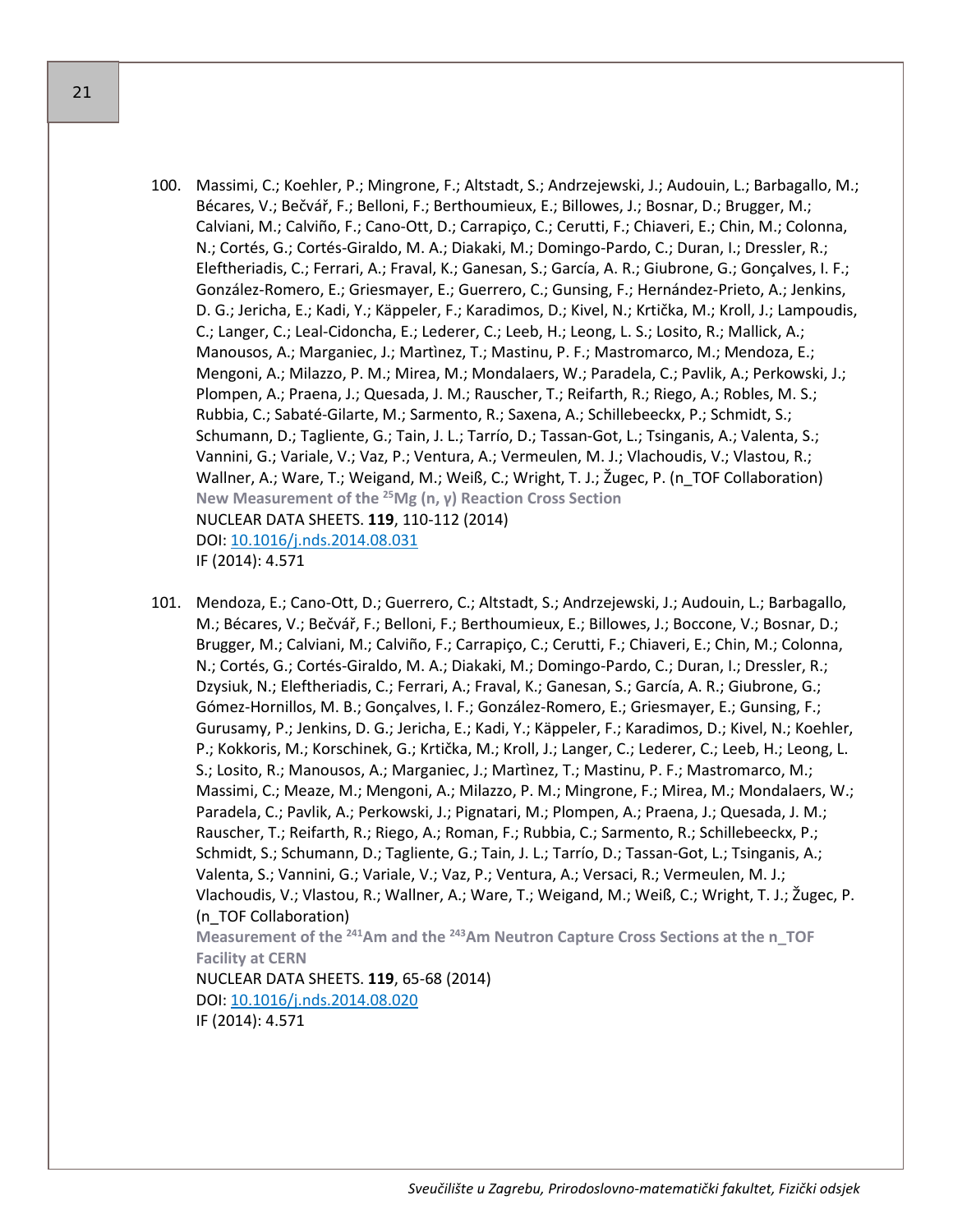102. Merkel, H.; Achenbach, P.; Gayoso, C. Ayerbe; Beranek, T.; Bericic, J.; Bernauer, J. C.; Boehm, R.; Bosnar, D.; Correa, L.; Debenjak, L.; Denig, A.; Distler, M. O.; Esser, A.; Fonvieille, H.; Friščić, I.; de la Paz, M. Gomez Rodriguez; Hoek, M.; Kegel, S.; Kohl, Y.; Middleton, D. G.; Mihovilovic, M.; Mueller, U.; Nungesser, L.; Pochodzalla, J.; Rohrbeck, M.; Ron, G.; Majos, S. Sanchez; Schlimme, B. S.; Schoth, M.; Schulz, F.; Sfienti, C.; Širca, S.; Thiel, M.; Tyukin, A.; Weber, A.; Weinriefer, M. (A1 Collaboration)

**Search at the Mainz Microtron for Light Massive Gauge Bosons Relevant for the Muon g-2 Anomaly**

PHYSICAL REVIEW LETTERS. **112** (22), 221802 (2014) DOI: [10.1103/PhysRevLett.112.221802](http://dx.doi.org/10.1103/PhysRevLett.112.221802) IF (2014): 7.512

- 103. Mihelj, T.; Popović, J.; Skoko, Ž.; Tomašić, V. **Thermotropic phase transitions of catanionic dodecylsulfates with multi-charged and multitailed quaternary ammonium centers** THERMOCHIMICA ACTA. **591**, 119-129 (2014) DOI: [10.1016/j.tca.2014.07.024](http://dx.doi.org/10.1016/j.tca.2014.07.024) IF (2014): 2.184
- 104. Mingrone, F.; Massimi, C.; Altstadt, S.; Andrzejewski, J.; Audouin, L.; Barbagallo, M.; Becares, V.; Becvar, F.; Belloni, F.; Berthoumieux, E.; Billowes, J.; Bosnar, D.; Brugger, M.; Calviani, M.; Calvino, F.; Cano-Ott, D.; Carrapico, C.; Cerutti, F.; Chiaveri, E.; Chin, M.; Colonna, N.; Cortes, G.; Cortes-Giraldo, M. A.; Diakaki, M.; Domingo-Pardo, C.; Duran, I.; Dressler, R.; Eleftheriadis, C.; Ferrari, A.; Fraval, K.; Ganesan, S.; Garcia, A. R.; Giubrone, G.; Goncalves, I. F.; Gonzalez-Romero, E.; Griesmayer, E.; Guerrero, C.; Gunsing, F.; Hernandez-Prieto, A.; Jenkins, D. G.; Jericha, E.; Kadi, Y.; Kaeppeler, F.; Karadimos, D.; Kivel, N.; Koehler, P.; Kokkoris, M.; Krticka, M.; Kroll, J.; Lampoudis, C.; Langer, C.; Leal-Cidoncha, E.; Lederer, C.; Leeb, H.; Leong, L. S.; Losito, R.; Mallick, A.; Manousos, A.; Marganiec, J.; Martinez, T.; Mastinu, P. F.; Mastromarco, M.; Mendoza, E.; Mengoni, A.; Milazzo, P. M.; Mirea, M.; Mondalaers, W.; Paradela, C.; Pavlik, A.; Perkowski, J.; Plompen, A.; Praena, J.; Quesada, J. M.; Rauscher, T.; Reifarth, R.; Riego, A.; Robles, M. S.; Rubbia, C.; Sabate-Gilarte, M.; Sarmento, R.; Saxena, A.; Schillebeeckx, P.; Schmidt, S.; Schumann, D.; Tagliente, G.; Tain, J. L.; Tarrio, D.; Tassan-Got, L.; Tsinganis, A.; Valenta, S.; Vannini, G.; Variale, V.; Vaz, P.; Ventura, A.; Vermeulen, M. J.; Vlachoudis, V.; Vlastou, R.; Wallner, A.; Ware, T.; Weigand, M.; Weiss, C.; Wright, T.; Žugec, P. (n\_TOF Collaboration)

**Measurement of the <sup>238</sup>U Radiative Capture Cross Section with C6D6 at the CERN n\_TOF Facility**

NUCLEAR DATA SHEETS. **119**, 18-21 (2014) DOI: [10.1016/j.nds.2014.08.007](http://dx.doi.org/10.1016/j.nds.2014.08.007) IF (2014): 4.571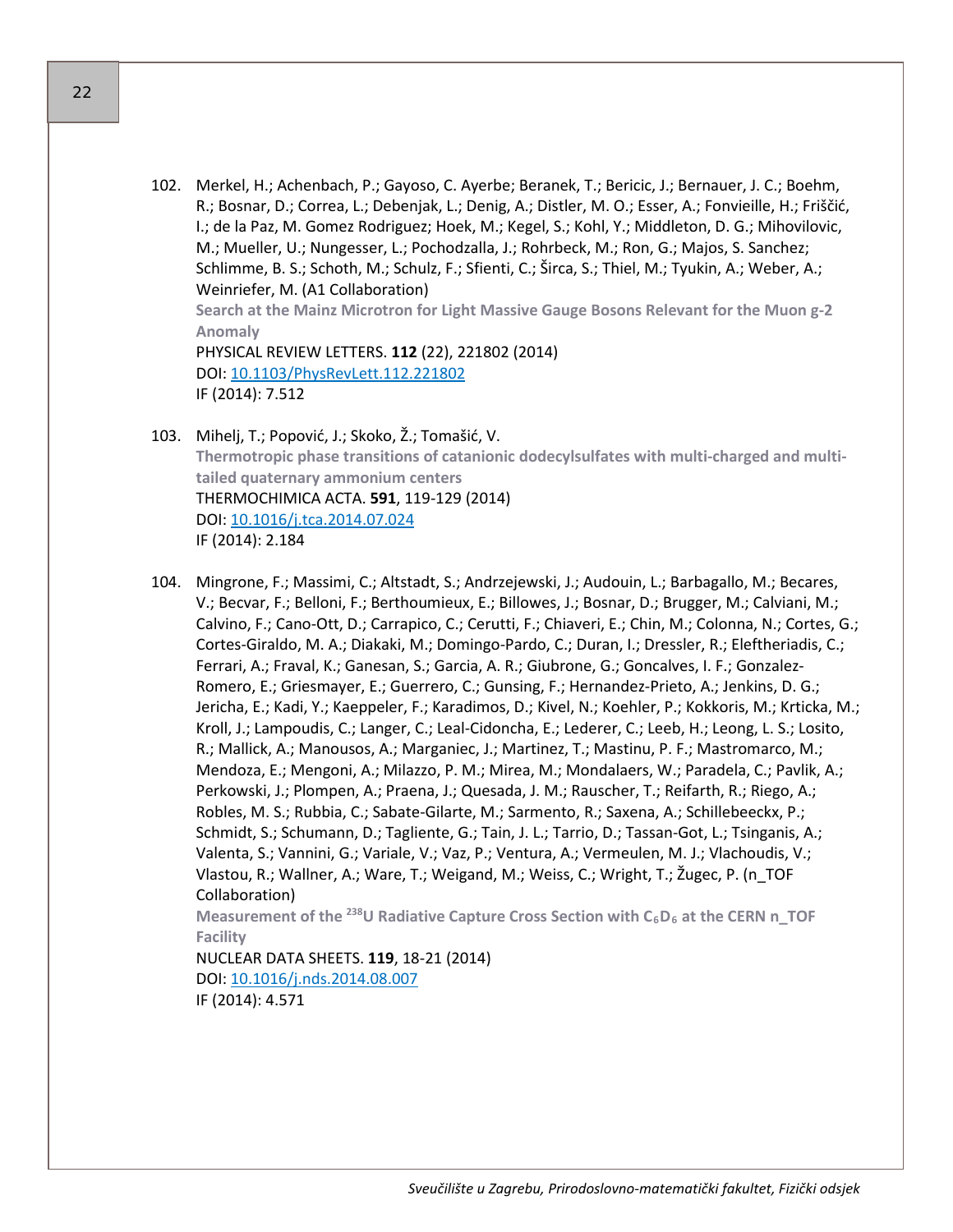- 105. Mustapić, M.; Horvat, J.; Hossain, M. S.; Sun, Z.; Skoko, Ž.; Mitchell, D. R. G.; Dou, S. X. **Novel synthesis of superparamagnetic Ni-Co-B nanoparticles and their effect on superconductor properties of MgB<sup>2</sup>** ACTA MATERIALIA. **70**, 298-306 (2014) DOI: [10.1016/j.actamat.2014.02.040](http://dx.doi.org/10.1016/j.actamat.2014.02.040) IF (2014): 4.465
- 106. Mustapić, M.; Horvat, J.; Skoko, Ž.; Al Hossain, M. S.; Dou, S. X. **Interplay between boron precursors and Ni-Co-B nanoparticle doping in the fabrication of MgB<sup>2</sup> superconductor with improved electromagnetic properties** ACTA MATERIALIA. **80**, 457-467 (2014) DOI: [10.1016/j.actamat.2014.08.030](http://dx.doi.org/10.1016/j.actamat.2014.08.030) IF (2014): 4.465
- 107. Nazarewicz, W.; Reinhard, P. -G.; Satula, W.; Vretenar, D. **Symmetry energy in nuclear density functional theory** EUROPEAN PHYSICAL JOURNAL A. **50** (2), 20 (2014) DOI: [10.1140/epja/i2014](http://dx.doi.org/10.1140/epja/i2014-14020-3)-14020-3 IF (2014): 2.736
- 108. Nikšić, G.; Kupčić, I.; Barišić, O. S.; Sunko, D. K.; Barišić, S. **Multiband Responses in High-T<sup>c</sup> Cuprate Superconductors** JOURNAL OF SUPERCONDUCTIVITY AND NOVEL MAGNETISM. **27** (4), 969-975 (2014) DOI: [10.1007/s10948](http://dx.doi.org/10.1007/s10948-013-2420-0)-013-2420-0 IF (2014): 0.909
- 109. Nikšić, T.; Marević, P.; Vretenar, D. **Microscopic analysis of shape evolution and triaxiality in germanium isotopes** PHYSICAL REVIEW C. **89** (4), 44325 (2014) DOI: [10.1103/PhysRevC.89.044325](http://dx.doi.org/10.1103/PhysRevC.89.044325) IF (2014): 3.733
- 110. Nikšić, T.; Paar, N.; Vretenar, D.; Ring, P. **DIRHB-A relativistic self-consistent mean-field framework for atomic nuclei** COMPUTER PHYSICS COMMUNICATIONS. **185** (6), 1808-1821 (2014) DOI: [10.1016/j.cpc.2014.02.027](http://dx.doi.org/10.1016/j.cpc.2014.02.027) IF (2014): 3.112
- 111. Nomura, K.; Vretenar, D.; Nikšić, T.; Lu, Bing-Nan **Microscopic description of octupole shape-phase transitions in light actinide and rare-earth nuclei** PHYSICAL REVIEW C. **89** (2), 24312 (2014) DOI: [10.1103/PhysRevC.89.024312](http://dx.doi.org/10.1103/PhysRevC.89.024312) IF (2014): 3.733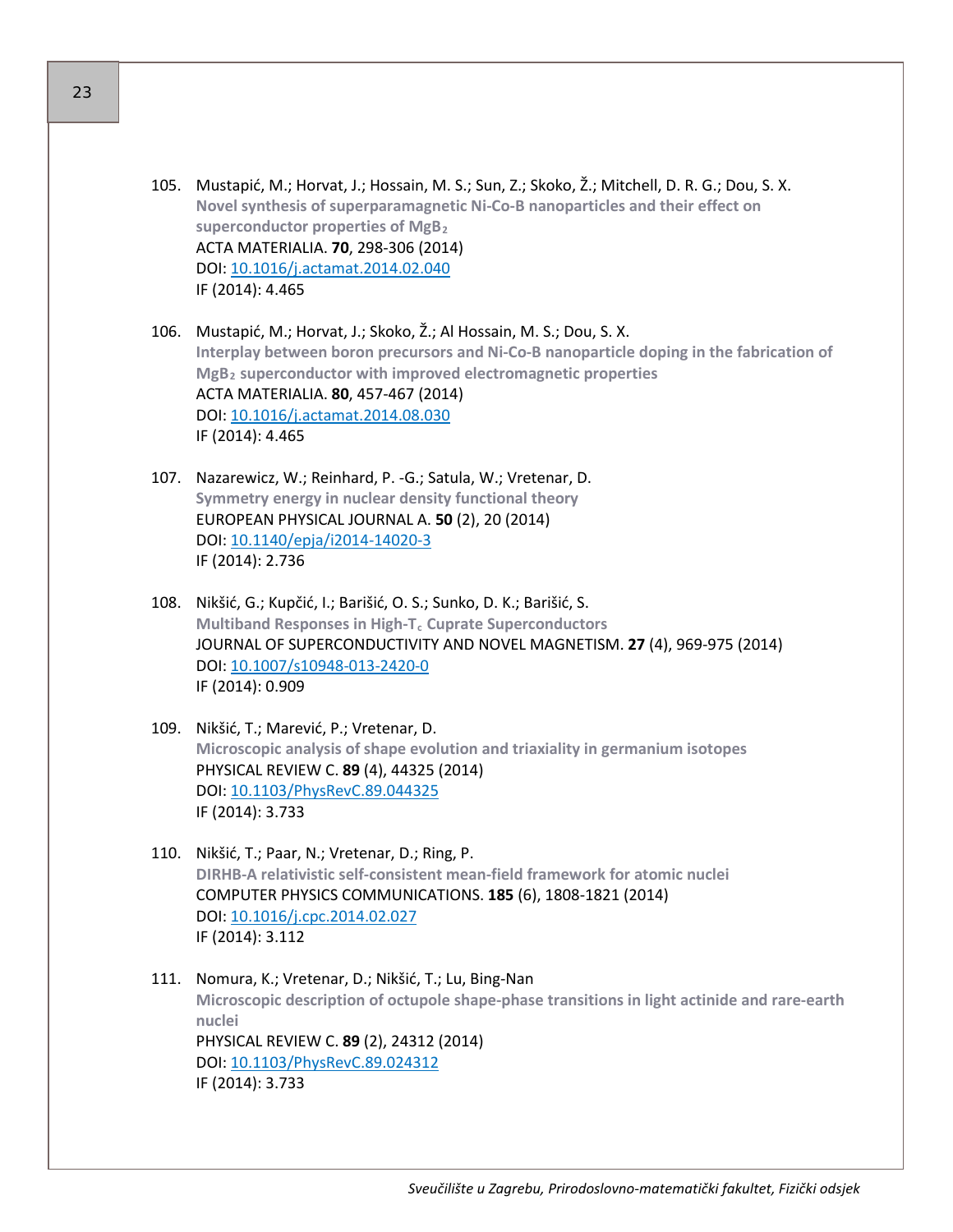- 112. Paar, N.; Moustakidis, Ch. C.; Marketin, T.; Vretenar, D.; Lalazissis, G. A. Neutron star structure and collective excitations of finite nuclei PHYSICAL REVIEW C. **90** (1), 11304 (2014) DOI: [10.1103/PhysRevC.90.011304](http://dx.doi.org/10.1103/PhysRevC.90.011304) IF (2014): 3.733
- 113. Paunzen, E.; Netopil, M.; Maitzen, H. M.; Pavlovski, K.; Schnell, A.; Zejda, M. **Photoelectric search for peculiar stars in open clusters XV. Feinstein 1, NGC 2168, NGC 2323, NGC 2437, NGC 2547 NGC 4103, NGC 6025, NGC 6633, Stock 2, and Trumpler 2** ASTRONOMY & ASTROPHYSICS. **564**, A42 (2014) DOI: 10.1051/0004-[6361/201423521](http://dx.doi.org/10.1051/0004-6361/201423521) IF (2014): 4.378
- 114. Pavić, L.; Graca, M. F.; Skoko, Ž.; Moguš-Milanković, A.; Valente, M. A. **Magnetic Properties of Iron Phosphate Glass and Glass-Ceramics** JOURNAL OF THE AMERICAN CERAMIC SOCIETY. **97** (8), 2517-2524 (2014) DOI: [10.1111/jace.12951](http://dx.doi.org/10.1111/jace.12951) IF (2014): 2.610
- 115. Pavlovski, K.; Southworth, J.; Kolbas, V.; Smalley, B. **Absolute dimensions of detached eclipsing binaries - III. The metallic-lined system YZ Cassiopeiae** MONTHLY NOTICES OF THE ROYAL ASTRONOMICAL SOCIETY. **438** (1), 590-603 (2014) DOI: [10.1093/mnras/stt2229](http://dx.doi.org/10.1093/mnras/stt2229) IF (2014): 5.107
- 116. Pelc, D.; Marion, S.; Požek, M.; Basletić, M. **Role of microscopic phase separation in gelation of aqueous gelatin solutions** SOFT MATTER. **10** (2), 348-356 (2014) DOI: [10.1039/c3sm52542b](http://dx.doi.org/10.1039/c3sm52542b) IF (2014): 4.029
- 117. Perić, B.; Gautier, R.; Pickard, C. J.; Bosiočić, M.; Grbić, Mihael S.; Požek, M. **Solid-state NMR/NQR and first-principles study of two niobium halide cluster compounds** SOLID STATE NUCLEAR MAGNETIC RESONANCE. **59-60**, 20-30 (2014) DOI: [10.1016/j.ssnmr.2014.02.001](http://dx.doi.org/10.1016/j.ssnmr.2014.02.001) IF (2014): 2.266
- 118. Pinterić, M.; Čulo, M.; Milat, O.; Basletić, M.; Korin-Hamzić, B.; Tafra, E.; Hamzić, A.; Ivek, T.; Peterseim, T.; Miyagawa, K.; Kanoda, K.; Schlueter, J. A.; Dressel, M.; Tomić, S. **Anisotropic charge dynamics in the quantum spin-liquid candidate κ -(BEDT-TTF)2Cu2(CN)<sup>3</sup>** PHYSICAL REVIEW B. **90** (19), 195139 (2014) DOI: [10.1103/PhysRevB.90.195139](http://dx.doi.org/10.1103/PhysRevB.90.195139) IF (2014): 3.736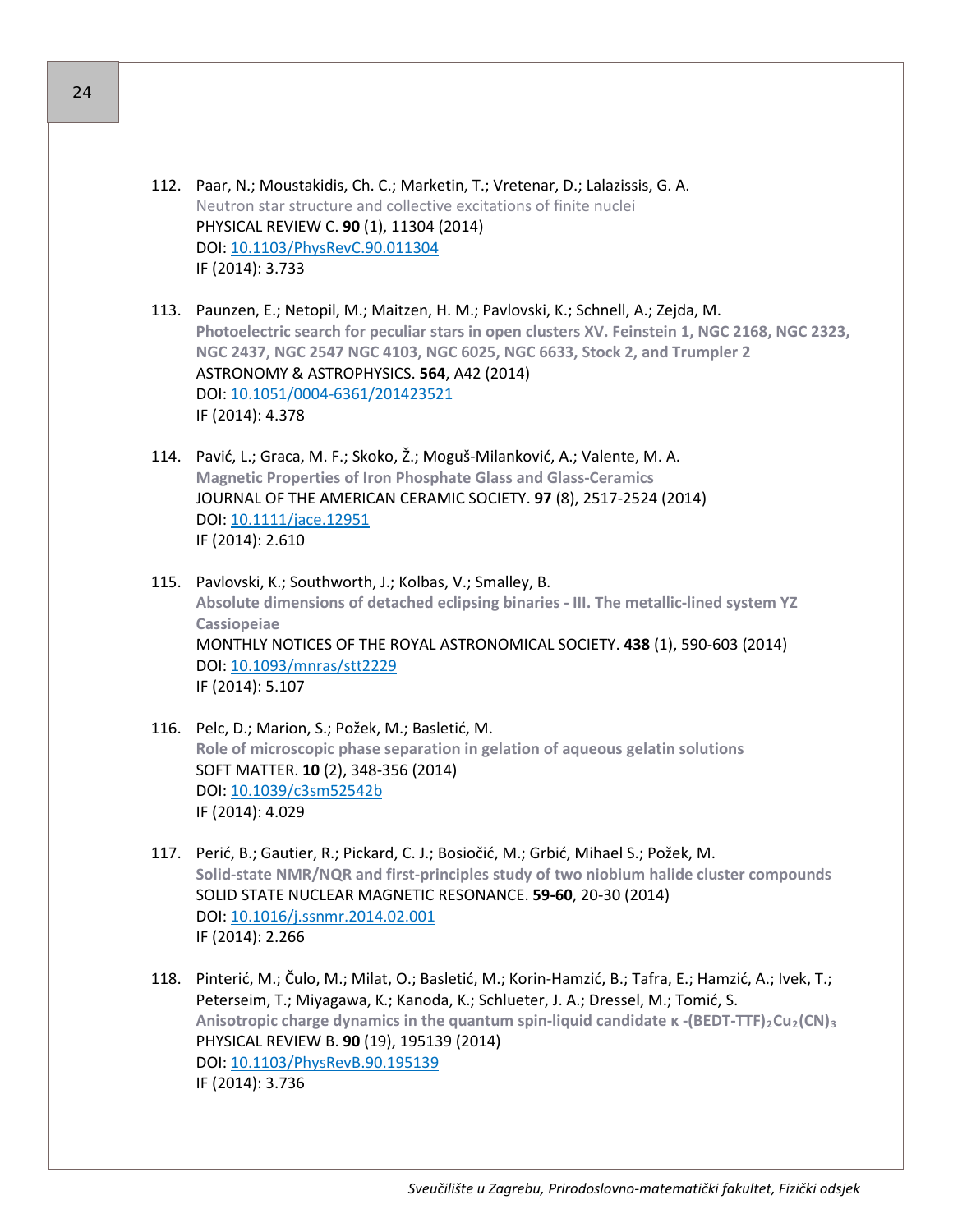- 119. Podobnik, B.; Horvatić, D.; Bertella, M. A.; Feng, L.; Huang, X.; Li, B. Systemic risk in dynamical networks with stochastic failure criterion EPL. **106** (6), 68003 (2014) DOI: 10.1209/0295-[5075/106/68003](http://dx.doi.org/10.1209/0295-5075/106/68003) IF (2014): 2.095
- 120. Remenyi, G.; Biljaković, K.; Starešinić, D.; Dominko, D.; Ristić, R.; Babić, E.; Figueroa, I. A.; Davies, H. A. **Looking for footprint of bulk metallic glass in electronic and phonon heat capacities of Cu55Hf45-xTi<sup>x</sup> alloys** APPLIED PHYSICS LETTERS. **104** (17), 171906 (2014) DOI: [10.1063/1.4875043](http://dx.doi.org/10.1063/1.4875043) IF (2014): 3.302
- 121. Riechers, D. A.; Carilli, Christopher L.; Capak, P. L.; Scoville, N. Z.; Smolčić, V.; Schinnerer, E.; Yun, M.; Cox, P.; Bertoldi, F.; Karim, A.; Yan, L. **Alma imaging of gas and dust in a galaxy protocluster at redshift 5.3: [c ii] emission in "typical" galaxies and dusty starbursts approximate to 1 billion years after the big bang** ASTROPHYSICAL JOURNAL. **796** (2), 84 (2014) DOI: 10.1088/0004-[637X/796/2/84](http://dx.doi.org/10.1088/0004-637X/796/2/84) IF (2014): 5.993
- 122. Rosandić, M.; Paar, V. **Codon sextets with leading role of serine create "ideal"' symmetry classification scheme of the genetic code** GENE. **543** (1), 45-52 (2014) DOI: [10.1016/j.gene.2014.04.009](http://dx.doi.org/10.1016/j.gene.2014.04.009) IF (2014): 2.138
- 123. Smolčić, V.; Ciliegi, P.; Jelić, V.; Bondi, M.; Schinnerer, E.; Carilli, C. L.; Riechers, D. A.; Salvato, M.; Brković, A.; Capak, P.; Ilbert, O.; Karim, A.; McCracken, H.; Scoville, N. Z. **The VLA-COSMOS Survey - V.324 MHz continuum observations** MONTHLY NOTICES OF THE ROYAL ASTRONOMICAL SOCIETY. **443** (3), 2590-2598 (2014) DOI: [10.1093/mnras/stu1331](http://dx.doi.org/10.1093/mnras/stu1331) IF (2014): 5.107
- 124. Smolić, I.

**On the various aspects of electromagnetic potentials in spacetimes with symmetries** CLASSICAL AND QUANTUM GRAVITY. **31** (23), 235002 (2014) DOI: 10.1088/0264-[9381/31/23/235002](http://dx.doi.org/10.1088/0264-9381/31/23/235002) IF (2014): 3.168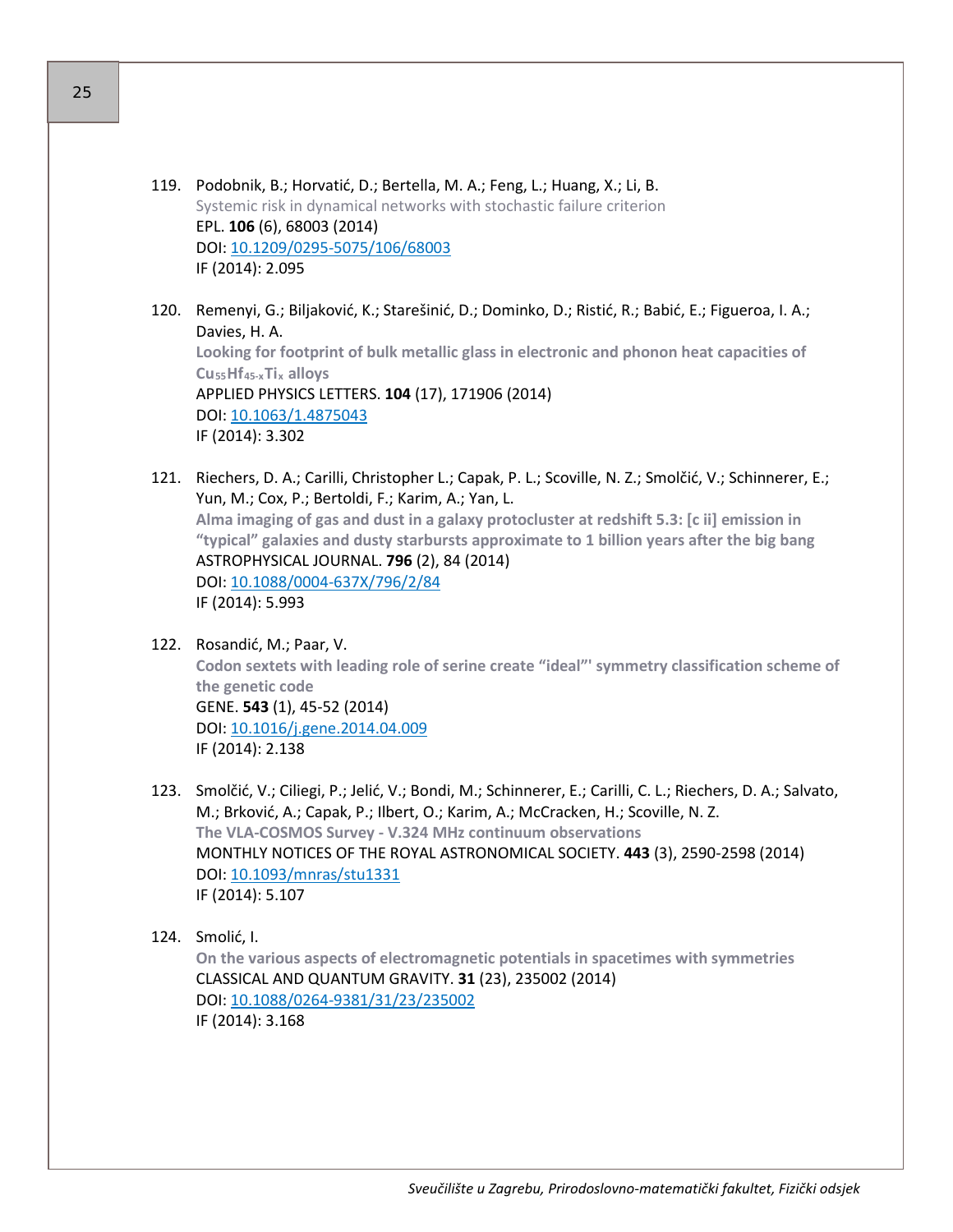- 125. Suchomski, C.; Reitz, C.; Pajić, D.; Jagličić, Z.; Đerđ, I.; Brezesinski, T. **Large-Pore Mesoporous Ho3Fe5O12 Thin Films with a Strong Room-Temperature Perpendicular Magnetic Anisotropy by Sol-Gel Processing** CHEMISTRY OF MATERIALS. **26** (7), 2337-2343 (2014) DOI: [10.1021/cm5003324](http://dx.doi.org/10.1021/cm5003324) IF (2014): 8.354
- 126. Sušac, A.; Bubić, A.; Kaponja, J.; Planinić, M.; Palmović, M. **Eye movements reveal students' strategies in simple equation solving** INTERNATIONAL JOURNAL OF SCIENCE AND MATHEMATICS EDUCATION. **12** (3), 555-577 (2014) DOI: [10.1007/s10763](http://dx.doi.org/10.1007/s10763-014-9514-4)-014-9514-4 IF (2014): 0.575
- 127. Sušac, A.; Bubić, A.; Vrbanc, A.; Planinić, M. **Development of abstract mathematical reasoning: the case of algebra** FRONTIERS IN HUMAN NEUROSCIENCE. **8**, 679 (2014) DOI: [10.3389/fnhum.2014.00679](http://dx.doi.org/10.3389/fnhum.2014.00679) IF (2014): 3.626
- 128. Sušac, A.; Heslenfeld, D. J.; Huonker, R.; Supek, S. **Magnetic Source Localization of Early Visual Mismatch Response** BRAIN TOPOGRAPHY. **27** (5), 648-651 (2014) DOI: [10.1007/s10548](http://dx.doi.org/10.1007/s10548-013-0340-8)-013-0340-8 IF (2014): 3.468
- 129. Tang, L.; Chen, C.; Gogami, T.; Kawama, D.; Han, Y.; Yuan, L.; Matsumura, A.; Okayasu, Y.; Ševa, T.; Rodriguez, V. M.; Baturin, P.; Acha, A.; Achenbach, P.; Ahmidouch, A.; Albayrak, I.; Androić, D.; Asaturyan, A.; Asaturyan, R.; Ates, O.; Badui, R.; Baker, O. K.; Benmokhtar, F.; Boeglin, W.; Bono, J.; Bosted, P.; Brash, E.; Carter, P.; Carlini, R.; Chiba, A.; Christy, M. E.; Cole, L.; Dalton, M. M.; Danagoulian, S.; Daniel, A.; De Leo, R.; Dharmawardane, V.; Doi, D.; Egiyan, K.; Elaasar, M.; Ent, R.; Fenker, H.; Fujii, Y.; Furic, M.; Gabrielyan, M.; Gan, L.; Garibaldi, F.; Gaskell, D.; Gasparian, A.; Gibson, E. F.; Gueye, P.; Hashimoto, O.; Honda, D.; Horn, T.; Hu, B.; Hungerford, Ed V.; Jayalath, C.; Jones, M.; Johnston, K.; Kalantarians, N.; Kanda, H.; Kaneta, M.; Kato, F.; Kato, S.; Kawai, M.; Keppel, C.; Khanal, H.; Kohl, M.; Kramer, L.; Lan, K. J.; Li, Y.; Liyanage, A.; Luo, W.; Mack, D.; Maeda, K.; Malace, S.; Margaryan, A.; Marikyan, G.; Markowitz, P.; Maruta, T.; Maruyama, N.; Maxwell, V.; Millener, D. J.; Miyoshi, T.; Mkrtchyan, A.; Mkrtchyan, H.; Motoba, T.; Nagao, S.; Nakamura, S. N.; Narayan, A.; Neville, C.; Niculescu, G.; Niculescu, M. I.; Nunez, A.; Nuruzzaman; Nomura, H.; Nonaka, K.; Ohtani, A.; Oyamada, M.; Perez, N.; Petkovic, T.; Pochodzalla, J.; Qiu, X.; Randeniya, S.; Raue, B.; Reinhold, J.; Rivera, R.; Roche, J.; Samanta, C.; Sato, Y.; Sawatzky, B.; Segbefia, E. K.; Schott, D.; Shichijo, A.; Simicevic, N.; Smith, G.; Song, Y.; Sumihama, M.; Tadevosyan, V.; Takahashi, T.; Taniya, N.; Tsukada, K.; Tvaskis, V.; Veilleux, M.; Vulcan, W.; Wells, S.; Wesselmann, F. R.; Wood, S. A.; Yamamoto, T.; Yan, C.; Ye, Z.; Yokota, K.; Zhamkochyan, S.; Zhu, L. (HKS Jlab E05-E01-011 Collaboration) **Experiments with the High Resolution Kaon Spectrometer at JLab Hall C and the new**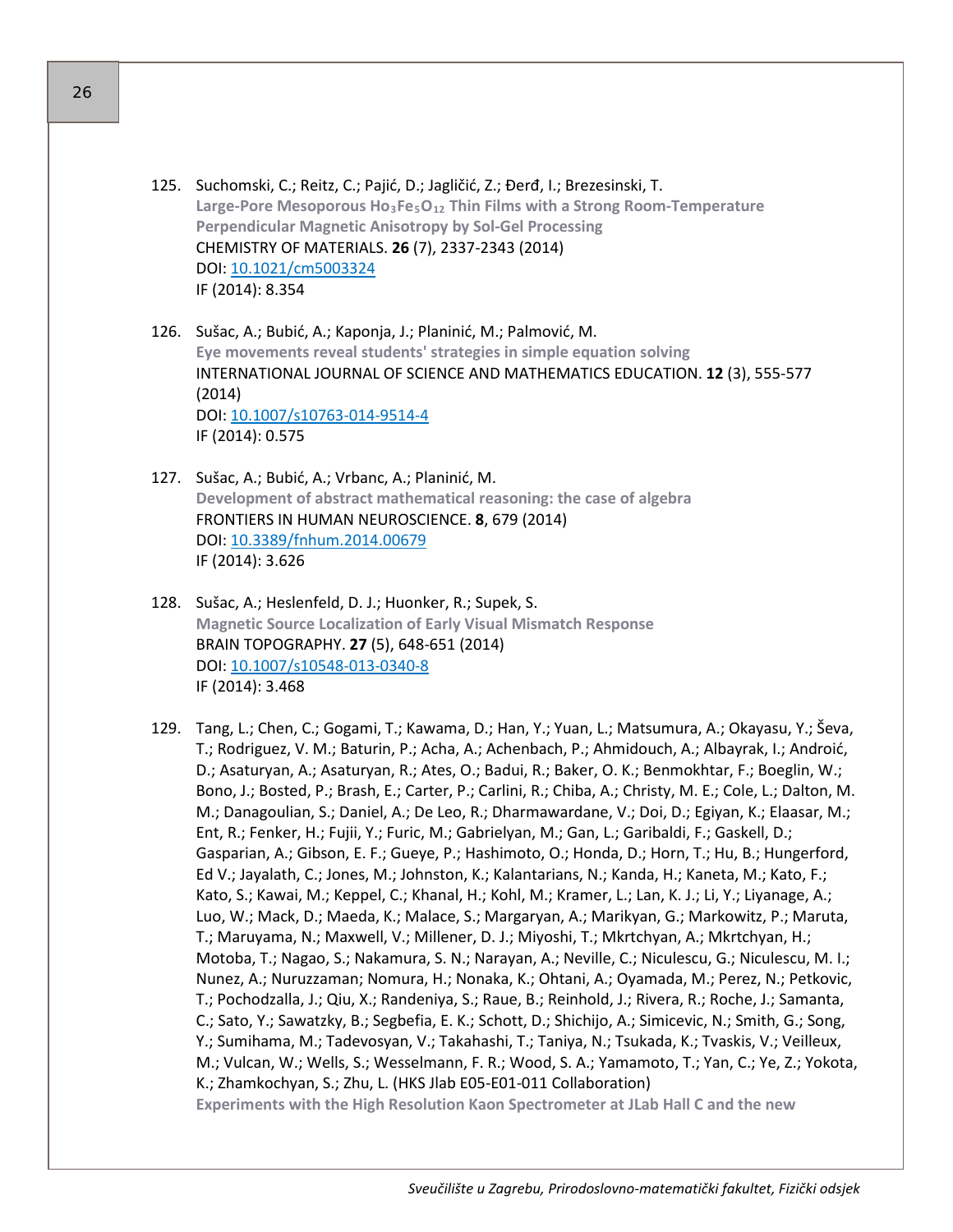**spectroscopy of B-12(Lambda) hypernuclei** PHYSICAL REVIEW C. **90** (3), 34320 (2014) DOI: [10.1103/PhysRevC.90.034320](http://dx.doi.org/10.1103/PhysRevC.90.034320) IF (2014): 3.733

130. Tarrio, D.; Leong, L. S.; Audouin, L.; Duran, I.; Paradela, C.; Tassan-Got, L.; Altstadt, S.; Andrzejewski, J.; Barbagallo, M.; Becares, V.; Becvar, F.; Belloni, F.; Berthoumieux, E.; Billowes, J.; Boccone, V.; Bosnar, D.; Brugger, M.; Calviani, M.; Calvino, F.; Cano-Ott, D.; Carrapico, C.; Cerutti, F.; Chiaveri, E.; Chin, M.; Colonna, N.; Cortes, G.; Cortes-Giraldo, M. A.; Diakaki, M.; Domingo-Pardo, C.; Dzysiuk, N.; Eleftheriadis, C.; Ferrari, A.; Fraval, K.; Ganesan, S.; Garcia, A. R.; Giubrone, G.; Gomez-Hornillos, M. B.; Goncalves, I. F.; Gonzalez-Romero, E.; Griesmayer, E.; Guerrero, C.; Gunsing, F.; Gurusamy, P.; Jenkins, D. G.; Jericha, E.; Kadi, Y.; Kaeppeler, F.; Karadimos, D.; Koehler, P.; Kokkoris, M.; Krticka, M.; Kroll, J.; Langer, C.; Lederer, C.; Leeb, H.; Losito, R.; Manousos, A.; Marganiec, J.; Martinez, T.; Massimi, C.; Mastinu, P. F.; Mastromarco, M.; Meaze, M.; Mendoza, E.; Mengoni, A.; Milazzo, P. M.; Mingrone, F.; Mirea, M.; Mondalaers, W.; Pavlik, A.; Perkowski, J.; Plompen, A.; Praena, J.; Quesada, J. M.; Rauscher, T.; Reifarth, R.; Riego, A.; Roman, F.; Rubbia, C.; Sarmento, R.; Schillebeeckx, P.; Schmidt, S.; Tagliente, G.; Tain, J. L.; Tsinganis, A.; Valenta, S.; Vannini, G.; Variale, V.; Vaz, P.; Ventura, A.; Versaci, R.; Vermeulen, M. J.; Vlachoudis, V.; Vlastou, R.; Wallner, A.; Ware, T.; Weigand, M.; Weiss, C.; Wright, T. J.; Žugec, P. (n\_TOF Collaboration) **Fission Fragment Angular Distribution of <sup>232</sup>Th(n,f) at the CERN n\_TOF Facility** NUCLEAR DATA SHEETS. **119**, 35-37 (2014) DOI: [10.1016/j.nds.2014.08.011](http://dx.doi.org/10.1016/j.nds.2014.08.011) IF (2014): 4.571

131. Tarrio, D.; Leong, L. S.; Audouin, L.; Duran, I.; Paradela, C.; Tassan-Got, L.; Le Naour, C.; Bacri, C. O.; Petitbon, V.; Mottier, J.; Caamano, M.; Altstadt, S.; Andrzejewski, J.; Barbagallo, M.; Becares, V.; Becvar, F.; Belloni, F.; Berthoumieux, E.; Billowes, J.; Boccone, V.; Bosnar, D.; Brugger, M.; Calviani, M.; Calvino, F.; Cano-Ott, D.; Carrapico, C.; Cerutti, F.; Chiaveri, E.; Chin, M.; Colonna, N.; Cortes, G.; Cortes-Giraldo, M. A.; Diakaki, M.; Domingo-Pardo, C.; Dzysiuk, N.; Eleftheriadis, C.; Ferrari, A.; Fraval, K.; Ganesan, S.; Garcia, A. R.; Giubrone, G.; Gomez-Hornillos, M. B.; Goncalves, I. F.; Gonzalez-Romero, E.; Griesmayer, E.; Guerrero, C.; Gunsing, F.; Gurusamy, P.; Jenkins, G.; Jericha, E.; Kadi, Y.; Kaeppeler, F.; Karadimos, D.; Koehler, P.; Kokkoris, M.; Krticka, M.; Kroll, J.; Langer, C.; Lederer, C.; Leeb, H.; Losito, R.; Manousos, A.; Marganiec, J.; Martinez, T.; Massimi, C.; Mastinu, P. F.; Mastromarco, M.; Meaze, M.; Mendoza, E.; Mengoni, A.; Milazzo, P. M.; Mingrone, F.; Mirea, M.; Mondalaers, W.; Pavlik, A.; Perkowski, J.; Plompen, A.; Praena, J.; Quesada, J. M.; Rauscher, T.; Reifarth, R.; Riego, A.; Roman, F.; Rubbia, C.; Sarmento, R.; Schillebeeckx, P.; Schmidt, S.; Tagliente, G.; Tain, J. L.; Tsinganis, A.; Valenta, S.; Vannini, G.; Variale, V.; Vaz, P.; Ventura, A.; Versaci, R.; Vermeulen, M. J.; Vlachoudis, V.; Vlastou, R.; Wallner, A.; Ware, T.; Weigand, M.; Weiss, C.; Wright, T. J.; Žugec, P. (n\_TOF Collaboration)

**Measurement of the angular distribution of fission fragments using a PPAC assembly at CERN n\_TOF**

NUCLEAR INSTRUMENTS & METHODS IN PHYSICS RESEARCH SECTION A-ACCELERATORS SPECTROMETERS DETECTORS AND ASSOCIATED EQUIPMENT. **743**, 79-85 (2014) DOI: [10.1016/j.nima.2013.12.056](http://dx.doi.org/10.1016/j.nima.2013.12.056) IF (2014): 1.216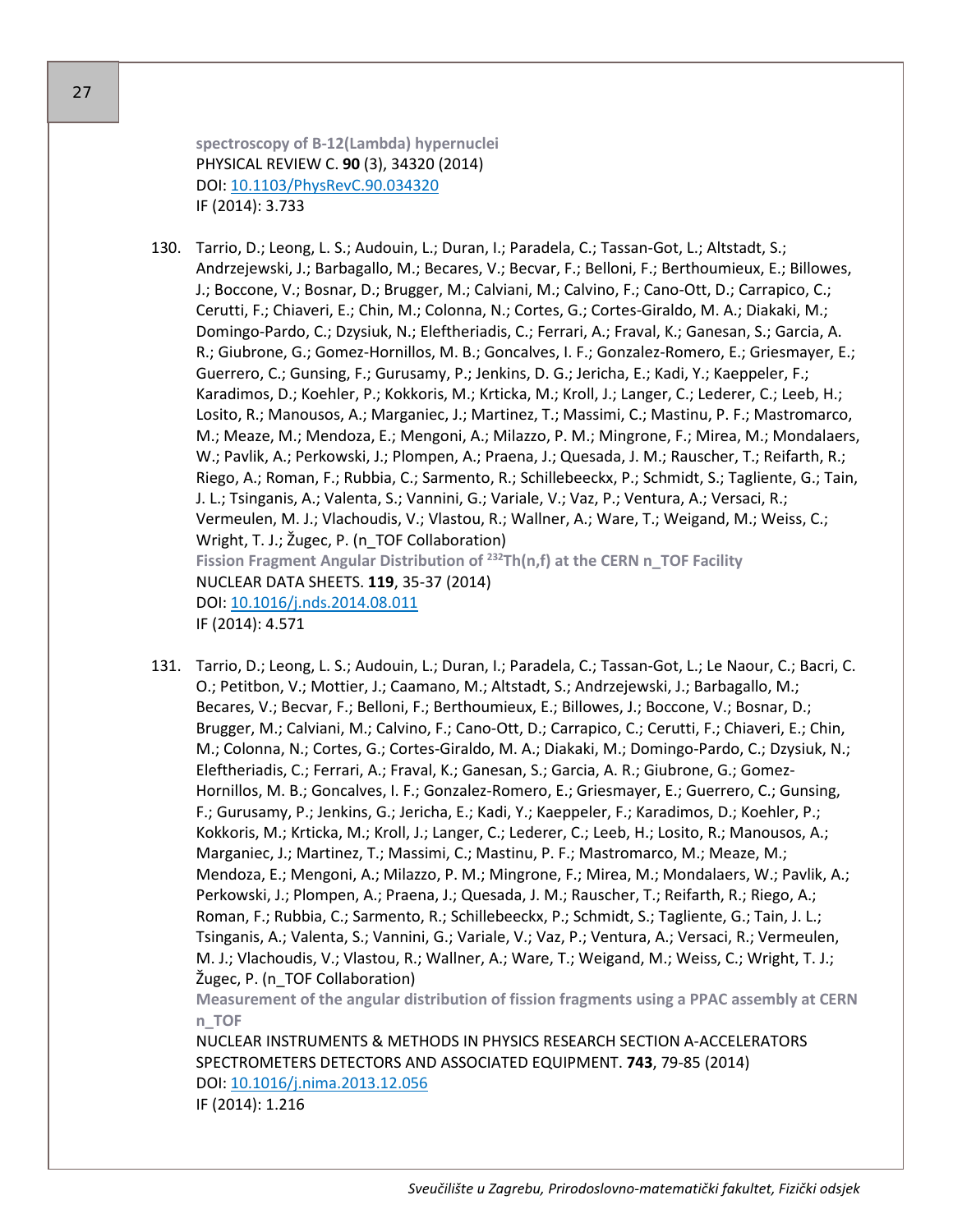- 132. Tkachenko, A.; Aerts, C.; Pavlovski, K.; Degroote, P.; Papics, P. I.; Moravveji, E.; Lehmann, H.; Kolbas, V.; Clemer, K. **Modelling of sigma Scorpii, a high-mass binary with a beta Cep variable primary component** MONTHLY NOTICES OF THE ROYAL ASTRONOMICAL SOCIETY. **442** (1), 616-628 (2014) DOI: [10.1093/mnras/stu885](http://dx.doi.org/10.1093/mnras/stu885) IF (2014): 5.107
- 133. Tkachenko, A.; Degroote, P.; Aerts, C.; Pavlovski, K.; Southworth, J.; Papics, P. I.; Moravveji, E.; Kolbas, V.; Tsymbal, V.; Debosscher, J.; Clemer, K. **The eccentric massive binary V380 Cyg: revised orbital elements and interpretation of the intrinsic variability of the primary component** MONTHLY NOTICES OF THE ROYAL ASTRONOMICAL SOCIETY. **438** (4), 3093-3110 (2014) DOI: [10.1093/mnras/stt2421](http://dx.doi.org/10.1093/mnras/stt2421) IF (2014): 5.107
- 134. Toft, S.; Smolčić, V.; Magnelli, B.; Karim, A.; Zirm, A.; Michalowski, M.; Capak, P.; Sheth, K.; Schawinski, K.; Krogager, J-K; Wuyts, S.; Sanders, D.; Man, A. W. S.; Lutz, D.; Staguhn, J.; Berta, S.; Mccracken, H.; Krpan, J.; Riechers, D. **Submillimeter galaxies as progenitors of compact quiescent galaxies** ASTROPHYSICAL JOURNAL. **782** (2), 68 (2014) DOI: 10.1088/0004-[637X/782/2/68](http://dx.doi.org/10.1088/0004-637X/782/2/68) IF (2014): 5.993
- 135. Tonejc, A. M. M.; Medaković, D.; Popović, S.; Jaklin, A.; Bijelić, M.; Lončarek, I. **Biomineralization in the Sea Hare Aplysia punctata Initiated by Nano-Dolomite** CROATICA CHEMICA ACTA. **87** (2), 143-152 (2014) DOI: [10.5562/cca2403](http://dx.doi.org/10.5562/cca2403) IF (2014): 0.728
- 136. Tonev, D.; Yavahchova, M. S.; Goutev, N.; de Angelis, G.; Petkov, P.; Bhowmik, R. K.; Singh, R. P.; Muralithar, S.; Madhavan, N.; Kumar, R.; Raju, M. Kumar; Kaur, J.; Mohanto, G.; Singh, A.; Kaur, N.; Garg, R.; Shukla, A.; Marinov, Ts. K.; Brant, S. **Candidates for Twin Chiral Bands in 102Rh** PHYSICAL REVIEW LETTERS. **112** (5), 52501 (2014) DOI: [10.1103/PhysRevLett.112.052501](http://dx.doi.org/10.1103/PhysRevLett.112.052501) IF (2014): 7.512
- 137. Torres, G.; Lacy, C.H. Sandberg; Pavlovski, K.; Feiden, G. A.; Sabby, J. A.; Bruntt, H.; Clausen, J. V. **The G + M Eclipsing Binary V530 Orionis: A Stringent Test of Magnetic Stellar Evolution Models for Low-mass Stars** ASTROPHYSICAL JOURNAL. **797** (1), 31 (2014) DOI: 10.1088/0004-[637X/797/1/31](http://dx.doi.org/10.1088/0004-637X/797/1/31) IF (2014): 5.993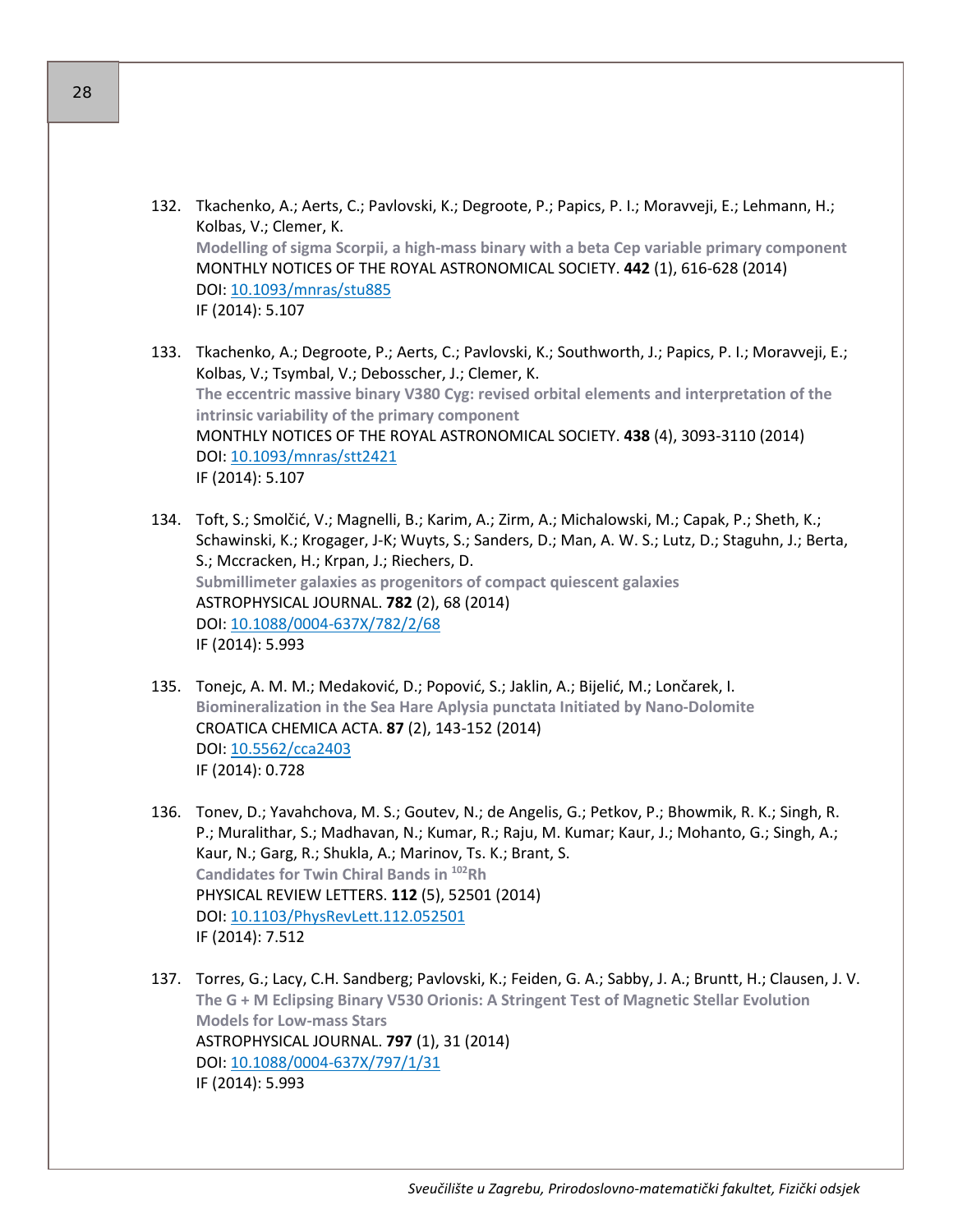- 138. Tsinganis, A.; Berthoumieux, E.; Guerrero, C.; Colonna, N.; Calviani, M.; Vlastou, R.; Andriamonje, S.; Vlachoudis, V.; Gunsing, F.; Massimi, C.; Altstadt, S.; Andrzejewski, J.; Audouin, L.; Barbagallo, M.; Becares, V.; Becvar, F.; Belloni, F.; Billowes, J.; Boccone, V.; Bosnar, D.; Brugger, M.; Calvino, F.; Cano-Ott, D.; Carrapico, C.; Cerutti, F.; Chin, M.; Cortes, G.; Cortes-Giraldo, M. A.; Diakaki, M.; Domingo-Pardo, C.; Duran, I.; Dressler, R.; Dzysiuk, N.; Eleftheriadis, C.; Ferrari, A.; Fraval, K.; Ganesan, S.; Garcia, A. R.; Giubrone, G.; Gomez-Hornillos, M. B.; Goncalves, I. F.; Gonzalez-Romero, E.; Griesmayer, E.; Gurusamy, P.; Hernandez-Prieto, A.; Jenkins, D. G.; Jericha, E.; Kadi, Y.; Kaeppeler, F.; Karadimos, D.; Kivel, N.; Koehler, P.; Kokkoris, M.; Krticka, M.; Kroll, J.; Lampoudis, C.; Langer, C.; Leal-Cidoncha, E.; Lederer, C.; Leeb, H.; Leong, L. S.; Losito, R.; Mallick, A.; Manousos, A.; Marganiec, J.; Martinez, T.; Massimi, C.; Mastinu, P. F.; Mastromarco, M.; Meaze, M.; Mendoza, E.; Mengoni, A.; Milazzo, P. M.; Mingrone, F.; Mirea, M.; Mondalaers, W.; Paradela, C.; Pavlik, A.; Perkowski, J.; Plompen, A.; Praena, J.; Quesada, J. M.; Rauscher, T.; Reifarth, R.; Riego, A.; Robles, M. S.; Roman, F.; Rubbia, C.; Sabate-Gilarte, M.; Sarmento, R.; Saxena, A.; Schillebeeckx, P.; Schmidt, S.; Schumann, D.; Tagliente, G.; Tain, J. L.; Tarrio, D.; Tassan-Got, L.; Valenta, S.; Vannini, G.; Variale, V.; Vaz, P.; Ventura, A.; Versaci, R.; Vermeulen, M. J.; Wallner, A.; Ware, T.; Weigand, M.; Weiss, C.; Wright, T.; Žugec, P. (n\_TOF Collaboration) **Measurement of the 242Pu(n,f) Cross Section at the CERN n\_TOF Facility** NUCLEAR DATA SHEETS. **119**, 58-60 (2014) DOI: [10.1016/j.nds.2014.08.018](http://dx.doi.org/10.1016/j.nds.2014.08.018) IF (2014): 4.571
- 139. Vrankić, M.; Žagar, K.; Bijelić, M.; Popović, J.; Gržeta, B.; Kurajica, S. **Microstructure of sol-gel derived Mn-doped gahnite: Correlation of TEM and XRD investigations** JOURNAL OF PHYSICS AND CHEMISTRY OF SOLIDS. **75** (11), 1240-1244 (2014) DOI: [10.1016/j.jpcs.2014.06.006](http://dx.doi.org/10.1016/j.jpcs.2014.06.006) IF (2014): 1.853
- 140. Weiss, C.; Guerrero, C.; Griesmayer, E.; Andrzejewski, J.; Badurek, G.; Chiaveri, E.; Dressler, R.; Ganesan, S.; Jericha, E.; Kaeppeler, F.; Koehler, P.; Lederer, C.; Leeb, H.; Marganiec, J.; Pavlik, A.; Perkowski, J.; Rauscher, T.; Reifarth, R.; Schumann, D.; Tagliente, G.; Vlachoudis, V.; Altstadt, S.; Audouin, L.; Barbagallo, M.; Becares, V.; Becvar, F.; Belloni, F.; Berthoumieux, E.; Billowes, J.; Boccone, V.; Bosnar, D.; Brugger, M.; Calviani, M.; Calvino, F.; Cano-Ott, D.; Carrapico, C.; Cerutti, F.; Chin, M.; Colonna, N.; Cortes, G.; Cortes-Giraldo, M. A.; Diakaki, M.; Domingo-Pardo, C.; Duran, I.; Dzysiuk, N.; Eleftheriadis, C.; Ferrari, A.; Fraval, K.; Garcia, A. R.; Giubrone, G.; Gomez-Hornillos, M. B.; Goncalves, I. F.; Gonzalez-Romero, E.; Gunsing, F.; Gurusamy, P.; Hernandez-Prieto, A.; Jenkins, D. G.; Kadi, Y.; Karadimos, D.; Kivel, N.; Kokkoris, M.; Krticka, M.; Kroll, J.; Lampoudis, C.; Langer, C.; Leal-Cidoncha, E.; Leong, L. S.; Losito, R.; Llick, A. Ma; Manousos, A.; Martinez, T.; Massimi, C.; Mastinu, P. F.; Mastromarco, M.; Meaze, M.; Mendoza, E.; Mengoni, A.; Milazzo, P. M.; Mingrone, F.; Mirea, M.; Mondalaers, W.; Paradela, C.; Plompen, A.; Praena, J.; Quesada, J. M.; Riego, A.; Robles, M. S.; Roman, F.; Rubbia, C.; Sabate-Gilarte, M.; Sarmento, R.; Saxena, A.; Schillebeeckx, P.; Schmidt, S.; Tain, J. L.; Tarrio, D.; Tassan-Got, L.; Tsinganis, A.; Valenta, S.; Vannini, G.; Variale, V.; Vaz, P.; Ventura, A.; Versaci, R.; Vermeulen, M. J.; Vlastou, R.; Wallner, A.; Ware, T.; Weigand, M.; Wright, T.; Žugec, P. (n\_TOF Collaboration)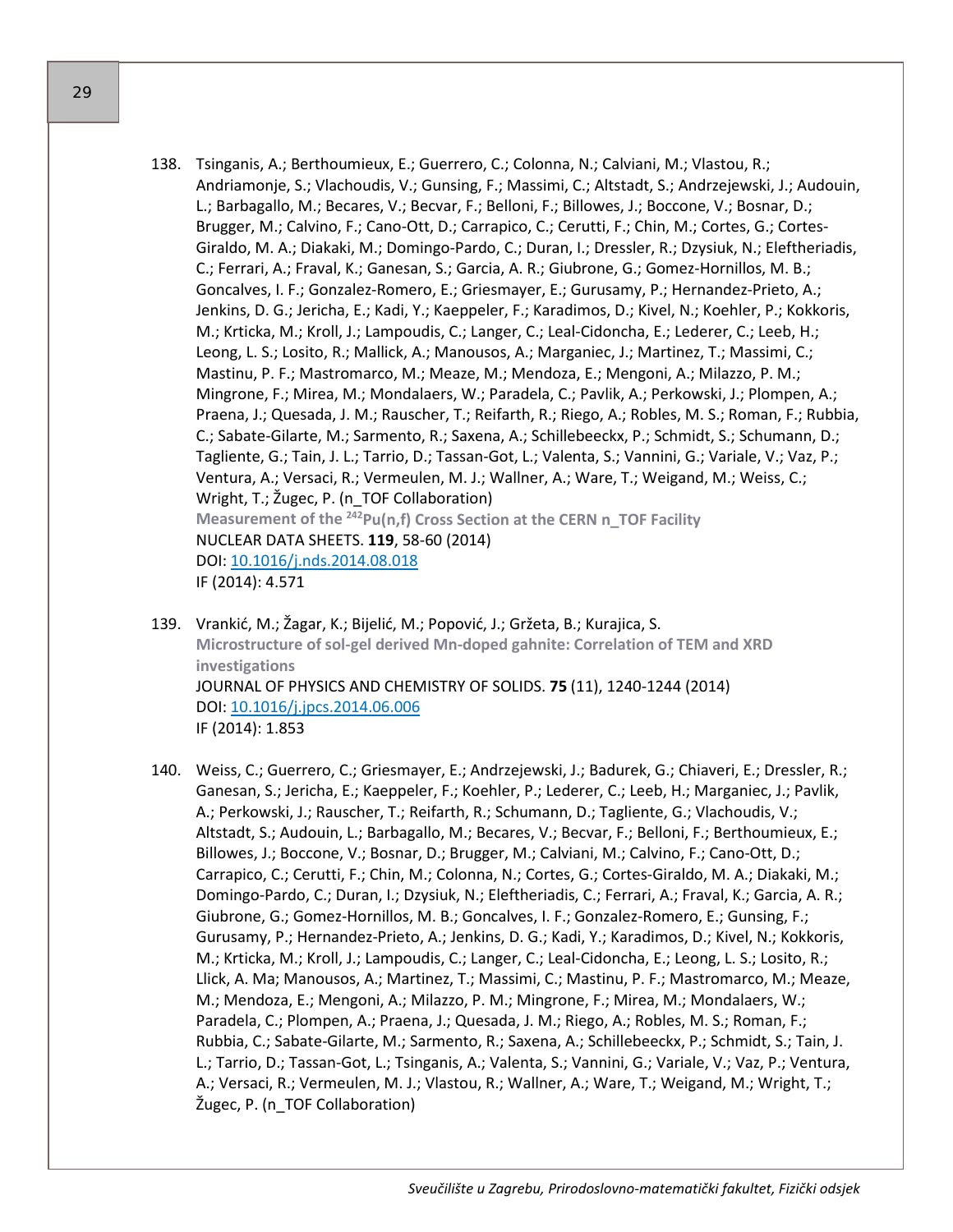**The (n, α) Reaction in the s-process Branching Point 59Ni** NUCLEAR DATA SHEETS. **120**, 208-210 (2014) DOI: [10.1016/j.nds.2014.07.048](http://dx.doi.org/10.1016/j.nds.2014.07.048)

IF (2014): 4.571

- 141. Wright, T.; Guerrero, C.; Billowes, J.; Ware, T.; Cano-Ott, D.; Mendoza, E.; Massimi, C.; Mingrone, F.; Gunsing, F.; Berthoumieux, E.; Lampoudis, C.; Altstadt, S.; Andrzejewski, J.; Audouin, L.; Barbagallo, M.; Becares, V.; Becvar, F.; Belloni, F.; Boccone, V.; Bosnar, D.; Brugger, M.; Calviani, M.; Calvino, F.; Carrapico, C.; Cerutti, F.; Chiaveri, E.; Chin, M.; Colonna, N.; Cortes, G.; Cortes-Giraldo, M. A.; Diakaki, M.; Domingo-Pardo, C.; Duran, I.; Dressler, R.; Dzysiuk, N.; Eleftheriadis, C.; Ferrari, A.; Fraval, K.; Ganesan, S.; Garcia, A. R.; Gomez-Hornillos, M. B.; Goncalves, I. F.; Gonzalez-Romero, E.; Griesmayer, E.; Giubrone, G.; Gurusamy, P.; Jenkins, D. G.; Jericha, E.; Kadi, Y.; Kaeppeler, F.; Karadimos, D.; Kivel, N.; Koehler, P.; Kokkoris, M.; Korschinek, G.; Krticka, M.; Kroll, J.; Langer, C.; Lederer, C.; Leeb, H.; Leong, L. S.; Losito, R.; Manousos, A.; Marganiec, J.; Martinez, T.; Mastinu, P. F.; Mastromarco, M.; Meaze, M.; Mengoni, A.; Milazzo, P. M.; Mirea, M.; Mondelaers, W.; Paradela, C.; Pavlik, A.; Perkowski, J.; Pignatari, M.; Plompen, A.; Praena, J.; Quesada, J. M.; Rauscher, T.; Reifarth, R.; Riego, A.; Roman, F.; Rubbia, C.; Sarmento, R.; Schillebeeckx, P.; Schmidt, S.; Schumann, D.; Tagliente, G.; Tain, J. L.; Tarrio, D.; Tassan-Got, L.; Tsinganis, A.; Valenta, S.; Vannini, G.; Variale, V.; Vaz, P.; Ventura, A.; Versaci, R.; Vermeulen, M. J.; Vlachoudis, V.; Vlastou, R.; Wallner, A.; Weigand, M.; Weiss, C.; Žugec, P. (n\_TOF Collaboration) **High-precision Measurement of the <sup>238</sup>U(n, γ ) Cross Section with the Total Absorption Calorimeter (TAC) at n\_TOF, CERN** NUCLEAR DATA SHEETS. **119**, 26-30 (2014) DOI: [10.1016/j.nds.2014.08.009](http://dx.doi.org/10.1016/j.nds.2014.08.009) IF (2014): 4.571
- 142. Yasutake, N.; Lastowiecki, R.; Benić, S.; Blaschke, D.; Maruyama, T.; Tatsumi, T. **Finite-size effects at the hadron-quark transition and heavy hybrid stars** PHYSICAL REVIEW C. **89** (6), 65803 (2014) DOI: [10.1103/PhysRevC.89.065803](http://dx.doi.org/10.1103/PhysRevC.89.065803) IF (2014): 3.733
- 143. Žilic, D.; Rakvin, B.; Milic, Dalibor; Pajić, D.; Dilovic, Ivica; Cametti, Massimo; Dzolic, Zoran **Crystal structures and magnetic properties of a set of dihalo-bridged oxalamidato copper(II) dimers** DALTON TRANSACTIONS. **43** (31), 11877-11887 (2014) DOI: [10.1039/c4dt00925h](http://dx.doi.org/10.1039/c4dt00925h) IF (2014): 4.197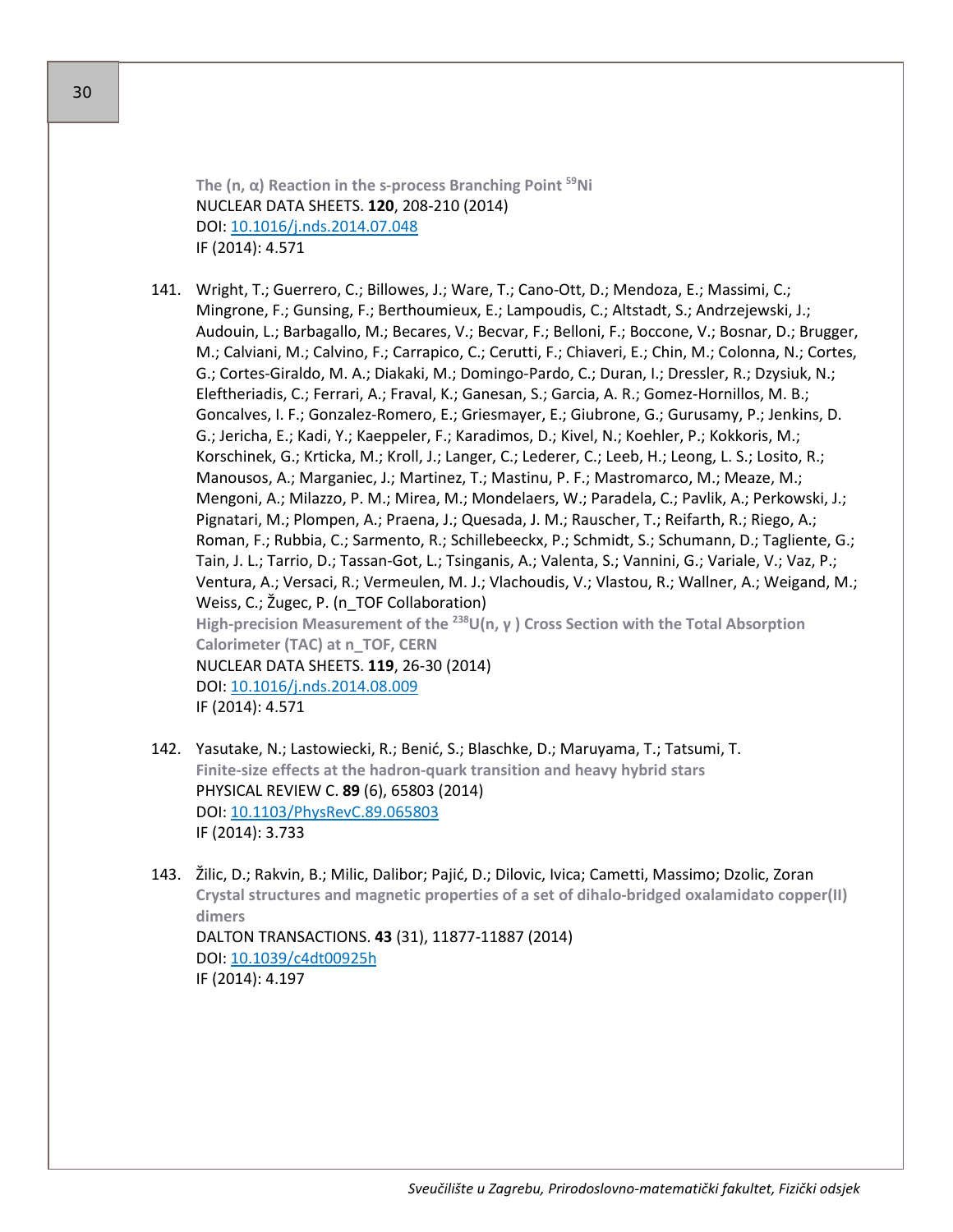- 144. Žugec, P.; Barbagallo, M.; Colonna, N.; Bosnar, D.; Altstadt, S.; Andrzejewski, J.; Audouin, L.; Becares, V.; Becvar, F.; Belloni, F.; Berthoumieux, E.; Billowes, J.; Boccone, V.; Brugger, M.; Calviani, M.; Calvino, F.; Cano-Ott, D.; Carrapico, C.; Cerutti, F.; Chiaveri, E.; Chin, M.; Cortes, G.; Cortes-Giraldo, M. A.; Diakaki, M.; Domingo-Pardo, C.; Duran, I.; Dzysiuk, N.; Eleftheriadis, C.; Ferrari, A.; Fraval, K.; Ganesan, S.; Garcia, A. R.; Giubrone, G.; Gomez-Hornillos, M. B.; Goncalves, I. F.; Gonzalez-Romero, E.; Griesmayer, E.; Guerrero, C.; Gunsing, F.; Gurusamy, P.; Jenkins, D. G.; Jericha, E.; Kadi, Y.; Kaeppeler, F.; Karadimos, D.; Koehler, P.; Kokkoris, M.; Krticka, M.; Kroll, J.; Langer, C.; Lederer, C.; Leeb, H.; Leong, L. S.; Losito, R.; Manousos, A.; Marganiec, J.; Martinez, T.; Massimi, C.; Mastinu, P. F.; Mastromarco, M.; Meaze, M.; Mendoza, E.; Mengoni, A.; Milazzo, P. M.; Mingrone, F.; Mirea, M.; Mondalaers, W.; Paradela, C.; Pavlik, A.; Perkowski, J.; Pignatari, M.; Plompen, A.; Praena, J.; Quesada, J. M.; Rauscher, T.; Reifarth, R.; Riego, A.; Roman, F.; Rubbia, C.; Sarmento, R.; Schillebeeckx, P.; Schmidt, S.; Tagliente, G.; Tain, J. L.; Tarrio, D.; Tassan-Got, L.; Tsinganis, A.; Valenta, S.; Vannini, G.; Variale, V.; Vaz, P.; Ventura, A.; Versaci, R.; Vermeulen, M. J.; Vlachoudis, V.; Vlastou, R.; Wallner, A.; Ware, T.; Weigand, M.; Weiss, C.; Wright, T. (n\_TOF Collaboration) Experimental neutron capture data of <sup>58</sup>Ni from the CERN n\_TOF facility PHYSICAL REVIEW C. **89** (1), 14605 (2014) DOI: [10.1103/PhysRevC.89.014605](http://dx.doi.org/10.1103/PhysRevC.89.014605) IF (2014): 3.733
- 145. Žugec, P.; Colonna, N.; Bosnar, D.; Altstadt, S.; Andrzejewski, J.; Audouin, L.; Barbagallo, M.; Becares, V.; Becvar, F.; Belloni, F.; Berthoumieux, E.; Billowes, J.; Boccone, V.; Brugger, M.; Calviani, M.; Calvino, F.; Cano-Ott, D.; Carrapio, C.; Cerutti, F.; Chiaveri, E.; Chin, M.; Cortes, G.; Cortes-Giraldo, M. A.; Diakaki, M.; Domingo-Pardo, C.; Dressler, R.; Duran, I.; Dzysiuk, N.; Eleftheriadis, C.; Ferrari, A.; Fraval, K.; Ganesan, S.; Garcia, A. R.; Giubrone, G.; Gomez-Hornillos, M. B.; Gonalves, I. F.; Gonzalez-Romero, E.; Griesmayer, E.; Guerrero, C.; Gunsing, F.; Gurusamy, P.; Heinitz, S.; Jenkins, D. G.; Jericha, E.; Kadi, Y.; Kaeppler, F.; Karadimos, D.; Kivel, N.; Koehler, P.; Kokkoris, M.; Krticka, M.; Kroll, J.; Langer, C.; Lederer, C.; Leeb, H.; Leong, L. S.; Lomeo, S.; Losito, R.; Manousos, A.; Marganiec, J.; Mart-Nez, T.; Massimi, C.; Mastinu, P. F.; Mastromarco, M.; Meaze, M.; Mendoza, E.; Mengoni, A.; Milazzo, P. M.; Mingrone, F.; Mirea, M.; Mondalaers, W.; Paradela, C.; Pavlik, A.; Perkowski, J.; Plompen, A.; Praenam, J.; Quesadam, J. M.; Rauscher, T.; Reifarth, R.; Riego, A.; Roman, F.; Rubbia, C.; Sarmento, R.; Saxena, A.; Schillebeeckx, P.; Schmidt, S.; Schumann, D.; Tagliente, G.; Tain, J. L.; Tarrio, D.; Tassan-Got, L.; Tsinganis, A.; Valenta, S.; Vannini, G.; Variale, V.; Vaz, P.; Ventura, A.; Versaci, R.; Vermeulen, M. J.; Vlachoudis, V.; Vlastou, R.; Wallner, A.; Ware, T.; Weigand, M.; Weiss, C.; Wright, T. (n\_TOF Collaboration)

**GEANT4 simulation of the neutron background of the C6D6 set-up for capture studies at n\_TOF**

NUCLEAR INSTRUMENTS & METHODS IN PHYSICS RESEARCH SECTION A-ACCELERATORS SPECTROMETERS DETECTORS AND ASSOCIATED EQUIPMENT. **760**, 57-67 (2014) DOI: [10.1016/j.nima.2014.05.048](http://dx.doi.org/10.1016/j.nima.2014.05.048)

IF (2014): 1.216